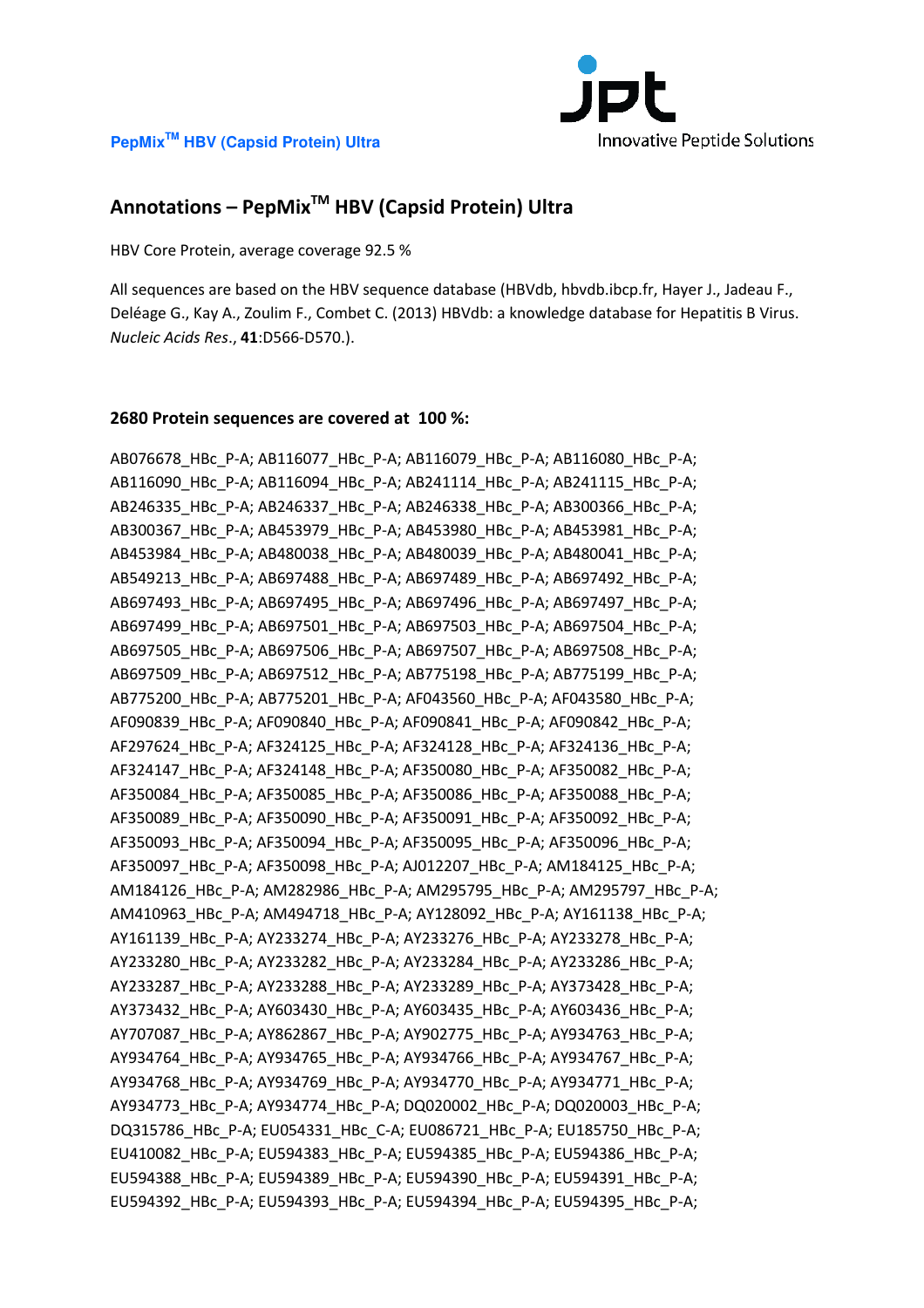

EU859899\_HBc\_P-A; EU859900\_HBc\_P-A; EU859901\_HBc\_P-A; EU859902\_HBc\_P-A; EU859903\_HBc\_P-A; EU859904\_HBc\_P-A; EU859905\_HBc\_P-A; EU859906\_HBc\_P-A; EU859907\_HBc\_P-A; EU859908\_HBc\_P-A; EU859909\_HBc\_P-A; EU859910\_HBc\_P-A; EU859911\_HBc\_P-A; EU859913\_HBc\_P-A; EU859914\_HBc\_P-A; EU859915\_HBc\_P-A; EU859916\_HBc\_P-A; EU859917\_HBc\_P-A; EU859918\_HBc\_P-A; EU859920\_HBc\_P-A; EU859921\_HBc\_P-A; EU859922\_HBc\_P-A; EU859923\_HBc\_P-A; EU859924\_HBc\_P-A; EU859925\_HBc\_P-A; EU859926\_HBc\_P-A; EU859927\_HBc\_P-A; EU859928\_HBc\_P-A; EU859929\_HBc\_P-A; EU859930\_HBc\_P-A; EU859931\_HBc\_P-A; EU859932\_HBc\_P-A; EU859933\_HBc\_P-A; EU859937\_HBc\_P-A; EU859940\_HBc\_P-A; EU859941\_HBc\_P-A; EU859942\_HBc\_P-A; EU859943\_HBc\_P-A; EU859945\_HBc\_P-A; EU859946\_HBc\_P-A; EU859947\_HBc\_P-A; EU859948\_HBc\_P-A; EU859949\_HBc\_P-A; EU859950\_HBc\_P-A; EU859951\_HBc\_P-A; EU859953\_HBc\_P-A; EU859954\_HBc\_P-A; EU859955\_HBc\_P-A; EU859956\_HBc\_P-A; FJ349224\_HBc\_P-A; FJ692557\_HBc\_P-A; FJ692563\_HBc\_P-A; FJ692571\_HBc\_P-A; FJ692574\_HBc\_P-A; FJ692578\_HBc\_P-A; FJ692579\_HBc\_P-A; FJ692580\_HBc\_P-A; FJ692581\_HBc\_P-A; FJ692582\_HBc\_P-A; FJ692583\_HBc\_P-A; FJ692584\_HBc\_P-A; FJ692585\_HBc\_P-A; FJ692590\_HBc\_P-A; FJ692591\_HBc\_P-A; FJ692601\_HBc\_P-A; FM199978\_HBc\_P-A; FM199979\_HBc\_P-A; FM199980\_HBc\_P-A; FN545831\_HBc\_P-A; FN545835\_HBc\_P-A; FN545836\_HBc\_P-A; GQ161813\_HBc\_P-A; GQ414522\_HBc\_P-A; GQ477461\_HBc\_P-A; GQ477467\_HBc\_P-A; GQ477503\_HBc\_P-A; GU563546\_HBc\_P-A; GU563548\_HBc\_P-A; GU563553\_HBc\_P-A; GU563554\_HBc\_P-A; GU563555\_HBc\_P-A; GU563557\_HBc\_P-A; GU563558\_HBc\_P-A; GU563562\_HBc\_P-A; JF439752\_HBc\_P-A; JF439753\_HBc\_P-A; JF439754 HBc P-A; JF439755 HBc P-A; JF439756 HBc P-A; JF439757 HBc P-A; JF439758 HBc P-A; JF439759\_HBc\_P-A; JF439760\_HBc\_P-A; JF439761\_HBc\_P-A; JF439762\_HBc\_P-A; JF439763\_HBc\_P-A; JF439764\_HBc\_P-A; JF439765\_HBc\_P-A; JF439766\_HBc\_P-A; JF439768\_HBc\_P-A; JF439769\_HBc\_P-A; JF439770\_HBc\_P-A; JF439771\_HBc\_P-A; JF439772\_HBc\_P-A; JF439773\_HBc\_P-A; JF439775\_HBc\_P-A; JF439777\_HBc\_P-A; JF439778\_HBc\_P-A; JF439819\_HBc\_P-A; JF439823\_HBc\_P-A; JF439831\_HBc\_P-A; JF439833\_HBc\_P-A; JF439834\_HBc\_P-A; JF439836\_HBc\_P-A; JF439838\_HBc\_P-A; JF439839\_HBc\_P-A; JF439840\_HBc\_P-A; JF439841\_HBc\_P-A; JF439842\_HBc\_P-A; JF439843\_HBc\_P-A; JF439844\_HBc\_P-A; JF439846\_HBc\_P-A; JF439847\_HBc\_P-A; JF439849\_HBc\_P-A; JF439850\_HBc\_P-A; JF439851\_HBc\_P-A; JF439852\_HBc\_P-A; JF439854\_HBc\_P-A; JF439856\_HBc\_P-A; JF439857\_HBc\_P-A; JF439858\_HBc\_P-A; JF439860\_HBc\_P-A; JF439864\_HBc\_P-A; JF439865\_HBc\_P-A; JF439866\_HBc\_P-A; JF439867\_HBc\_P-A; JF439868 HBc P-A; JF439943 HBc P-A; JF439945 HBc P-A; JF439946 HBc P-A; JF439947\_HBc\_P-A; JF439948\_HBc\_P-A; JF439949\_HBc\_P-A; JF439950\_HBc\_P-A; JF439951\_HBc\_P-A; JF439955\_HBc\_P-A; JF439956\_HBc\_P-A; JF439957\_HBc\_P-A; JF439959\_HBc\_P-A; JF439960\_HBc\_P-A; JF439961\_HBc\_P-A; JF439965\_HBc\_P-A; JF439966\_HBc\_P-A; JF439968\_HBc\_P-A; JF439970\_HBc\_P-A; JF439971\_HBc\_P-A; JF439974\_HBc\_P-A; JF439977\_HBc\_P-A; JF439980\_HBc\_P-A; JF439982\_HBc\_P-A; JF439984\_HBc\_P-A; JF439987\_HBc\_P-A; JF439988\_HBc\_P-A; JF439989\_HBc\_P-A; JF439991\_HBc\_P-A; JF439993\_HBc\_P-A; JF440016\_HBc\_P-A; JN182318\_HBc\_P-A; JN182319\_HBc\_P-A; JN182320\_HBc\_P-A; JN182321\_HBc\_P-A; JN182322\_HBc\_P-A; JN182324\_HBc\_P-A; JN182327\_HBc\_P-A; JN182328\_HBc\_P-A; JN182330\_HBc\_P-A; JN182331\_HBc\_P-A; JN182333\_HBc\_P-A; JQ687529\_HBc\_P-A;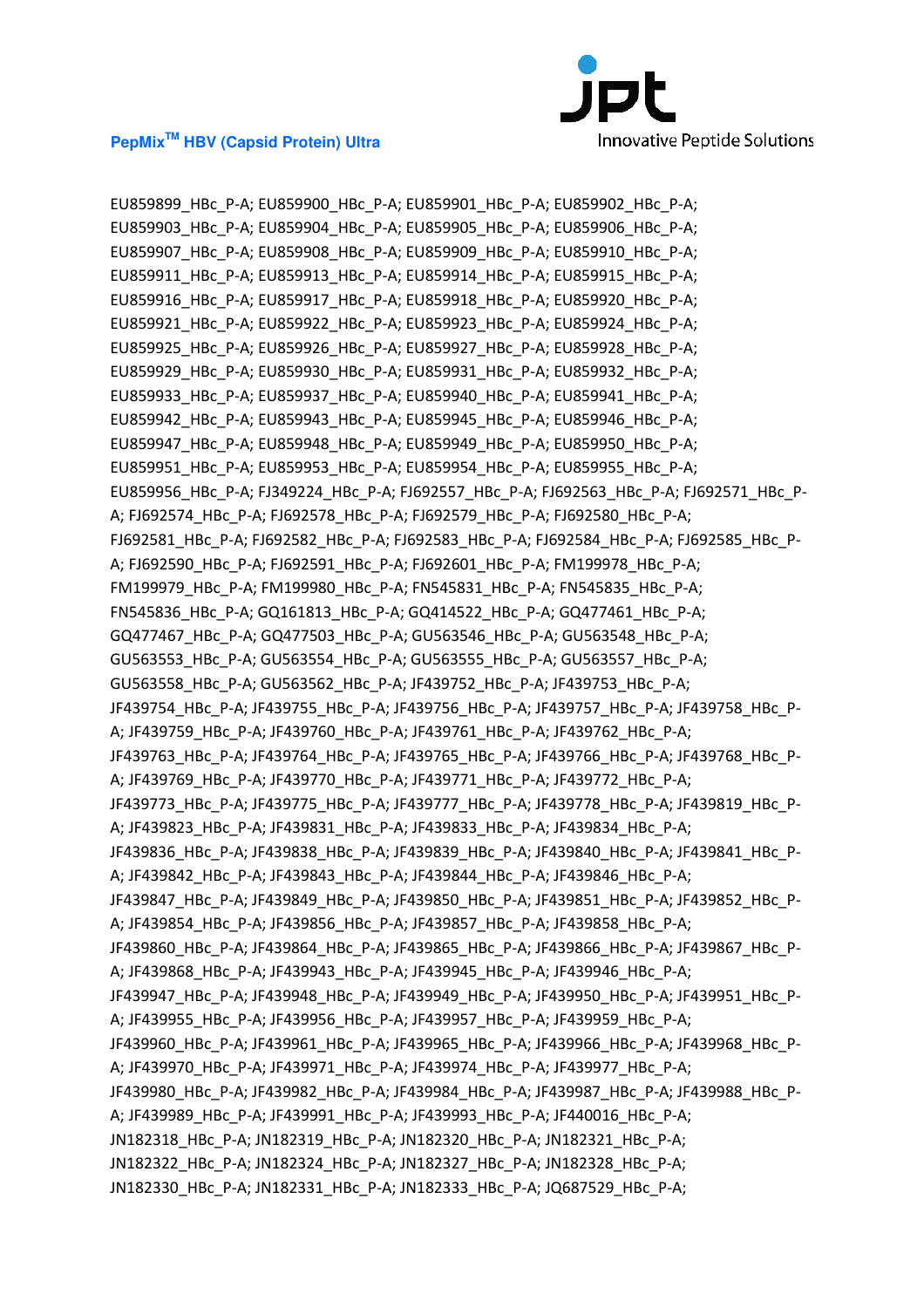

JQ707301\_HBc\_P-A; JQ707302\_HBc\_P-A; JQ707303\_HBc\_P-A; JQ707304\_HBc\_P-A; JQ707305\_HBc\_P-A; JQ707306\_HBc\_P-A; JQ707307\_HBc\_P-A; JQ707308\_HBc\_P-A; JQ707309\_HBc\_P-A; JQ707310\_HBc\_P-A; JQ707311\_HBc\_P-A; JQ707313\_HBc\_P-A; JQ707316\_HBc\_P-A; JQ707317\_HBc\_P-A; JQ707320\_HBc\_P-A; JQ707323\_HBc\_P-A; JQ707324\_HBc\_P-A; JQ707326\_HBc\_P-A; JQ707327\_HBc\_P-A; JQ707330\_HBc\_P-A; JQ707331\_HBc\_P-A; JQ707332\_HBc\_P-A; JQ707333\_HBc\_P-A; JQ707334\_HBc\_P-A; JQ707338\_HBc\_P-A; JQ707340\_HBc\_P-A; JQ707341\_HBc\_P-A; JQ707342\_HBc\_P-A; JQ707343\_HBc\_P-A; JQ707344\_HBc\_P-A; JQ707371\_HBc\_P-A; JQ707372\_HBc\_P-A; JQ707373\_HBc\_P-A; JQ707374\_HBc\_P-A; JQ707375\_HBc\_P-A; JQ707376\_HBc\_P-A; JQ707377\_HBc\_P-A; JQ707378\_HBc\_P-A; JQ707379\_HBc\_P-A; JQ707380\_HBc\_P-A; JQ707381\_HBc\_P-A; JQ707383\_HBc\_P-A; JQ707384\_HBc\_P-A; JQ707385\_HBc\_P-A; JQ707386\_HBc\_P-A; JQ707389\_HBc\_P-A; JQ707390\_HBc\_P-A; JQ707391\_HBc\_P-A; JQ707392\_HBc\_P-A; JQ707393\_HBc\_P-A; JQ707394\_HBc\_P-A; JQ707395\_HBc\_P-A; JQ707397\_HBc\_P-A; JQ707398\_HBc\_P-A; JQ707399\_HBc\_P-A; JQ707400\_HBc\_P-A; JQ707401\_HBc\_P-A; JQ707402\_HBc\_P-A; JQ707403\_HBc\_P-A; JQ707404\_HBc\_P-A; JQ707405\_HBc\_P-A; JQ707406\_HBc\_P-A; JQ707407\_HBc\_P-A; JQ707408\_HBc\_P-A; JQ707409\_HBc\_P-A; JQ707410\_HBc\_P-A; JQ707411\_HBc\_P-A; JQ707412\_HBc\_P-A; JQ707413\_HBc\_P-A; JQ707414\_HBc\_P-A; JQ707415\_HBc\_P-A; JQ707416\_HBc\_P-A; JQ707417\_HBc\_P-A; JQ707418\_HBc\_P-A; JQ707419\_HBc\_P-A; JQ707420\_HBc\_P-A; JQ707531\_HBc\_P-A; JQ707532\_HBc\_P-A; JQ707533\_HBc\_P-A; JQ707535\_HBc\_P-A; JQ707536\_HBc\_P-A; JQ707537\_HBc\_P-A; JQ707538\_HBc\_P-A; JQ707539\_HBc\_P-A; JQ707540\_HBc\_P-A; JQ707541\_HBc\_P-A; JQ707542\_HBc\_P-A; JQ707543\_HBc\_P-A; JQ707544\_HBc\_P-A; JQ707545\_HBc\_P-A; JQ707546\_HBc\_P-A; JQ707547\_HBc\_P-A; JQ707548\_HBc\_P-A; JQ707549\_HBc\_P-A; JQ707550\_HBc\_P-A; JQ707551\_HBc\_P-A; JQ707552\_HBc\_P-A; JQ707553\_HBc\_P-A; JQ707554\_HBc\_P-A; JQ707556\_HBc\_P-A; JQ707557\_HBc\_P-A; JQ707558\_HBc\_P-A; JQ707559\_HBc\_P-A; JQ707560\_HBc\_P-A; JQ707561\_HBc\_P-A; JQ707562\_HBc\_P-A; JQ707563\_HBc\_P-A; JQ707564\_HBc\_P-A; JQ707566\_HBc\_P-A; JQ707567\_HBc\_P-A; JQ707568\_HBc\_P-A; JQ707569\_HBc\_P-A; JQ707570\_HBc\_P-A; JQ707571\_HBc\_P-A; JQ707572\_HBc\_P-A; JQ707573\_HBc\_P-A; JQ707601\_HBc\_P-A; JQ707609\_HBc\_P-A; JQ707610\_HBc\_P-A; JQ707611\_HBc\_P-A; JQ707612 HBc P-A; JQ707613 HBc P-A; JQ707614 HBc P-A; JQ707616 HBc P-A; JQ707617\_HBc\_P-A; JQ707618\_HBc\_P-A; JQ707619\_HBc\_P-A; JQ707620\_HBc\_P-A; JQ707621\_HBc\_P-A; JQ707622\_HBc\_P-A; JQ707624\_HBc\_P-A; JQ707625\_HBc\_P-A; JQ707626\_HBc\_P-A; JQ707627\_HBc\_P-A; JQ707628\_HBc\_P-A; JQ707629\_HBc\_P-A; JQ707630\_HBc\_P-A; JQ707631\_HBc\_P-A; JQ707632\_HBc\_P-A; JQ707637\_HBc\_P-A; JX096952\_HBc\_P-A; JX096953\_HBc\_P-A; JX310721\_HBc\_P-A; JX310722\_HBc\_P-A; JX310723\_HBc\_P-A; JX310724 HBc P-A; JX310725 HBc P-A; KC836831 HBc P-A; KC836832 HBc P-A; KC836834\_HBc\_P-A; KC836846\_HBc\_P-A; KC836849\_HBc\_P-A; KC836854\_HBc\_P-A; KC836858\_HBc\_P-A; KC875254\_HBc\_P-A; KF779227\_HBc\_P-A; KF779231\_HBc\_P-A; KF779232\_HBc\_P-A; KF779234\_HBc\_P-A; KF779238\_HBc\_P-A; KF779240\_HBc\_P-A; KF779243\_HBc\_P-A; KF779244\_HBc\_P-A; KF779245\_HBc\_P-A; KF779246\_HBc\_P-A; KF779247\_HBc\_P-A; KF779248\_HBc\_P-A; KF779251\_HBc\_P-A; KF779253\_HBc\_P-A;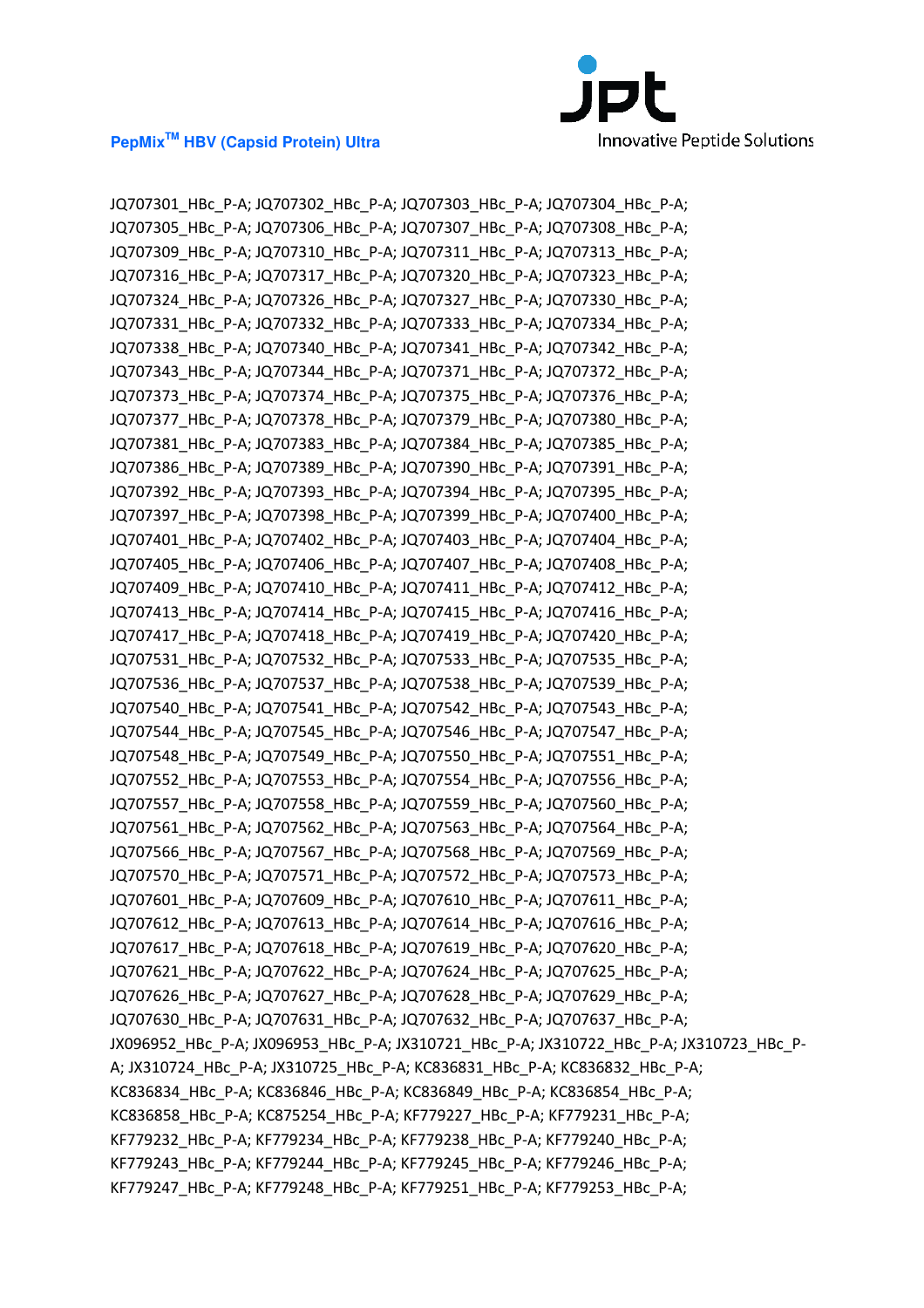

KF779255\_HBc\_P-A; KF779256\_HBc\_P-A; KF779257\_HBc\_P-A; KF779258\_HBc\_P-A; KF779259\_HBc\_P-A; KF779261\_HBc\_P-A; KF779262\_HBc\_P-A; KF779263\_HBc\_P-A; KF779264 HBc P-A; KF779265 HBc P-A; KF779266 HBc P-A; KF779268 HBc P-A; KF779269\_HBc\_P-A; KF779270\_HBc\_P-A; KF779271\_HBc\_P-A; KF779273\_HBc\_P-A; KF779274 HBc P-A; KF779275 HBc P-A; KF779276 HBc P-A; KF779277 HBc P-A; KF779279\_HBc\_P-A; KF779282\_HBc\_P-A; KF779286\_HBc\_P-A; KF779290\_HBc\_P-A; KF779291\_HBc\_P-A; KF779295\_HBc\_P-A; KF779299\_HBc\_P-A; KF779304\_HBc\_P-A; KF779305\_HBc\_P-A; KF779306\_HBc\_P-A; KF779307\_HBc\_P-A; KF779308\_HBc\_P-A; KF779309\_HBc\_P-A; KF779310\_HBc\_P-A; KF779311\_HBc\_P-A; KF779312\_HBc\_P-A; KF779313\_HBc\_P-A; KF779314\_HBc\_P-A; KF779319\_HBc\_P-A; KF779320\_HBc\_P-A; KF779321\_HBc\_P-A; KF779323\_HBc\_P-A; KF779324\_HBc\_P-A; KF779325\_HBc\_P-A; KF779326\_HBc\_P-A; KF779328\_HBc\_P-A; KF779330\_HBc\_P-A; KF779331\_HBc\_P-A; KF779333\_HBc\_P-A; KF779335\_HBc\_P-A; KF779336\_HBc\_P-A; KF779337\_HBc\_P-A; KF779338\_HBc\_P-A; KF779339\_HBc\_P-A; KF779344\_HBc\_P-A; KF779345\_HBc\_P-A; KF779346\_HBc\_P-A; KF779347\_HBc\_P-A; KF779348\_HBc\_P-A; KF779349\_HBc\_P-A; KF779350\_HBc\_P-A; KF779352\_HBc\_P-A; KF779354\_HBc\_P-A; KF779355\_HBc\_P-A; KF779356\_HBc\_P-A; KF779358\_HBc\_P-A; KF779359\_HBc\_P-A; KF779360\_HBc\_P-A; KF779362\_HBc\_P-A; KF779363\_HBc\_P-A; KF779364\_HBc\_P-A; KF779366\_HBc\_P-A; KF779367\_HBc\_P-A; KF779368\_HBc\_P-A; KF779369\_HBc\_P-A; KF779370\_HBc\_P-A; KF779372\_HBc\_P-A; KF779373\_HBc\_P-A; KF779374\_HBc\_P-A; KF779375\_HBc\_P-A; KF779378 HBc P-A; KF779379 HBc P-A; KF779383 HBc P-A; KF779384 HBc P-A; KF779385\_HBc\_P-A; KF779386\_HBc\_P-A; KF798278\_HBc\_P-A; KF798279\_HBc\_P-A; KF798285\_HBc\_P-A; KF798286\_HBc\_P-A; KF798289\_HBc\_P-A; KF798290\_HBc\_P-A; KF798292\_HBc\_P-A; KF798302\_HBc\_P-A; KF798308\_HBc\_P-A; KF798309\_HBc\_P-A; KF798310\_HBc\_P-A; KF798311\_HBc\_P-A; KF798314\_HBc\_P-A; KJ010776\_HBc\_P-A; KJ010777\_HBc\_P-A; KJ010778\_HBc\_P-A; KJ843166\_HBc\_P-A; KJ843173\_HBc\_P-A; KJ843182\_HBc\_P-A; KJ843183\_HBc\_P-A; KJ843186\_HBc\_P-A; KJ843188\_HBc\_P-A; KJ843192\_HBc\_P-A; KJ843214\_HBc\_P-A; KJ843215\_HBc\_P-A; KJ843216\_HBc\_P-A; KJ843217\_HBc\_P-A; KJ843218\_HBc\_P-A; KJ854688\_HBc\_P-A; KJ854689\_HBc\_P-A; KJ854692\_HBc\_P-A; KJ854693\_HBc\_P-A; KJ854694\_HBc\_P-A; KJ854696\_HBc\_P-A; KJ854697\_HBc\_P-A; KJ854698\_HBc\_P-A; KJ854699\_HBc\_P-A; KJ854702\_HBc\_P-A; KJ854704\_HBc\_P-A; KJ854705\_HBc\_P-A; KJ854706\_HBc\_P-A; KJ854707\_HBc\_P-A; KJ854708\_HBc\_P-A; KJ854709\_HBc\_P-A; KJ854710\_HBc\_P-A; KM243029\_HBc\_P-A; KP234050\_HBc\_P-A; KP234051\_HBc\_P-A; KP234052\_HBc\_P-A; KP234053\_HBc\_P-A; L13994\_HBc\_P-A; M74501\_HBc\_P-A; X02763\_HBc\_C-A; X07911\_HBc\_P-A; X51970\_HBc\_P-A; Z72478\_HBc\_P-A; AB031261\_HBc\_P-B; AB031263\_HBc\_P-B; AB033555\_HBc\_P-B; AB073826\_HBc\_P-B; AB073827\_HBc\_P-B; AB073828\_HBc\_P-B; AB073829\_HBc\_P-B; AB073834\_HBc\_P-B; AB115551\_HBc\_P-B; AB195933\_HBc\_P-B; AB195934\_HBc\_P-B; AB195935\_HBc\_P-B; AB205119\_HBc\_P-B; AB219428\_HBc\_C-B; AB219430\_HBc\_P-B; AB246339\_HBc\_P-B; AB287328\_HBc\_P-B; AB287329\_HBc\_P-B; AB300364\_HBc\_P-B; AB355455\_HBc\_P-B; AB471854\_HBc\_P-B; AB471855\_HBc\_P-B; AB675676\_HBc\_P-B; AB713527\_HBc\_P-B; AF121243 HBc P-B; AF121244 HBc P-B; AF121245 HBc P-B; AF121246 HBc P-B; AF121249\_HBc\_P-B; AF233237\_HBc\_P-B; AF324086\_HBc\_P-B; AF335741\_HBc\_P-B;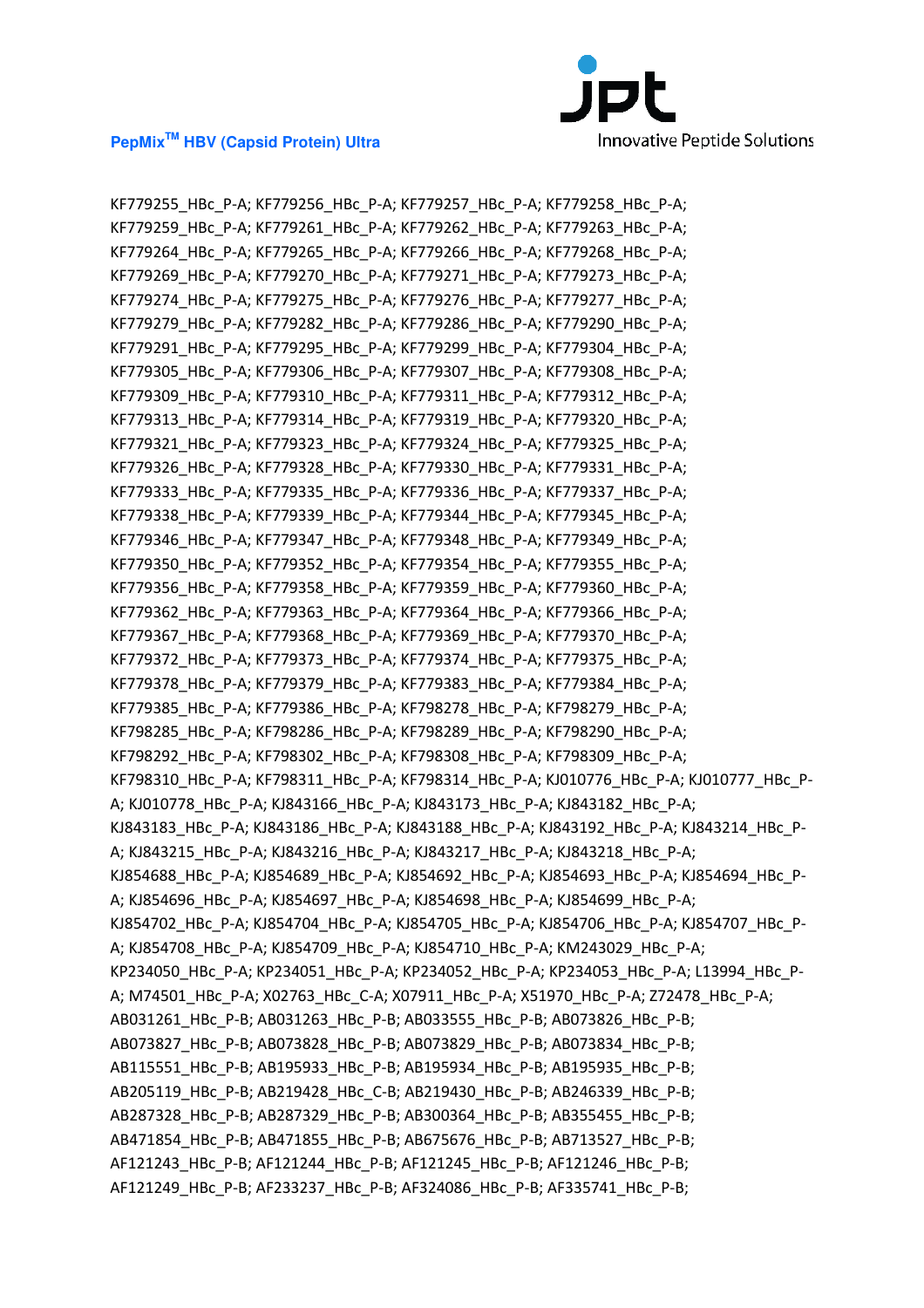

AF480339\_HBc\_P-B; AP011084\_HBc\_P-B; AP011085\_HBc\_P-B; AP011086\_HBc\_P-B; AP011087\_HBc\_P-B; AP011089\_HBc\_P-B; AP011090\_HBc\_P-B; AP011091\_HBc\_P-B; AP011092\_HBc\_P-B; AP011095\_HBc\_P-B; AP011096\_HBc\_P-B; AY033072\_HBc\_P-B; AY033073\_HBc\_P-B; AY167089\_HBc\_P-B; AY217359\_HBc\_P-B; AY220698\_HBc\_P-B; AY269091\_HBc\_P-B; AY269093\_HBc\_P-B; AY269097\_HBc\_P-B; AY269100\_HBc\_P-B; AY269115\_HBc\_P-B; AY269120\_HBc\_P-B; AY269131\_HBc\_P-B; AY269135\_HBc\_P-B; AY293309\_HBc\_P-B; AY518556\_HBc\_P-B; AY582137\_HBc\_P-B; AY596102\_HBc\_P-B; AY766463 HBc P-B; D00330 HBc P-B; D00331 HBc C-B; DQ144560 HBc P-B; DQ144597 HBc P-B; DQ144599\_HBc\_P-B; DQ448619\_HBc\_P-B; DQ448620\_HBc\_P-B; DQ448621\_HBc\_P-B; DQ448622\_HBc\_P-B; DQ448623\_HBc\_P-B; DQ448624\_HBc\_P-B; DQ448625\_HBc\_P-B; DQ448627\_HBc\_P-B; DQ975271\_HBc\_P-B; DQ993694\_HBc\_P-B; DQ993696\_HBc\_P-B; DQ993697\_HBc\_P-B; DQ993699\_HBc\_P-B; DQ993700\_HBc\_P-B; DQ993701\_HBc\_P-B; DQ993702\_HBc\_P-B; DQ993703\_HBc\_P-B; DQ993706\_HBc\_P-B; DQ993708\_HBc\_P-B; DQ993709\_HBc\_P-B; EF473972\_HBc\_P-B; EF473975\_HBc\_P-B; EF473976\_HBc\_P-B; EU139543\_HBc\_P-B; EU305547\_HBc\_P-B; EU305548\_HBc\_P-B; EU306695\_HBc\_P-B; EU306697\_HBc\_P-B; EU306698\_HBc\_P-B; EU306700\_HBc\_P-B; EU306701\_HBc\_P-B; EU306702\_HBc\_P-B; EU306704\_HBc\_P-B; EU306705\_HBc\_P-B; EU306706\_HBc\_P-B; EU306708\_HBc\_P-B; EU306710\_HBc\_P-B; EU330989\_HBc\_P-B; EU330990\_HBc\_P-B; EU330992\_HBc\_P-B; EU330994\_HBc\_P-B; EU330998\_HBc\_P-B; EU330999\_HBc\_P-B; EU331000\_HBc\_P-B; EU331001\_HBc\_P-B; EU350409\_HBc\_P-B; EU439018\_HBc\_P-B; EU439022\_HBc\_P-B; EU439023\_HBc\_P-B; EU570071\_HBc\_P-B; EU595031\_HBc\_P-B; EU796067 HBc P-B; EU796068 HBc P-B; FJ023569 HBc P-B; FJ023632 HBc P-B; FJ023634 HBc P-B; FJ023635\_HBc\_P-B; FJ023638\_HBc\_P-B; FJ032354\_HBc\_P-B; FJ349236\_HBc\_P-B; FJ386582\_HBc\_P-B; FJ386583\_HBc\_P-B; FJ386584\_HBc\_P-B; FJ386634\_HBc\_P-B; FJ386642\_HBc\_P-B; FJ386655\_HBc\_P-B; FJ386666\_HBc\_P-B; FJ386668\_HBc\_P-B; FJ518812\_HBc\_P-B; FJ787444\_HBc\_P-B; GQ205440\_HBc\_P-B; GQ358136\_HBc\_P-B; GQ358138\_HBc\_P-B; GQ358141\_HBc\_P-B; GQ358142\_HBc\_P-B; GQ358149\_HBc\_P-B; GQ358150\_HBc\_P-B; GQ358151\_HBc\_P-B; GQ358152\_HBc\_P-B; GQ377537\_HBc\_P-B; GQ377542\_HBc\_P-B; GQ377547\_HBc\_P-B; GQ377558\_HBc\_P-B; GQ377561\_HBc\_P-B; GQ377566\_HBc\_P-B; GQ377568\_HBc\_P-B; GQ377569\_HBc\_P-B; GQ377588\_HBc\_P-B; GQ377612\_HBc\_P-B; GQ377629\_HBc\_P-B; GQ377638\_HBc\_P-B; GQ377639\_HBc\_P-B; GQ377641\_HBc\_P-B; GQ377643\_HBc\_P-B; GQ855522\_HBc\_P-B; GQ855532\_HBc\_P-B; GQ924603\_HBc\_P-B; GQ924608\_HBc\_P-B; GQ924621\_HBc\_P-B; GQ924627\_HBc\_P-B; GQ924631\_HBc\_P-B; GQ924634\_HBc\_P-B; GQ924640\_HBc\_P-B; GQ924651\_HBc\_P-B; GQ924653\_HBc\_P-B; GQ924654\_HBc\_P-B; GU357842\_HBc\_P-B; GU434372\_HBc\_P-B; GU434373\_HBc\_P-B; GU451682\_HBc\_P-B; GU815548\_HBc\_P-B; GU815549\_HBc\_P-B; GU815550\_HBc\_P-B; GU815551\_HBc\_P-B; GU815552\_HBc\_P-B; GU815553\_HBc\_P-B; GU815554\_HBc\_P-B; GU815555\_HBc\_P-B; GU815556\_HBc\_P-B; GU815557\_HBc\_P-B; GU815559\_HBc\_P-B; GU815560\_HBc\_P-B; GU815561\_HBc\_P-B; GU815562\_HBc\_P-B; GU815563\_HBc\_P-B; GU815564\_HBc\_P-B; GU815565\_HBc\_P-B; GU815566\_HBc\_P-B; GU815567\_HBc\_P-B; GU815568\_HBc\_P-B; GU815569\_HBc\_P-B; GU815570\_HBc\_P-B; GU815571\_HBc\_P-B; GU815573\_HBc\_P-B; GU815575\_HBc\_P-B; GU815576\_HBc\_P-B; GU815579\_HBc\_P-B; GU815581\_HBc\_P-B;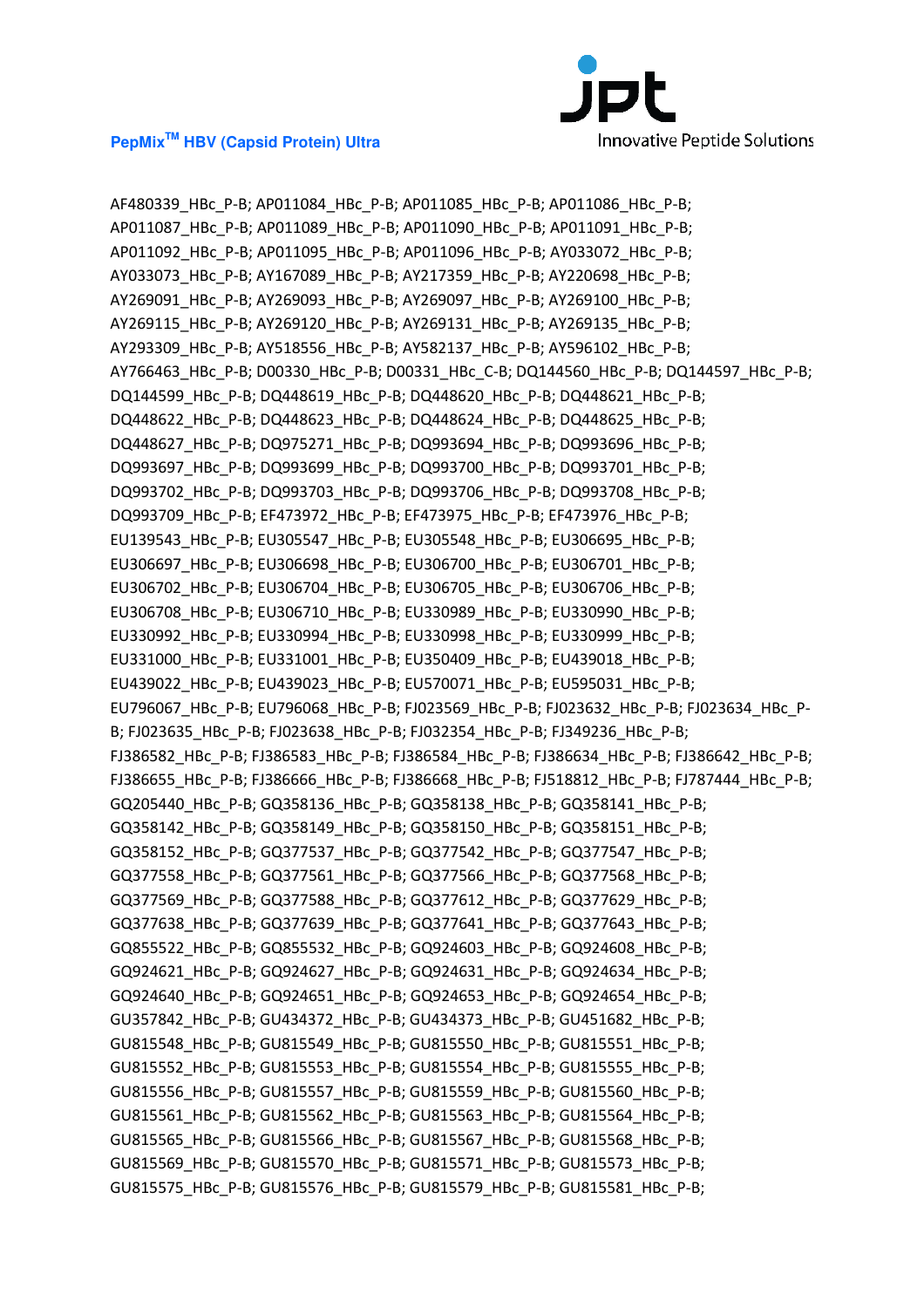

GU815583\_HBc\_P-B; GU815584\_HBc\_P-B; GU815585\_HBc\_P-B; GU815586\_HBc\_P-B; GU815588\_HBc\_P-B; GU815590\_HBc\_P-B; GU815591\_HBc\_P-B; GU815593\_HBc\_P-B; GU815594\_HBc\_P-B; GU815595\_HBc\_P-B; GU815596\_HBc\_P-B; GU815597\_HBc\_P-B; GU815598\_HBc\_P-B; GU815599\_HBc\_P-B; GU815600\_HBc\_P-B; GU815601\_HBc\_P-B; GU815602\_HBc\_P-B; GU815603\_HBc\_P-B; GU815604\_HBc\_P-B; GU815606\_HBc\_P-B; GU815607\_HBc\_P-B; GU815608\_HBc\_P-B; GU815610\_HBc\_P-B; GU815611\_HBc\_P-B; GU815613\_HBc\_P-B; GU815614\_HBc\_P-B; GU815616\_HBc\_P-B; GU815617\_HBc\_P-B; GU815618\_HBc\_P-B; GU815620\_HBc\_P-B; GU815621\_HBc\_P-B; GU815622\_HBc\_P-B; GU815623\_HBc\_P-B; GU815624\_HBc\_P-B; GU815625\_HBc\_P-B; GU815626\_HBc\_P-B; GU815628\_HBc\_P-B; GU815629\_HBc\_P-B; GU815630\_HBc\_P-B; GU815631\_HBc\_P-B; GU815632\_HBc\_P-B; GU815633\_HBc\_P-B; GU815634\_HBc\_P-B; GU815636\_HBc\_P-B; GU815637\_HBc\_P-B; GU815638\_HBc\_P-B; GU815641\_HBc\_P-B; GU815642\_HBc\_P-B; GU815643\_HBc\_P-B; GU815644\_HBc\_P-B; GU815645\_HBc\_P-B; GU815646\_HBc\_P-B; GU815647\_HBc\_P-B; GU815648\_HBc\_P-B; GU815649\_HBc\_P-B; GU815650\_HBc\_P-B; GU815651\_HBc\_P-B; GU815652\_HBc\_P-B; GU815653\_HBc\_P-B; GU815654\_HBc\_P-B; GU815656\_HBc\_P-B; GU815658\_HBc\_P-B; GU815660\_HBc\_P-B; GU815661\_HBc\_P-B; GU815663\_HBc\_P-B; GU815664\_HBc\_P-B; GU815665\_HBc\_P-B; GU815666\_HBc\_P-B; GU815667\_HBc\_P-B; GU815669\_HBc\_P-B; GU815670\_HBc\_P-B; GU815672\_HBc\_P-B; GU815673\_HBc\_P-B; GU815674\_HBc\_P-B; GU815675\_HBc\_P-B; GU815679\_HBc\_P-B; GU815680\_HBc\_P-B; GU815681\_HBc\_P-B; GU815683\_HBc\_P-B; GU815684\_HBc\_P-B; GU815685\_HBc\_P-B; GU815686\_HBc\_P-B; GU815687\_HBc\_P-B; GU815688\_HBc\_P-B; GU815689\_HBc\_P-B; GU815691\_HBc\_P-B; GU815692\_HBc\_P-B; GU815693\_HBc\_P-B; GU815694\_HBc\_P-B; GU815697\_HBc\_P-B; GU815698\_HBc\_P-B; GU815702\_HBc\_P-B; GU815703\_HBc\_P-B; GU815704\_HBc\_P-B; GU815705\_HBc\_P-B; GU815708\_HBc\_P-B; GU815709\_HBc\_P-B; GU815711\_HBc\_P-B; GU815713\_HBc\_P-B; GU815715\_HBc\_P-B; GU815716\_HBc\_P-B; GU815717\_HBc\_P-B; GU815718\_HBc\_P-B; GU815719\_HBc\_P-B; GU815720\_HBc\_P-B; GU815721\_HBc\_P-B; GU815723\_HBc\_P-B; GU815724\_HBc\_P-B; GU815725\_HBc\_P-B; GU815726\_HBc\_P-B; GU815727\_HBc\_P-B; GU815728\_HBc\_P-B; GU815729\_HBc\_P-B; GU815730\_HBc\_P-B; GU815731\_HBc\_P-B; GU815732\_HBc\_P-B; GU815733\_HBc\_P-B; GU815734\_HBc\_P-B; GU815735\_HBc\_P-B; GU815736\_HBc\_P-B; GU815737\_HBc\_P-B; GU815738\_HBc\_P-B; GU815739\_HBc\_P-B; GU815740\_HBc\_P-B; GU815741\_HBc\_P-B; GU815742\_HBc\_P-B; GU815743\_HBc\_P-B; GU815744\_HBc\_P-B; GU815745\_HBc\_P-B; GU815746\_HBc\_P-B; GU815749\_HBc\_P-B; GU815750\_HBc\_P-B; GU815753\_HBc\_P-B; GU815755\_HBc\_P-B; GU815756\_HBc\_P-B; GU815757\_HBc\_P-B; GU815759\_HBc\_P-B; GU815760\_HBc\_P-B; GU815762\_HBc\_P-B; GU815765\_HBc\_P-B; GU815766\_HBc\_P-B; GU815767\_HBc\_P-B; GU815768\_HBc\_P-B; GU815769\_HBc\_P-B; GU815770\_HBc\_P-B; GU815771\_HBc\_P-B; JF412801\_HBc\_P-B; JF775480\_HBc\_P-B; JF775484\_HBc\_P-B; JF899335\_HBc\_P-B; JN406371\_HBc\_P-B; JN827419\_HBc\_P-B; JQ040170\_HBc\_P-B; JQ040173\_HBc\_P-B; JQ688405\_HBc\_P-B; JQ801471\_HBc\_P-B; JQ801479\_HBc\_P-B; JQ801507\_HBc\_P-B; JQ801512\_HBc\_P-B; JQ801514\_HBc\_P-B; JX429902\_HBc\_P-B; JX507215\_HBc\_P-B; JX869999\_HBc\_P-B; JX978431\_HBc\_P-B; KC510641\_HBc\_P-B; KC510642\_HBc\_P-B; KC510643\_HBc\_P-B; KC510644\_HBc\_P-B; KC510646\_HBc\_P-B; KC510647\_HBc\_P-B;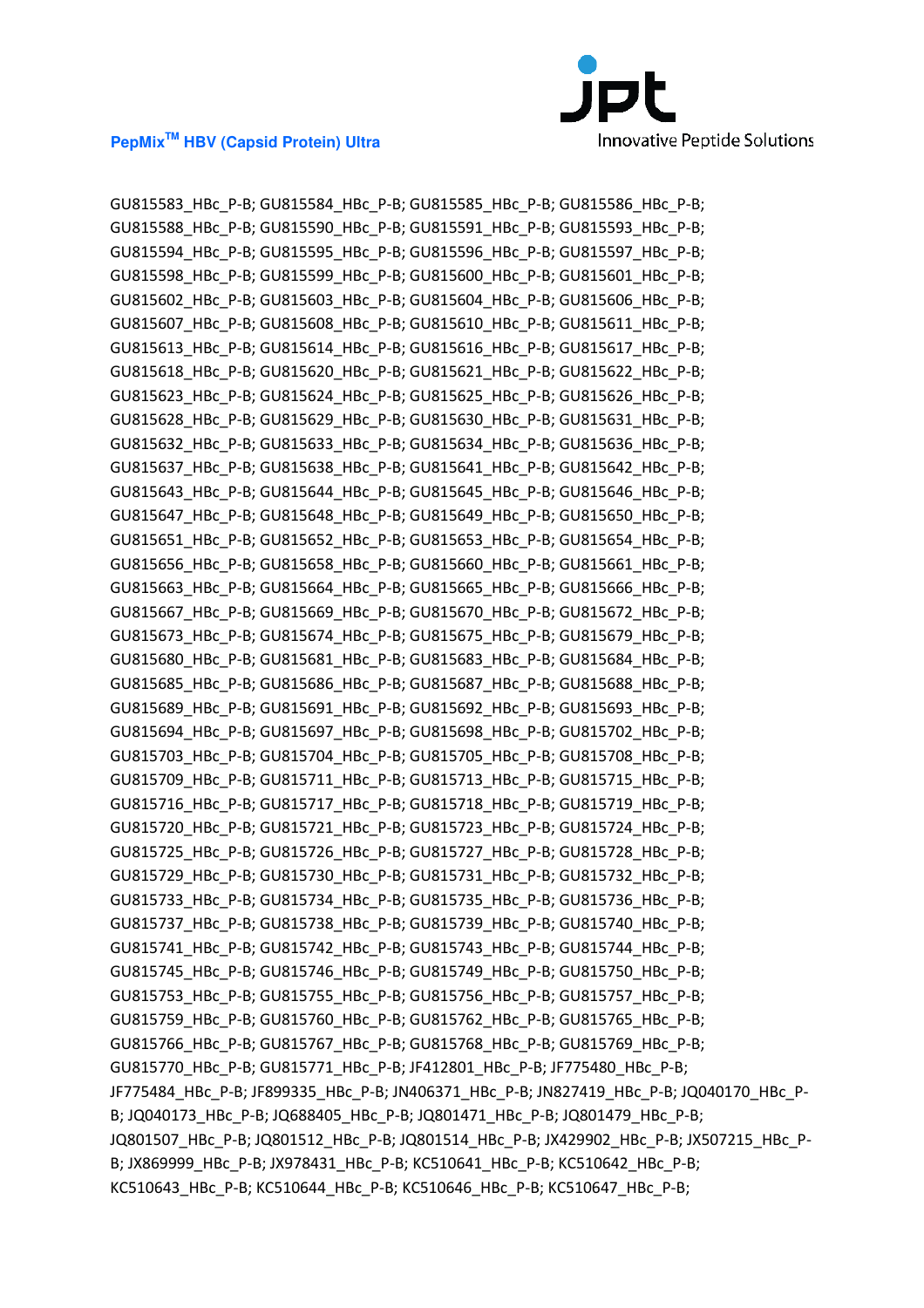

KC510648\_HBc\_P-B; KC510649\_HBc\_P-B; KC510650\_HBc\_P-B; KC510651\_HBc\_P-B; KC510652\_HBc\_P-B; KC510653\_HBc\_P-B; KC510654\_HBc\_P-B; KC510655\_HBc\_P-B; KC510656\_HBc\_P-B; KC510657\_HBc\_P-B; KC510658\_HBc\_P-B; KC510659\_HBc\_P-B; KC510660\_HBc\_P-B; KC774363\_HBc\_P-B; KC774366\_HBc\_P-B; KC774369\_HBc\_P-B; KC774372\_HBc\_P-B; KC774373\_HBc\_P-B; KC774374\_HBc\_P-B; KC774375\_HBc\_P-B; KC774378\_HBc\_P-B; KC774379\_HBc\_P-B; KC774380\_HBc\_P-B; KC774381\_HBc\_P-B; KC774382\_HBc\_P-B; KC774384\_HBc\_P-B; KC774385\_HBc\_P-B; KC774386\_HBc\_P-B; KC774387\_HBc\_P-B; KC774388\_HBc\_P-B; KC774390\_HBc\_P-B; KC774391\_HBc\_P-B; KC774392\_HBc\_P-B; KC774393\_HBc\_P-B; KC774394\_HBc\_P-B; KC774398\_HBc\_P-B; KC774399\_HBc\_P-B; KC774401\_HBc\_P-B; KC774402\_HBc\_P-B; KC774403\_HBc\_P-B; KC774404\_HBc\_P-B; KC774407\_HBc\_P-B; KC774409\_HBc\_P-B; KC774411\_HBc\_P-B; KC774416\_HBc\_P-B; KC774417\_HBc\_P-B; KC774418\_HBc\_P-B; KC836830\_HBc\_P-B; KC836841\_HBc\_P-B; KC836843\_HBc\_P-B; KC836847\_HBc\_P-B; KC836853\_HBc\_P-B; KC836857\_HBc\_P-B; KC836861\_HBc\_P-B; KC836863\_HBc\_P-B; KC836864\_HBc\_P-B; KC836865\_HBc\_P-B; KC836874\_HBc\_P-B; KF165328\_HBc\_P-B; KJ173297\_HBc\_P-B; KJ173339\_HBc\_P-B; KJ173340\_HBc\_P-B; KJ173341\_HBc\_P-B; KJ173342\_HBc\_P-B; KJ173343\_HBc\_P-B; KJ173345\_HBc\_P-B; KJ173347\_HBc\_P-B; KJ173351\_HBc\_P-B; KJ173352\_HBc\_P-B; KJ173353\_HBc\_P-B; KJ173354\_HBc\_P-B; KJ173355\_HBc\_P-B; KJ173357\_HBc\_P-B; KJ173359\_HBc\_P-B; KJ173360\_HBc\_P-B; KJ173361\_HBc\_P-B; KJ173363\_HBc\_P-B; KJ173364\_HBc\_P-B; KJ173365\_HBc\_P-B; KJ173366\_HBc\_P-B; KJ173367\_HBc\_P-B; KJ173369\_HBc\_P-B; KJ173370\_HBc\_P-B; KJ173374 HBc P-B; KJ173375 HBc P-B; KJ173376 HBc P-B; KJ173381 HBc P-B; KJ173387 HBc P-B; KJ173388\_HBc\_P-B; KJ173389\_HBc\_P-B; KJ173390\_HBc\_P-B; KJ173397\_HBc\_P-B; KJ173398\_HBc\_P-B; KJ173399\_HBc\_P-B; KJ173400\_HBc\_P-B; KJ173401\_HBc\_P-B; KJ173402\_HBc\_P-B; KJ173403\_HBc\_P-B; KJ173404\_HBc\_P-B; KJ173405\_HBc\_P-B; KJ173406\_HBc\_P-B; KJ173407\_HBc\_P-B; KJ173408\_HBc\_P-B; KJ173409\_HBc\_P-B; KJ173410\_HBc\_P-B; KJ173411\_HBc\_P-B; KJ173412\_HBc\_P-B; KJ173414\_HBc\_P-B; KJ173415\_HBc\_P-B; KJ173416\_HBc\_P-B; KJ173417\_HBc\_P-B; KJ173420\_HBc\_P-B; KJ173421\_HBc\_P-B; KJ173422\_HBc\_P-B; KJ173423\_HBc\_P-B; KJ173424\_HBc\_P-B; KJ173425\_HBc\_P-B; KJ410507\_HBc\_P-B; KJ410516\_HBc\_P-B; KJ410517\_HBc\_P-B; KJ803763\_HBc\_P-B; KM359440\_HBc\_P-B; AB014362\_HBc\_P-C; AB014368\_HBc\_P-C; AB014385\_HBc\_P-C; AB026811\_HBc\_P-C; AB026812\_HBc\_P-C; AB026814\_HBc\_P-C; AB026815\_HBc\_P-C; AB031262\_HBc\_P-C; AB033550\_HBc\_P-C; AB033551\_HBc\_P-C; AB033552\_HBc\_P-C; AB033556\_HBc\_P-C; AB042283\_HBc\_P-C; AB050018\_HBc\_P-C; AB111119\_HBc\_P-C; AB111120\_HBc\_P-C; AB113879\_HBc\_P-C; AB198076\_HBc\_P-C; AB198077\_HBc\_P-C; AB198078\_HBc\_P-C; AB198079\_HBc\_P-C; AB198080\_HBc\_P-C; AB198081\_HBc\_P-C; AB198082\_HBc\_P-C; AB198083\_HBc\_P-C; AB205123\_HBc\_P-C; AB222714\_HBc\_P-C; AB222715\_HBc\_P-C; AB241110\_HBc\_P-C; AB241111\_HBc\_P-C; AB246345\_HBc\_P-C; AB247916\_HBc\_P-C; AB299858\_HBc\_P-C; AB300359\_HBc\_P-C; AB300362\_HBc\_P-C; AB300363\_HBc\_P-C; AB300365\_HBc\_P-C; AB362932\_HBc\_P-C; AB367394\_HBc\_P-C; AB367396\_HBc\_P-C; AB367397\_HBc\_P-C; AB367399\_HBc\_P-C; AB367403\_HBc\_P-C; AB367404\_HBc\_P-C; AB367409\_HBc\_P-C; AB367411\_HBc\_P-C; AB367417\_HBc\_P-C; AB367427\_HBc\_P-C; AB426467\_HBc\_P-C; AB471848\_HBc\_P-C; AB471850\_HBc\_P-C; AB471852\_HBc\_P-C; AB471853\_HBc\_P-C;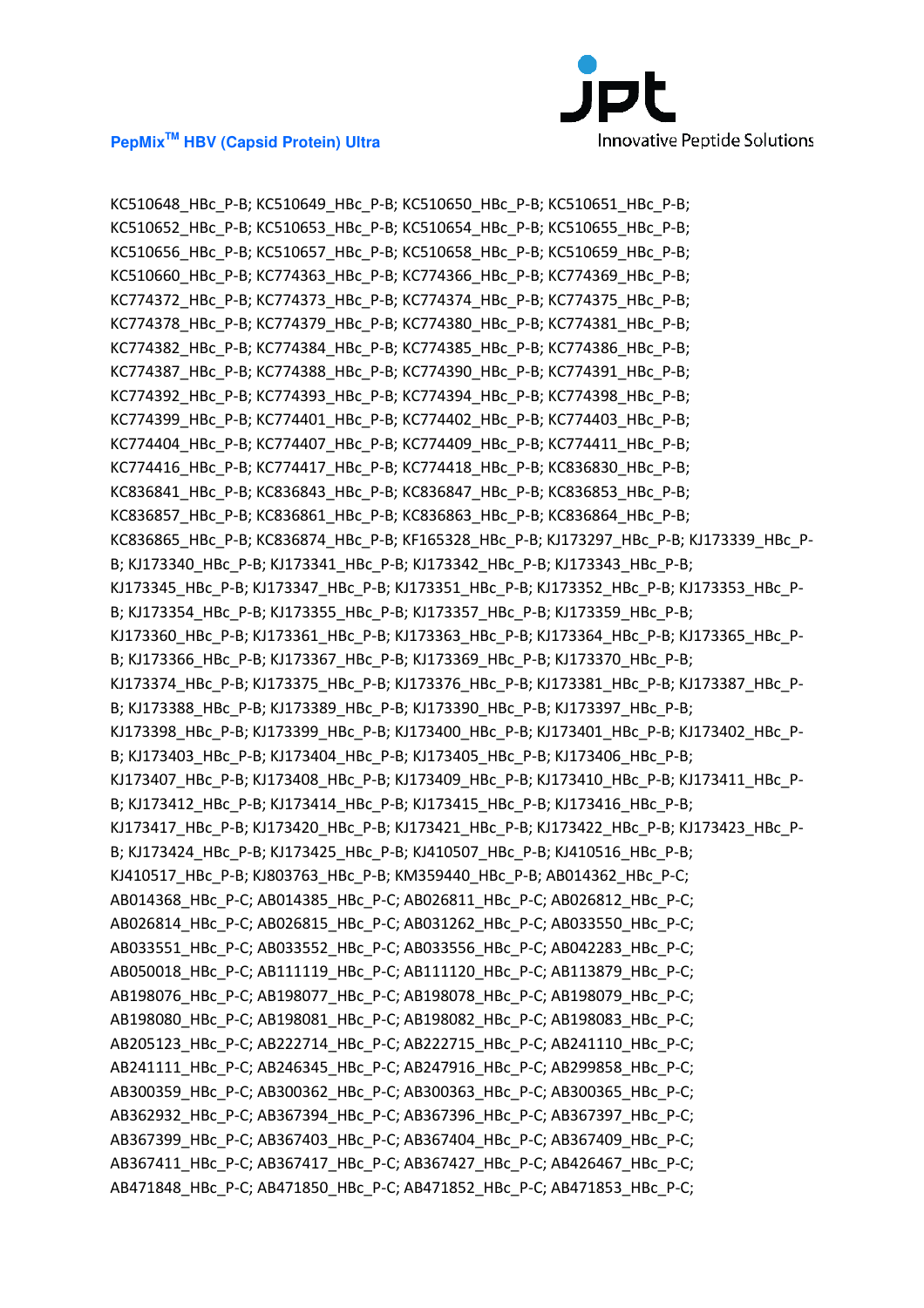

AB485808\_HBc\_P-C; AB640730\_HBc\_P-C; AB642100\_HBc\_P-C; AB670238\_HBc\_P-C; AB670247\_HBc\_P-C; AB670267\_HBc\_P-C; AB670282\_HBc\_P-C; AB670283\_HBc\_P-C; AB670287\_HBc\_P-C; AB670292\_HBc\_P-C; AB670294\_HBc\_P-C; AB670305\_HBc\_P-C; AB670307\_HBc\_P-C; AB675674\_HBc\_P-C; AB675675\_HBc\_P-C; AB675677\_HBc\_P-C; AB697490\_HBc\_P-C; AB697500\_HBc\_P-C; AB900116\_HBc\_P-C; AF068756\_HBc\_P-C; AF223954\_HBc\_P-C; AF223955\_HBc\_P-C; AF223956\_HBc\_P-C; AF223957\_HBc\_P-C; AF223958\_HBc\_P-C; AF223959\_HBc\_P-C; AF286594\_HBc\_P-C; AF324081\_HBc\_P-C; AF384364\_HBc\_P-C; AF384365\_HBc\_P-C; AF384366\_HBc\_P-C; AF473543\_HBc\_P-C; AJ748098\_HBc\_P-C; AP011097\_HBc\_P-C; AP011098\_HBc\_P-C; AP011099\_HBc\_P-C; AP011100\_HBc\_P-C; AP011101\_HBc\_P-C; AP011106\_HBc\_P-C; AP011107\_HBc\_P-C; AY057947\_HBc\_P-C; AY167099\_HBc\_P-C; AY206384\_HBc\_P-C; AY596107\_HBc\_P-C; AY641560\_HBc\_P-C; D12980\_HBc\_P-C; D23680\_HBc\_P-C; D50519\_HBc\_P-C; DQ089758\_HBc\_P-C; DQ089763\_HBc\_P-C; DQ089765\_HBc\_P-C; DQ089769\_HBc\_P-C; DQ089779\_HBc\_P-C; DQ089781\_HBc\_P-C; DQ089783\_HBc\_P-C; DQ089789\_HBc\_P-C; DQ089793\_HBc\_P-C; DQ246215\_HBc\_P-C; DQ315781\_HBc\_P-C; DQ315783\_HBc\_P-C; DQ377161\_HBc\_P-C; DQ377163\_HBc\_P-C; DQ922650\_HBc\_P-C; DQ993690\_HBc\_P-C; DQ993693\_HBc\_P-C; EF688062\_HBc\_P-C; EU305540\_HBc\_P-C; EU306673\_HBc\_P-C; EU306685\_HBc\_P-C; EU306688\_HBc\_P-C; EU306689\_HBc\_P-C; EU306690\_HBc\_P-C; EU306691\_HBc\_P-C; EU306694\_HBc\_P-C; EU306713\_HBc\_P-C; EU306714\_HBc\_P-C; EU306720\_HBc\_P-C; EU306721\_HBc\_P-C; EU306725\_HBc\_P-C; EU306727\_HBc\_P-C; EU306729\_HBc\_P-C; EU410080\_HBc\_P-C; EU410081\_HBc\_P-C; EU554535\_HBc\_P-C; EU554537\_HBc\_P-C; EU554538\_HBc\_P-C; EU554542\_HBc\_P-C; EU562215\_HBc\_P-C; EU562217\_HBc\_P-C; EU562218\_HBc\_P-C; EU570068\_HBc\_P-C; EU589345\_HBc\_P-C; EU871975\_HBc\_P-C; EU871977\_HBc\_P-C; EU871982\_HBc\_P-C; EU872008\_HBc\_P-C; EU872010\_HBc\_P-C; EU881996\_HBc\_P-C; EU916211\_HBc\_P-C; EU916217\_HBc\_P-C; EU916224\_HBc\_P-C; EU916225\_HBc\_P-C; EU916237\_HBc\_P-C; EU916238\_HBc\_P-C; EU939549\_HBc\_P-C; EU939580\_HBc\_P-C; EU939600\_HBc\_P-C; EU939604\_HBc\_P-C; EU939619\_HBc\_P-C; FJ023571\_HBc\_P-C; FJ023641\_HBc\_P-C; FJ023642\_HBc\_P-C; FJ023643\_HBc\_P-C; FJ023644\_HBc\_P-C; FJ023646\_HBc\_P-C; FJ023647\_HBc\_P-C; FJ023649\_HBc\_P-C; FJ023650\_HBc\_P-C; FJ023653\_HBc\_P-C; FJ023654 HBc P-C; FJ023656 HBc P-C; FJ023657 HBc P-C; FJ023658 HBc P-C; FJ032331 HBc P-C; FJ032332\_HBc\_P-C; FJ032333\_HBc\_P-C; FJ032336\_HBc\_P-C; FJ032339\_HBc\_P-C; FJ032340\_HBc\_P-C; FJ032341\_HBc\_P-C; FJ032345\_HBc\_P-C; FJ032350\_HBc\_P-C; FJ032361\_HBc\_P-C; FJ349225\_HBc\_P-C; FJ386575\_HBc\_P-C; FJ386577\_HBc\_P-C; FJ386587\_HBc\_P-C; FJ386588\_HBc\_P-C; FJ386591\_HBc\_P-C; FJ386597\_HBc\_P-C; FJ386607\_HBc\_P-C; FJ386619\_HBc\_P-C; FJ386623\_HBc\_P-C; FJ386639\_HBc\_P-C; FJ386664 HBc P-C; FJ386665 HBc P-C; FJ386667 HBc P-C; FJ386678 HBc P-C; FJ518813 HBc P-C; FJ562218\_HBc\_P-C; FJ562242\_HBc\_P-C; FJ562244\_HBc\_P-C; FJ562245\_HBc\_P-C; FJ562258\_HBc\_P-C; FJ562269\_HBc\_P-C; FJ562274\_HBc\_P-C; FJ562275\_HBc\_P-C; FJ562282\_HBc\_P-C; FJ562283\_HBc\_P-C; FJ562297\_HBc\_P-C; FJ562298\_HBc\_P-C; FJ562320\_HBc\_P-C; FJ562323\_HBc\_P-C; FJ715341\_HBc\_P-C; FJ715342\_HBc\_P-C; FJ715352\_HBc\_P-C; FJ715353\_HBc\_P-C; FJ715355\_HBc\_P-C; FJ715358\_HBc\_P-C; FJ715365\_HBc\_P-C; FJ715370\_HBc\_P-C; FJ715371\_HBc\_P-C; FJ715374\_HBc\_P-C; FJ715377\_HBc\_P-C; FJ715378 HBc P-C; FJ715379 HBc P-C; FJ715380 HBc P-C; FJ715382 HBc P-C; FJ715395 HBc P-C; FJ715397\_HBc\_P-C; FJ715398\_HBc\_P-C; FJ715400\_HBc\_P-C; FJ715402\_HBc\_P-C; FJ715405\_HBc\_P-C;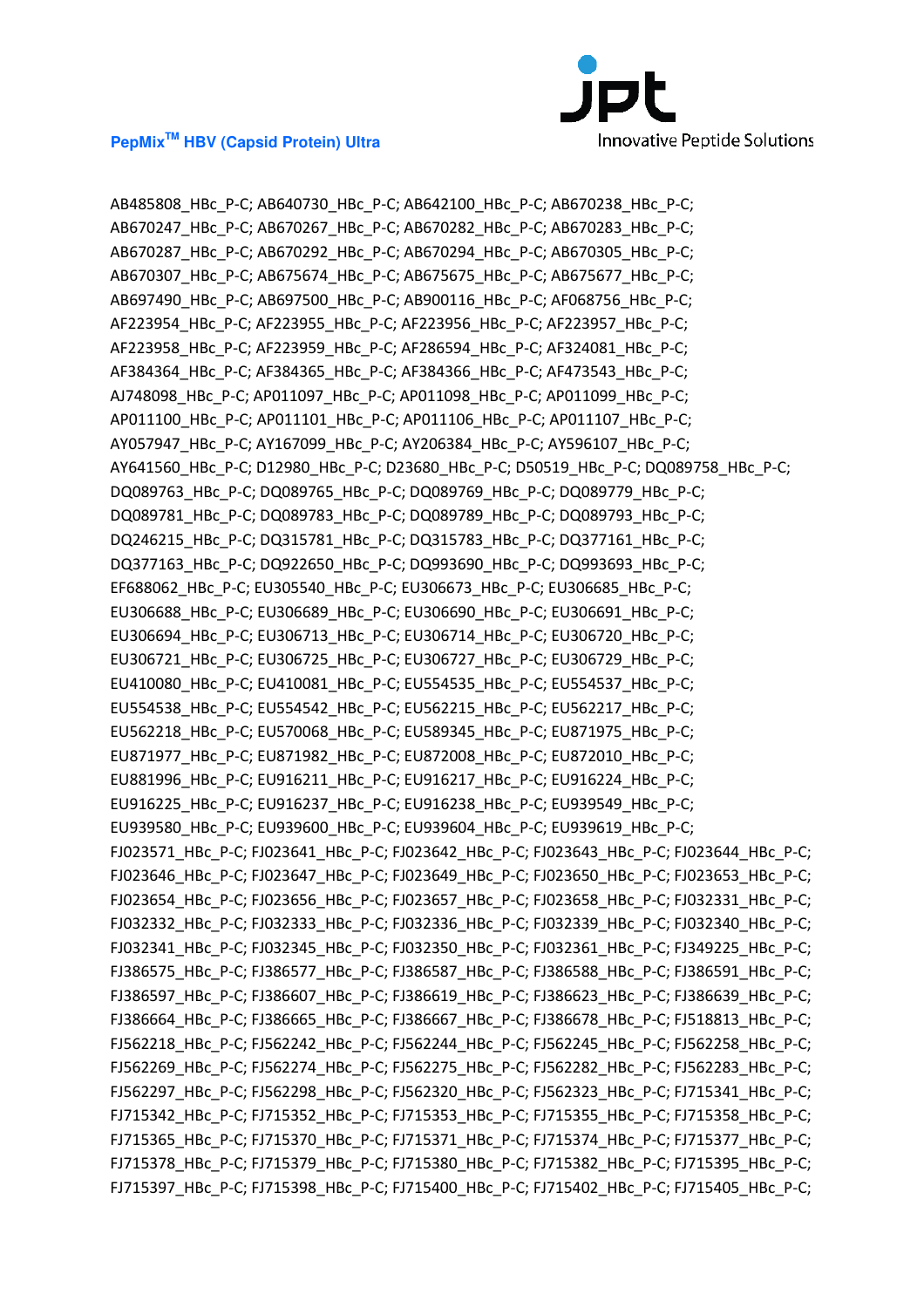

FJ715407\_HBc\_P-C; FJ715409\_HBc\_P-C; FJ751770\_HBc\_P-C; FJ787441\_HBc\_P-C; FJ787447\_HBc\_P-C; FJ787453\_HBc\_P-C; FJ787454\_HBc\_P-C; FJ787479\_HBc\_P-C; FJ899763\_HBc\_P-C; FJ899775\_HBc\_P-C; GQ205441\_HBc\_P-C; GQ358154\_HBc\_P-C; GQ358158\_HBc\_C-C; GQ377514\_HBc\_P-C; GQ377515\_HBc\_P-C; GQ377517\_HBc\_P-C; GQ377523\_HBc\_P-C; GQ377524\_HBc\_P-C; GQ377527\_HBc\_P-C; GQ377528\_HBc\_P-C; GQ377529\_HBc\_P-C; GQ377531\_HBc\_P-C; GQ377533\_HBc\_P-C; GQ377535\_HBc\_P-C; GQ377536\_HBc\_P-C; GQ377538\_HBc\_P-C; GQ377540\_HBc\_P-C; GQ377541\_HBc\_P-C; GQ377546\_HBc\_P-C; GQ377551\_HBc\_P-C; GQ377553\_HBc\_P-C; GQ377554\_HBc\_P-C; GQ377559\_HBc\_P-C; GQ377562\_HBc\_P-C; GQ377563\_HBc\_P-C; GQ377570\_HBc\_P-C; GQ377571\_HBc\_P-C; GQ377572\_HBc\_P-C; GQ377574\_HBc\_P-C; GQ377576\_HBc\_P-C; GQ377578\_HBc\_P-C; GQ377579\_HBc\_P-C; GQ377580\_HBc\_P-C; GQ377584\_HBc\_P-C; GQ377585\_HBc\_P-C; GQ377591\_HBc\_P-C; GQ377598\_HBc\_P-C; GQ377600\_HBc\_P-C; GQ377601\_HBc\_P-C; GQ377603\_HBc\_P-C; GQ377615\_HBc\_P-C; GQ377616\_HBc\_P-C; GQ377617\_HBc\_P-C; GQ377618\_HBc\_P-C; GQ377619\_HBc\_P-C; GQ377624\_HBc\_P-C; GQ377631\_HBc\_P-C; GQ377637\_HBc\_P-C; GQ377640\_HBc\_P-C; GQ377642\_HBc\_P-C; GQ475305\_HBc\_P-C; GQ475306\_HBc\_P-C; GQ475307\_HBc\_P-C; GQ475308\_HBc\_P-C; GQ475310\_HBc\_P-C; GQ475311\_HBc\_P-C; GQ475312\_HBc\_P-C; GQ475313\_HBc\_P-C; GQ475314\_HBc\_P-C; GQ475315\_HBc\_P-C; GQ475316\_HBc\_P-C; GQ475317\_HBc\_P-C; GQ475319\_HBc\_P-C; GQ475324\_HBc\_P-C; GQ475327\_HBc\_P-C; GQ475328\_HBc\_P-C; GQ475329\_HBc\_P-C; GQ475330\_HBc\_P-C; GQ475331\_HBc\_P-C; GQ475333\_HBc\_P-C; GQ475334\_HBc\_P-C; GQ475338\_HBc\_P-C; GQ475339\_HBc\_P-C; GQ475345\_HBc\_P-C; GQ475346\_HBc\_P-C; GQ475347\_HBc\_P-C; GQ475348\_HBc\_P-C; GQ475350\_HBc\_P-C; GQ475354\_HBc\_P-C; GQ855523\_HBc\_P-C; GQ855525\_HBc\_P-C; GQ855534\_HBc\_P-C; GQ855544\_HBc\_P-C; GQ855548\_HBc\_P-C; GQ924604\_HBc\_P-C; GQ924614\_HBc\_P-C; GQ924620\_HBc\_C-C; GQ924633\_HBc\_P-C; GQ924649\_HBc\_P-C; GU434374\_HBc\_P-C; GU563561\_HBc\_P-C; HM011465\_HBc\_P-C; HM011489\_HBc\_P-C; HM750131\_HBc\_P-C; HM750132\_HBc\_P-C; HM750136\_HBc\_P-C; HM750137\_HBc\_P-C; HM750138\_HBc\_P-C; HM750139\_HBc\_P-C; HM750140\_HBc\_P-C; JF828913\_HBc\_P-C; JF828915\_HBc\_P-C; JF828916\_HBc\_P-C; JF828917\_HBc\_P-C; JF828918\_HBc\_P-C; JF828919\_HBc\_P-C; JF828920\_HBc\_P-C; JF899336\_HBc\_P-C; JN104432\_HBc\_P-C; JN104433\_HBc\_P-C; JN104440\_HBc\_P-C; JN827414\_HBc\_P-C; JN827415\_HBc\_P-C; JN827417\_HBc\_P-C; JN827418\_HBc\_P-C; JN827420\_HBc\_P-C; JN827421\_HBc\_P-C; JN827422\_HBc\_P-C; JN827423\_HBc\_P-C; JN827424\_HBc\_P-C; JN827425\_HBc\_P-C; JQ040133\_HBc\_P-C; JQ040162\_HBc\_P-C; JQ040163\_HBc\_P-C; JQ688403\_HBc\_P-C; JQ688404\_HBc\_P-C; JQ801470\_HBc\_P-C; JQ801475\_HBc\_P-C; JQ801482\_HBc\_P-C; JQ801486\_HBc\_P-C; JQ801488\_HBc\_P-C; JQ801496\_HBc\_P-C; JQ801497\_HBc\_P-C; JQ801501\_HBc\_P-C; JQ801504\_HBc\_P-C; JQ801505\_HBc\_P-C; JQ801511\_HBc\_P-C; JQ801513\_HBc\_P-C; JQ801519\_HBc\_P-C; JX036338\_HBc\_P-C; JX429904\_HBc\_P-C; JX429906\_HBc\_P-C; JX429907\_HBc\_P-C; JX429909\_HBc\_P-C; JX429912\_HBc\_P-C; JX429913\_HBc\_P-C; JX429915\_HBc\_P-C; JX429916\_HBc\_P-C; JX429917\_HBc\_P-C; JX504537\_HBc\_P-C; JX504544\_HBc\_P-C; JX504545\_HBc\_P-C; JX504546\_HBc\_P-C; KC774180\_HBc\_P-C; KC774181\_HBc\_P-C; KC774184\_HBc\_P-C; KC774185\_HBc\_P-C; KC774187\_HBc\_P-C; KC774189\_HBc\_P-C; KC774190\_HBc\_P-C; KC774191\_HBc\_P-C; KC774192\_HBc\_P-C; KC774196\_HBc\_P-C; KC774197\_HBc\_P-C; KC774200\_HBc\_P-C;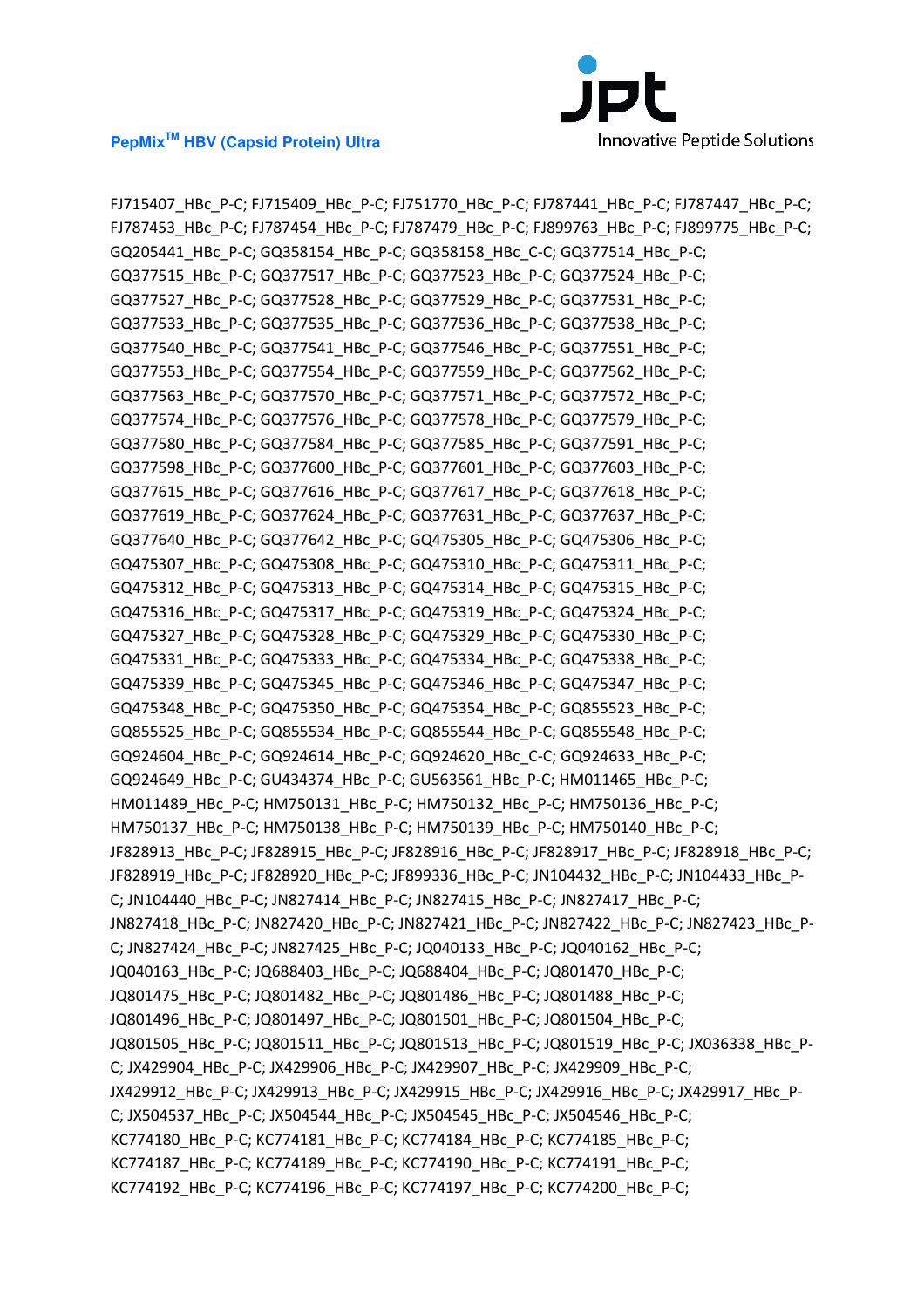

KC774202\_HBc\_P-C; KC774203\_HBc\_P-C; KC774204\_HBc\_P-C; KC774205\_HBc\_P-C; KC774206\_HBc\_P-C; KC774208\_HBc\_P-C; KC774209\_HBc\_P-C; KC774210\_HBc\_P-C; KC774213\_HBc\_P-C; KC774214\_HBc\_P-C; KC774215\_HBc\_P-C; KC774216\_HBc\_P-C; KC774219\_HBc\_P-C; KC774220\_HBc\_P-C; KC774223\_HBc\_P-C; KC774224\_HBc\_P-C; KC774228\_HBc\_P-C; KC774229\_HBc\_P-C; KC774231\_HBc\_P-C; KC774232\_HBc\_P-C; KC774233\_HBc\_P-C; KC774235\_HBc\_P-C; KC774236\_HBc\_P-C; KC774237\_HBc\_P-C; KC774238\_HBc\_P-C; KC774239\_HBc\_P-C; KC774241\_HBc\_P-C; KC774242\_HBc\_P-C; KC774244\_HBc\_P-C; KC774248\_HBc\_P-C; KC774249\_HBc\_P-C; KC774250\_HBc\_P-C; KC774254\_HBc\_P-C; KC774255\_HBc\_P-C; KC774256\_HBc\_P-C; KC774257\_HBc\_P-C; KC774260\_HBc\_P-C; KC774261\_HBc\_P-C; KC774262\_HBc\_P-C; KC774265\_HBc\_P-C; KC774266\_HBc\_P-C; KC774267\_HBc\_P-C; KC774268\_HBc\_P-C; KC774270\_HBc\_P-C; KC774271\_HBc\_P-C; KC774272\_HBc\_P-C; KC774274\_HBc\_P-C; KC774276\_HBc\_P-C; KC774277\_HBc\_P-C; KC774280\_HBc\_P-C; KC774281\_HBc\_P-C; KC774283\_HBc\_P-C; KC774285\_HBc\_P-C; KC774287\_HBc\_P-C; KC774289\_HBc\_P-C; KC774290\_HBc\_P-C; KC774292\_HBc\_P-C; KC774293\_HBc\_P-C; KC774295\_HBc\_P-C; KC774298\_HBc\_P-C; KC774299\_HBc\_P-C; KC774303\_HBc\_P-C; KC774304\_HBc\_P-C; KC774308\_HBc\_P-C; KC774309\_HBc\_P-C; KC774310\_HBc\_P-C; KC774312\_HBc\_P-C; KC774315\_HBc\_P-C; KC774318\_HBc\_P-C; KC774325\_HBc\_P-C; KC774327\_HBc\_P-C; KC774329\_HBc\_P-C; KC774330\_HBc\_P-C; KC774333\_HBc\_P-C; KC774335\_HBc\_P-C; KC774336\_HBc\_P-C; KC774337\_HBc\_P-C; KC774339\_HBc\_P-C; KC774342\_HBc\_P-C; KC774343\_HBc\_P-C; KC774347\_HBc\_P-C; KC774348\_HBc\_P-C; KC774351\_HBc\_P-C; KC774356\_HBc\_P-C; KC774359\_HBc\_P-C; KC774360\_HBc\_P-C; KC875262\_HBc\_P-C; KC875267\_HBc\_P-C; KC875270\_HBc\_P-C; KC875272\_HBc\_P-C; KF485389\_HBc\_P-C; KF495606\_HBc\_P-C; KJ173281\_HBc\_P-C; KJ173282\_HBc\_P-C; KJ173283\_HBc\_P-C; KJ173284\_HBc\_P-C; KJ173286\_HBc\_P-C; KJ173287\_HBc\_P-C; KJ173288\_HBc\_P-C; KJ173289\_HBc\_P-C; KJ173291\_HBc\_P-C; KJ173292\_HBc\_P-C; KJ173293\_HBc\_P-C; KJ173294\_HBc\_P-C; KJ173296\_HBc\_P-C; KJ173301\_HBc\_P-C; KJ173303\_HBc\_P-C; KJ173304\_HBc\_P-C; KJ173305\_HBc\_P-C; KJ173306\_HBc\_P-C; KJ173307\_HBc\_P-C; KJ173308\_HBc\_P-C; KJ173309\_HBc\_P-C; KJ173310\_HBc\_P-C; KJ173312\_HBc\_P-C; KJ173313\_HBc\_P-C; KJ173314\_HBc\_P-C; KJ173315\_HBc\_P-C; KJ173321\_HBc\_P-C; KJ173324 HBc P-C; KJ173327 HBc P-C; KJ173328 HBc P-C; KJ173331 HBc P-C; KJ173332 HBc P-C; KJ173333\_HBc\_P-C; KJ173335\_HBc\_P-C; KJ173336\_HBc\_P-C; KJ173391\_HBc\_P-C; KJ173392\_HBc\_P-C; KJ173395\_HBc\_P-C; KJ173396\_HBc\_P-C; KJ173426\_HBc\_P-C; KJ173427\_HBc\_P-C; KJ173428\_HBc\_P-C; KJ173433\_HBc\_P-C; KJ173434\_HBc\_P-C; KJ173435\_HBc\_P-C; KJ173436\_HBc\_P-C; KJ173437\_HBc\_P-C; KJ173438\_HBc\_P-C; KJ173439\_HBc\_P-C; KJ173440\_HBc\_P-C; KJ173441\_HBc\_P-C; KJ173442\_HBc\_P-C; KJ173443\_HBc\_P-C; KJ173444\_HBc\_P-C; KJ173446\_HBc\_P-C; KJ410495\_HBc\_P-C; KJ410501\_HBc\_P-C; KJ410504\_HBc\_P-C; KJ410513\_HBc\_P-C; KJ410519\_HBc\_P-C; KJ598635\_HBc\_P-C; KJ598636\_HBc\_P-C; KJ598640\_HBc\_P-C; KJ598641\_HBc\_P-C; KJ598659\_HBc\_P-C; KJ598688\_HBc\_P-C; KJ598689\_HBc\_P-C; KJ598690\_HBc\_P-C; KJ598694\_HBc\_P-C; KJ598695\_HBc\_P-C; KJ598696\_HBc\_P-C; KJ598697\_HBc\_P-C; KJ598698\_HBc\_P-C; KJ598699\_HBc\_P-C; KJ598701\_HBc\_P-C; KJ598710\_HBc\_P-C; KJ598716\_HBc\_P-C; KJ598740\_HBc\_P-C; KJ598749\_HBc\_P-C; KJ598753\_HBc\_P-C; KJ803759\_HBc\_P-C; KJ803792\_HBc\_P-C; KJ803793\_HBc\_P-C; KJ803799\_HBc\_P-C; KJ803811\_HBc\_P-C; KJ803818\_HBc\_P-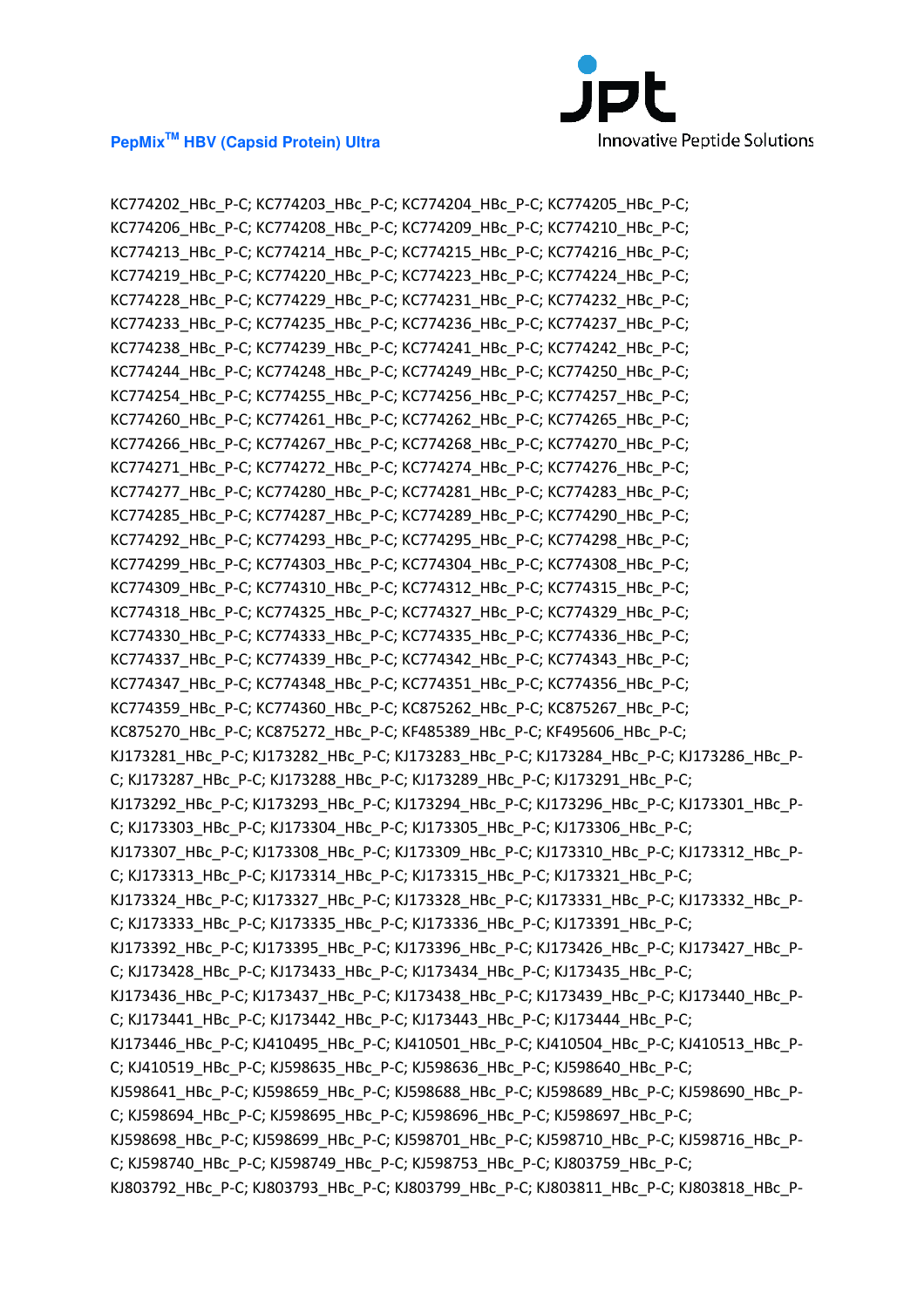

C; KM213037\_HBc\_P-C; KM229703\_HBc\_P-C; KM999990\_HBc\_P-C; KM999991\_HBc\_P-C; KM999992\_HBc\_P-C; KP017266\_HBc\_P-C; KP017267\_HBc\_P-C; KP017268\_HBc\_P-C; KP017269\_HBc\_P-C; KP017270\_HBc\_P-C; KP017271\_HBc\_P-C; KP017272\_HBc\_P-C; KP027477\_HBc\_P-C; V00867\_HBc\_P-C; X04615\_HBc\_P-C; AB090270\_HBc\_P-D; AB104709\_HBc\_P-D; AB104711\_HBc\_P-D; AB104712\_HBc\_P-D; AB109475\_HBc\_P-D; AB109476\_HBc\_P-D; AB116266\_HBc\_P-D; AB205126\_HBc\_P-D; AB205127\_HBc\_P-D; AB222711\_HBc\_P-D; AB222712\_HBc\_P-D; AB222713\_HBc\_P-D; AB246347\_HBc\_P-D; AB246348\_HBc\_P-D; AB270543\_HBc\_P-D; AB330369\_HBc\_P-D; AB330370\_HBc\_P-D; AB471856\_HBc\_P-D; AB471857\_HBc\_P-D; AB493846\_HBc\_P-D; AB583680\_HBc\_P-D; AB674407\_HBc\_P-D; AF121240\_HBc\_C-D; AF121241\_HBc\_P-D; AF280817\_HBc\_P-D; AF324108\_HBc\_P-D; AF324114\_HBc\_P-D; AF324115\_HBc\_P-D; AF324116\_HBc\_P-D; AF324132\_HBc\_P-D; AF324138\_HBc\_P-D; AJ131956\_HBc\_P-D; AJ627220\_HBc\_P-D; AJ627223\_HBc\_P-D; AY230112\_HBc\_P-D; AY233291\_HBc\_P-D; AY350614\_HBc\_P-D; AY371901\_HBc\_P-D; AY371902\_HBc\_P-D; AY371905\_HBc\_P-D; AY371907\_HBc\_P-D; AY371914\_HBc\_P-D; AY371920\_HBc\_P-D; AY371921\_HBc\_P-D; AY371922\_HBc\_P-D; AY603428\_HBc\_P-D; AY603437\_HBc\_P-D; AY603439\_HBc\_P-D; AY603440\_HBc\_P-D; AY603443\_HBc\_P-D; AY661792\_HBc\_P-D; AY661793\_HBc\_P-D; AY721606\_HBc\_P-D; AY721609\_HBc\_P-D; AY721610\_HBc\_P-D; AY721612\_HBc\_P-D; DQ178018\_HBc\_P-D; DQ178019\_HBc\_P-D; DQ315776\_HBc\_P-D; DQ464169\_HBc\_P-D; EF103275\_HBc\_P-D; EF103277\_HBc\_P-D; EF103280\_HBc\_P-D; EU414058\_HBc\_P-D; EU414060\_HBc\_P-D; EU414136\_HBc\_P-D; EU414140\_HBc\_P-D; EU594382\_HBc\_P-D; EU594396\_HBc\_P-D; EU594397\_HBc\_P-D; EU594400\_HBc\_P-D; EU594401\_HBc\_P-D; EU594402\_HBc\_P-D; EU594403\_HBc\_P-D; EU594405\_HBc\_P-D; EU594407\_HBc\_P-D; EU594409\_HBc\_P-D; EU594410\_HBc\_P-D; EU594415\_HBc\_P-D; EU594416\_HBc\_P-D; EU594421\_HBc\_P-D; EU594423\_HBc\_P-D; EU594424\_HBc\_P-D; EU594425\_HBc\_P-D; EU594426\_HBc\_P-D; EU594427\_HBc\_P-D; EU594428\_HBc\_P-D; EU594430\_HBc\_P-D; EU594431\_HBc\_P-D; EU594432\_HBc\_P-D; EU594433\_HBc\_P-D; EU726854\_HBc\_P-D; EU726862\_HBc\_P-D; EU726869\_HBc\_P-D; EU726874\_HBc\_P-D; EU726878\_HBc\_P-D; EU726887\_HBc\_P-D; EU726888\_HBc\_P-D; EU726894\_HBc\_P-D; EU726895\_HBc\_P-D; EU726898\_HBc\_P-D; EU726900\_HBc\_P-D; EU726902\_HBc\_P-D; EU726907\_HBc\_P-D; EU726909\_HBc\_P-D; EU726914\_HBc\_P-D; EU726918\_HBc\_P-D; EU726919\_HBc\_P-D; EU726923\_HBc\_P-D; EU726924\_HBc\_P-D; EU726930\_HBc\_P-D; EU726940\_HBc\_P-D; EU726962\_HBc\_P-D; EU726964\_HBc\_P-D; EU726967\_HBc\_P-D; EU726971\_HBc\_P-D; EU726972\_HBc\_P-D; EU726976\_HBc\_P-D; EU787437\_HBc\_P-D; EU787440\_HBc\_P-D; EU787441\_HBc\_P-D; EU787442\_HBc\_P-D; EU787445\_HBc\_P-D; EU787446\_HBc\_P-D; EU787447\_HBc\_P-D; EU939680\_HBc\_P-D; FJ349205\_HBc\_P-D; FJ349209\_HBc\_P-D; FJ349218\_HBc\_P-D; FJ349228\_HBc\_P-D; FJ349229\_HBc\_P-D; FJ349232\_HBc\_P-D; FJ386590\_HBc\_P-D; FJ692506\_HBc\_P-D; FJ692507\_HBc\_P-D; FJ904443\_HBc\_P-D; GQ183471\_HBc\_P-D; GQ183472\_HBc\_P-D; GQ183476\_HBc\_P-D; GQ183477\_HBc\_P-D; GQ183478\_HBc\_P-D; GQ183479\_HBc\_P-D; GQ183480\_HBc\_P-D; GQ183481\_HBc\_P-D; GQ183482\_HBc\_P-D; GQ183483\_HBc\_P-D; GQ183484\_HBc\_P-D; GQ377589\_HBc\_P-D; GQ477459\_HBc\_P-D; GQ922002\_HBc\_P-D; GU357846\_HBc\_P-D; HM042267\_HBc\_P-D; HM042272\_HBc\_P-D; HM042273\_HBc\_P-D; HM042276\_HBc\_P-D;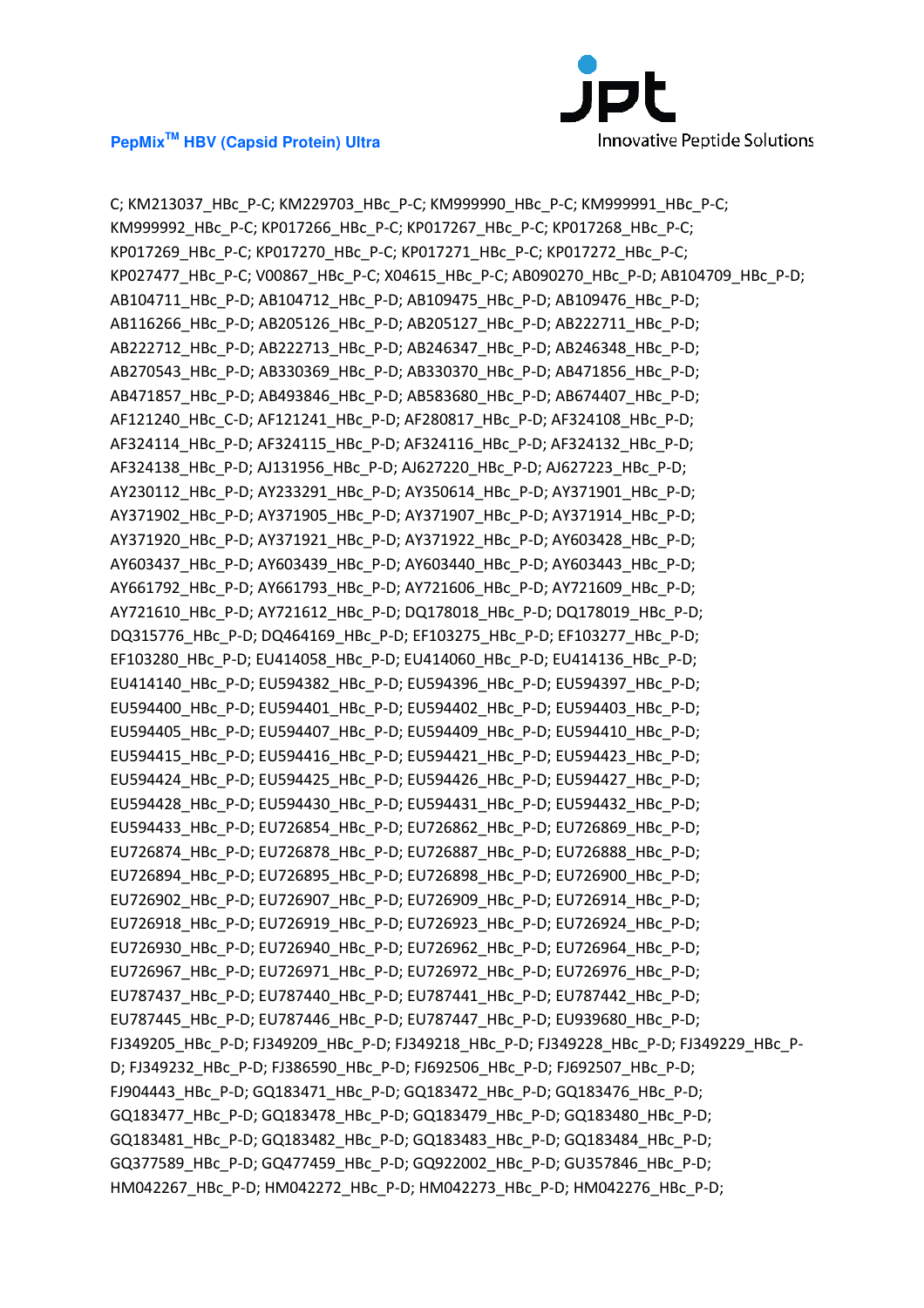

HM042277 HBc P-D; HM042283 HBc P-D; HM750151 HBc P-D; HM750153 HBc P-D; HM750154\_HBc\_P-D; HM750156\_HBc\_P-D; HQ700440\_HBc\_P-D; HQ700441\_HBc\_P-D; HQ700442\_HBc\_P-D; HQ700443\_HBc\_P-D; HQ700445\_HBc\_P-D; HQ700446\_HBc\_P-D; HQ700447\_HBc\_P-D; HQ700449\_HBc\_P-D; HQ700450\_HBc\_P-D; HQ700454\_HBc\_P-D; HQ700459\_HBc\_P-D; HQ700464\_HBc\_P-D; HQ700466\_HBc\_P-D; HQ700469\_HBc\_P-D; HQ700471\_HBc\_P-D; HQ700479\_HBc\_P-D; HQ700480\_HBc\_P-D; HQ700482\_HBc\_P-D; HQ700484\_HBc\_P-D; HQ700487\_HBc\_P-D; HQ700488\_HBc\_P-D; HQ700511\_HBc\_P-D; HQ700512 HBc P-D; HQ700513 HBc P-D; HQ700514 HBc P-D; HQ833465 HBc P-D; HQ833467\_HBc\_P-D; HQ833470\_HBc\_P-D; HQ833471\_HBc\_P-D; JF754591\_HBc\_P-D; JF754601\_HBc\_P-D; JF754624\_HBc\_P-D; JF754628\_HBc\_P-D; JN040759\_HBc\_P-D; JN040786\_HBc\_P-D; JN040805\_HBc\_P-D; JN040806\_HBc\_P-D; JN040807\_HBc\_P-D; JN040823\_HBc\_P-D; JN040826\_HBc\_P-D; JN040827\_HBc\_P-D; JN257150\_HBc\_P-D; JN257151\_HBc\_P-D; JN257155\_HBc\_P-D; JN257171\_HBc\_P-D; JN257181\_HBc\_P-D; JN257182\_HBc\_P-D; JN257185\_HBc\_P-D; JN257193\_HBc\_P-D; JN257194\_HBc\_P-D; JN257196\_HBc\_P-D; JN257199\_HBc\_P-D; JN642131\_HBc\_P-D; JN664911\_HBc\_P-D; JN664912\_HBc\_P-D; JN664913\_HBc\_P-D; JN664917\_HBc\_P-D; JN664927\_HBc\_P-D; JN664930\_HBc\_P-D; JN664936\_HBc\_P-D; JN664937\_HBc\_P-D; JN664938\_HBc\_P-D; JN792909\_HBc\_P-D; JN792910\_HBc\_P-D; JQ287601\_HBc\_P-D; JQ287602\_HBc\_P-D; JQ287603\_HBc\_P-D; JQ287604\_HBc\_P-D; JQ287605\_HBc\_P-D; JQ287606\_HBc\_P-D; JQ287607\_HBc\_P-D; JQ287608\_HBc\_P-D; JQ287609\_HBc\_P-D; JQ287610\_HBc\_P-D; JQ287611\_HBc\_P-D; JQ287612\_HBc\_P-D; JQ287613\_HBc\_P-D; JQ287614\_HBc\_P-D; JQ287615\_HBc\_P-D; JQ287616\_HBc\_P-D; JQ287617\_HBc\_P-D; JQ287618\_HBc\_P-D; JQ287620\_HBc\_P-D; JQ287621\_HBc\_P-D; JQ707477\_HBc\_P-D; JQ707492\_HBc\_P-D; JQ707495\_HBc\_P-D; JQ707510\_HBc\_P-D; JX096954\_HBc\_P-D; JX096956\_HBc\_P-D; JX096957\_HBc\_P-D; JX096958\_HBc\_P-D; JX310733\_HBc\_P-D; JX898689\_HBc\_P-D; JX898691\_HBc\_P-D; JX898692\_HBc\_P-D; JX898694\_HBc\_P-D; JX898697\_HBc\_P-D; KC774437\_HBc\_P-D; KC774440\_HBc\_P-D; KC774444\_HBc\_P-D; KC774462\_HBc\_P-D; KC875275\_HBc\_P-D; KC875277\_HBc\_P-D; KC875279\_HBc\_P-D; KC875280\_HBc\_P-D; KC875281\_HBc\_P-D; KC875282\_HBc\_P-D; KC875283\_HBc\_P-D; KC875285\_HBc\_P-D; KC875286\_HBc\_P-D; KC875288\_HBc\_P-D; KC875291\_HBc\_P-D; KC875293\_HBc\_P-D; KC875294\_HBc\_P-D; KC875303\_HBc\_P-D; KC875310\_HBc\_P-D; KC875311\_HBc\_P-D; KC875319\_HBc\_P-D; KC875321\_HBc\_P-D; KC875325\_HBc\_P-D; KC875332\_HBc\_P-D; KC875335\_HBc\_P-D; KC875336\_HBc\_P-D; KF018180\_HBc\_P-D; KF018184\_HBc\_P-D; KF018191\_HBc\_P-D; KF471647\_HBc\_P-D; KF471651\_HBc\_P-D; KF471652\_HBc\_P-D; KF584162\_HBc\_P-D; KF584164\_HBc\_P-D; KF584166\_HBc\_P-D; KF679989\_HBc\_P-D; KF679992\_HBc\_P-D; KF679993\_HBc\_P-D; KF679994\_HBc\_P-D; KF679996\_HBc\_P-D; KF679997\_HBc\_P-D; KF679998\_HBc\_P-D; KF779209\_HBc\_P-D; KF779212\_HBc\_P-D; KF779214\_HBc\_P-D; KF779217\_HBc\_P-D; KF779222\_HBc\_P-D; KF779223\_HBc\_P-D; KF779228\_HBc\_P-D; KF779230\_HBc\_P-D; KF779285\_HBc\_P-D; KF779288\_HBc\_P-D; KF779292\_HBc\_P-D; KF779296\_HBc\_P-D; KF779302\_HBc\_P-D; KF779303\_HBc\_P-D; KF779318\_HBc\_P-D; KF779340\_HBc\_P-D; KF779341\_HBc\_P-D; KF779376\_HBc\_P-D; KF779377\_HBc\_P-D; KF798260\_HBc\_P-D; KF798273\_HBc\_P-D; KF798282\_HBc\_P-D; KF798283\_HBc\_P-D; KF798306\_HBc\_P-D;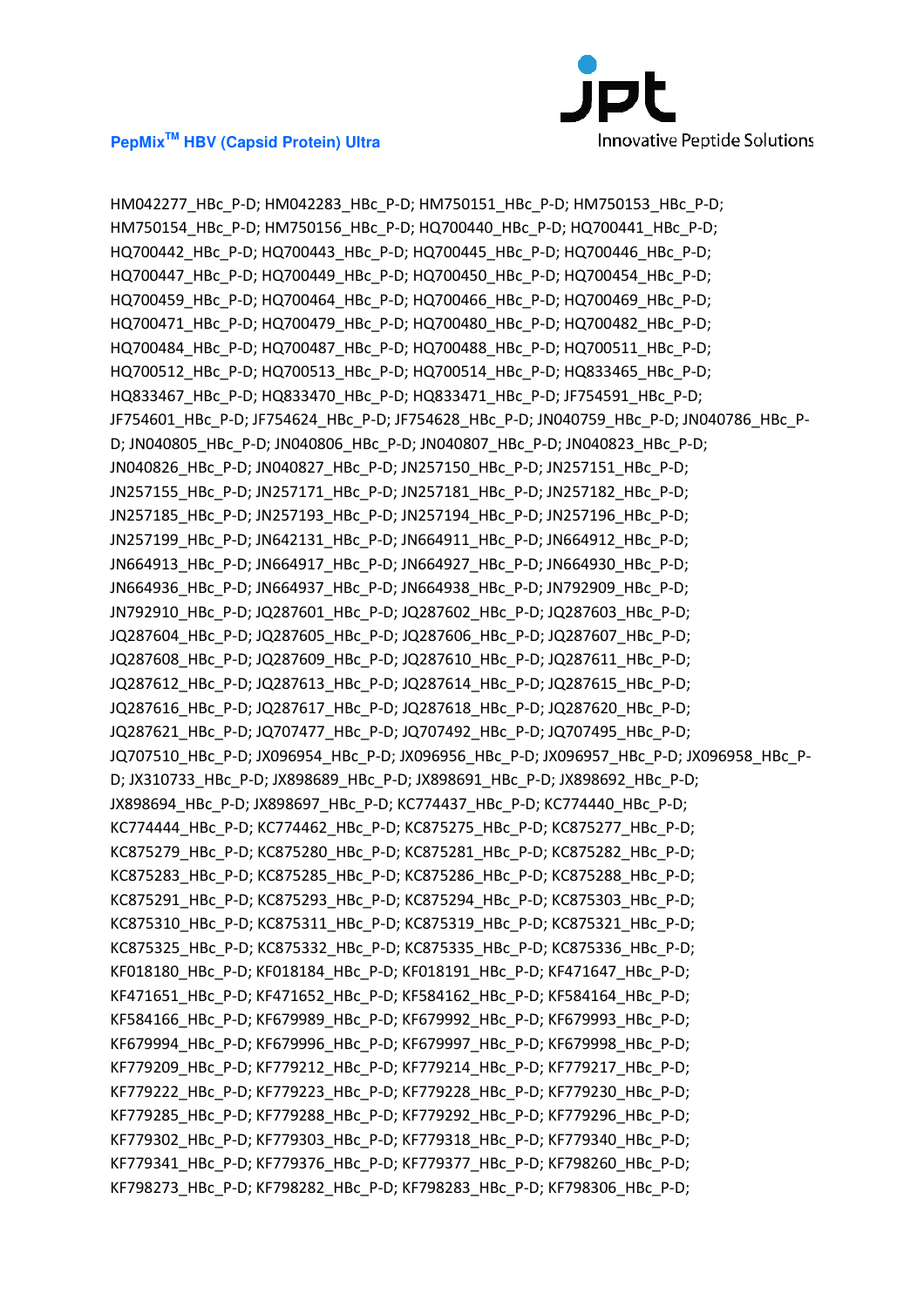

KF798307\_HBc\_P-D; KF896606\_HBc\_P-D; LK995395\_HBc\_P-D; V01460\_HBc\_P-D; X72702\_HBc\_P-D; X85294\_HBc\_P-D; X85297\_HBc\_P-D; Y07587\_HBc\_P-D; Z35716\_HBc\_P-D; AB091255\_HBc\_P-E; AB091256\_HBc\_P-E; AB106564\_HBc\_C-E; AB194947\_HBc\_P-E; AB201287\_HBc\_P-E; AB201288\_HBc\_P-E; AB201289\_HBc\_P-E; AB205129\_HBc\_P-E; AB205189\_HBc\_P-E; AB205191\_HBc\_P-E; AB205192\_HBc\_P-E; AB274969\_HBc\_P-E; AB274970\_HBc\_P-E; AB274971\_HBc\_P-E; AB274974\_HBc\_P-E; AF350099\_HBc\_P-E; AF350100\_HBc\_P-E; AF350102 HBc P-E; AF350103 HBc P-E; AF350104 HBc P-E; AF350106 HBc P-E; AF350108\_HBc\_P-E; AF350116\_HBc\_P-E; AF350118\_HBc\_P-E; AF350119\_HBc\_P-E; AF350120\_HBc\_P-E; AF350121\_HBc\_P-E; AF350122\_HBc\_P-E; AF350124\_HBc\_P-E; AF350125\_HBc\_P-E; AF350126\_HBc\_P-E; AF350127\_HBc\_P-E; AF350128\_HBc\_P-E; AF350130\_HBc\_P-E; AF350132\_HBc\_P-E; AF350133\_HBc\_P-E; AF350134\_HBc\_P-E; AF350138\_HBc\_P-E; AF350139\_HBc\_P-E; AF350140\_HBc\_P-E; AF350141\_HBc\_P-E; AF350143\_HBc\_P-E; AF350147\_HBc\_P-E; AF350148\_HBc\_P-E; AF350149\_HBc\_P-E; AF350150\_HBc\_P-E; AF350151\_HBc\_P-E; AF350152\_HBc\_P-E; AF350155\_HBc\_P-E; AF350156\_HBc\_P-E; AF350157\_HBc\_P-E; AF350162\_HBc\_P-E; AF350163\_HBc\_P-E; AF350165\_HBc\_P-E; AF350169\_HBc\_P-E; AF350170\_HBc\_P-E; AF350171\_HBc\_P-E; AF350172\_HBc\_P-E; AF350174\_HBc\_P-E; AF350178\_HBc\_P-E; AF350179\_HBc\_P-E; AF350181\_HBc\_P-E; AF350185\_HBc\_P-E; AF350186\_HBc\_P-E; AF350189\_HBc\_P-E; AF350190\_HBc\_P-E; AF350192\_HBc\_P-E; AF350193\_HBc\_P-E; AF350194\_HBc\_P-E; AF350195\_HBc\_P-E; AF350196\_HBc\_P-E; AF350197\_HBc\_P-E; AF350198\_HBc\_P-E; AF350199\_HBc\_P-E; AF350200\_HBc\_P-E; AF350201\_HBc\_P-E; AF350205\_HBc\_P-E; AF350210\_HBc\_P-E; AF350212\_HBc\_P-E; AF350213\_HBc\_P-E; AF350214\_HBc\_P-E; AF350216\_HBc\_P-E; AF350217\_HBc\_P-E; AF350218\_HBc\_P-E; AM494689\_HBc\_P-E; AM494690\_HBc\_P-E; AM494693\_HBc\_P-E; AM494694\_HBc\_P-E; AM494696\_HBc\_P-E; AM494697\_HBc\_P-E; AM494699\_HBc\_P-E; AM494700\_HBc\_P-E; AM494701\_HBc\_P-E; AM494702\_HBc\_P-E; AM494704\_HBc\_P-E; AM494705\_HBc\_P-E; AM494706\_HBc\_P-E; AM494707\_HBc\_P-E; AM494708\_HBc\_P-E; AM494709\_HBc\_P-E; AM494710\_HBc\_P-E; AM494712\_HBc\_P-E; AM494713\_HBc\_P-E; AM494715\_HBc\_P-E; AM494717\_HBc\_P-E; AM494788\_HBc\_P-E; AM494789\_HBc\_P-E; AM494790\_HBc\_P-E; AM494798\_HBc\_P-E; AM494799\_HBc\_P-E; AM494801\_HBc\_P-E; AM494802\_HBc\_P-E; AM494804\_HBc\_P-E; AM494808\_HBc\_P-E; AM494809\_HBc\_P-E; AM494810\_HBc\_P-E; AY738144\_HBc\_P-E; AY738145\_HBc\_C-E; AY738146\_HBc\_P-E; AY738147\_HBc\_P-E; AY739674\_HBc\_P-E; DQ060822\_HBc\_P-E; DQ060823\_HBc\_P-E; DQ060824\_HBc\_P-E; DQ060825\_HBc\_P-E; DQ060826\_HBc\_P-E; DQ060827\_HBc\_P-E; DQ060828\_HBc\_P-E; DQ060829\_HBc\_P-E; DQ060830\_HBc\_P-E; EU239218\_HBc\_P-E; EU239219\_HBc\_P-E; EU239221\_HBc\_P-E; EU239226\_HBc\_P-E; EU620071\_HBc\_P-E; FJ349237\_HBc\_P-E; FJ349238\_HBc\_P-E; FJ349239\_HBc\_P-E; FN545841\_HBc\_P-E; GQ161759\_HBc\_P-E; GQ161761\_HBc\_P-E; GQ161763\_HBc\_P-E; GQ161764\_HBc\_P-E; GQ161765\_HBc\_P-E; GQ161769\_HBc\_P-E; GQ161770\_HBc\_P-E; GQ161771\_HBc\_P-E; GQ161772\_HBc\_P-E; GQ161776\_HBc\_P-E; GQ161777\_HBc\_P-E; GQ161779\_HBc\_P-E; GQ161781\_HBc\_P-E; GQ161784\_HBc\_P-E; GQ161787\_HBc\_P-E; GQ161789\_HBc\_P-E; GQ161793\_HBc\_P-E; GQ161798\_HBc\_P-E; GQ161800\_HBc\_P-E; GQ161804\_HBc\_P-E; GQ161816\_HBc\_P-E; GQ161817\_HBc\_P-E; GQ161819\_HBc\_P-E;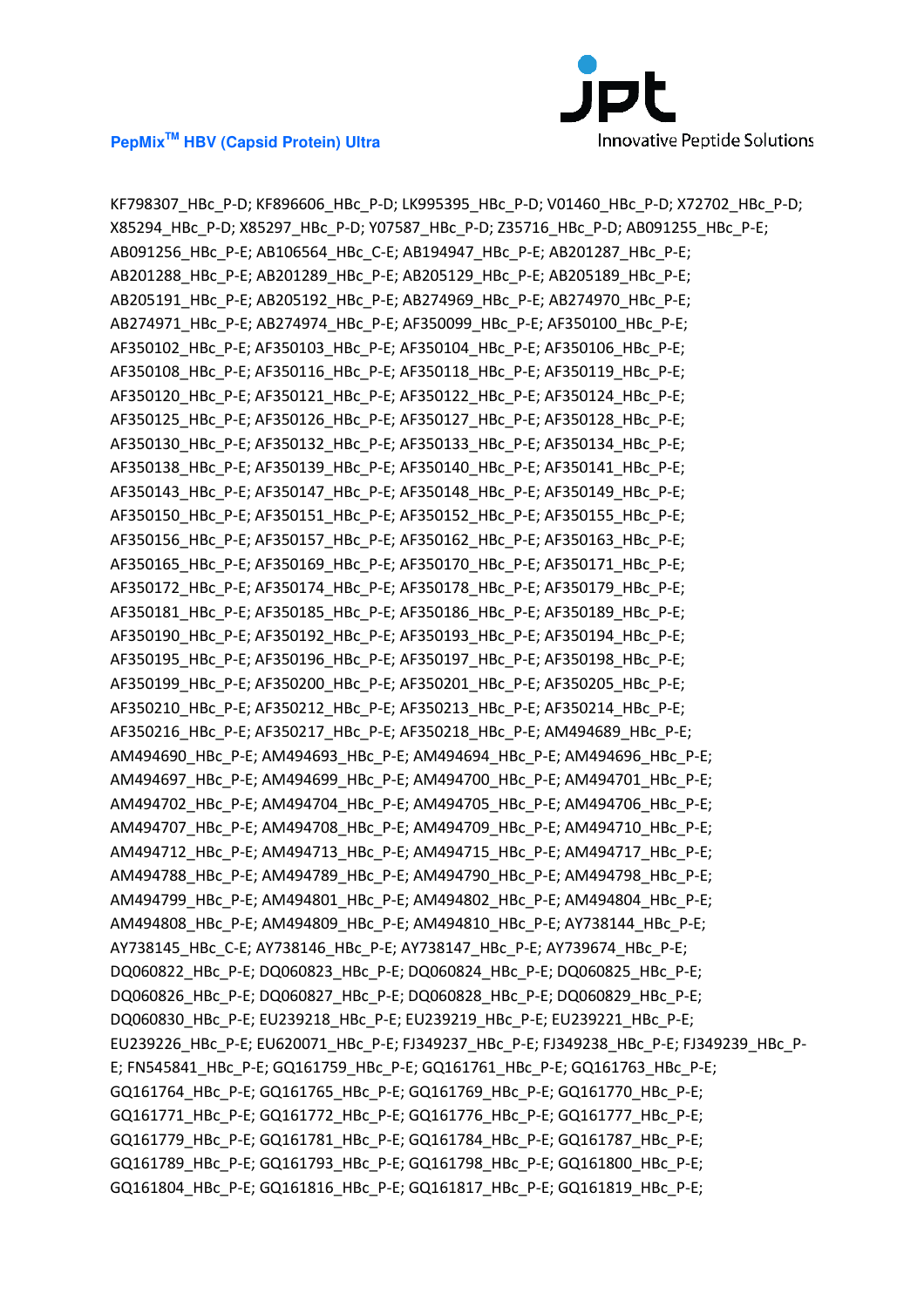

GQ161827\_HBc\_P-E; GQ161828\_HBc\_P-E; GQ161829\_HBc\_P-E; GQ161832\_HBc\_P-E; HM363568\_HBc\_P-E; HM363571\_HBc\_P-E; HM363572\_HBc\_P-E; HM363573\_HBc\_P-E; HM363574 HBc P-E; HM363577 HBc P-E; HM363579 HBc P-E; HM363580 HBc P-E; HM363581\_HBc\_P-E; HM363582\_HBc\_P-E; HM363585\_HBc\_P-E; HM363586\_HBc\_P-E; HM363588\_HBc\_P-E; HM363589\_HBc\_P-E; HM363590\_HBc\_P-E; HM363591\_HBc\_P-E; HM363592\_HBc\_P-E; JQ000008\_HBc\_P-E; KF170742\_HBc\_P-E; KF798259\_HBc\_P-E; KF798270\_HBc\_P-E; KF798298\_HBc\_P-E; KF849715\_HBc\_P-E; KF849717\_HBc\_P-E; KF849721\_HBc\_P-E; KF849722\_HBc\_P-E; KF849723\_HBc\_P-E; KF849727\_HBc\_P-E; X75657\_HBc\_P-E; AB036905\_HBc\_P-F; AB036906\_HBc\_P-F; AB036907\_HBc\_P-F; AB036909\_HBc\_P-F; AB036910\_HBc\_P-F; AB036911\_HBc\_P-F; AB036912\_HBc\_P-F; AB036913\_HBc\_P-F; AB036914\_HBc\_P-F; AB036915\_HBc\_P-F; AB036916\_HBc\_P-F; AB036917\_HBc\_P-F; AB036919\_HBc\_P-F; AB036920\_HBc\_P-F; AB064316\_HBc\_P-F; AB116549\_HBc\_P-F; AB116551\_HBc\_P-F; AB116552\_HBc\_P-F; AF223962\_HBc\_P-F; AF223963\_HBc\_P-F; AF223964\_HBc\_P-F; AF223965\_HBc\_P-F; AY090458\_HBc\_C-F; AY090461\_HBc\_P-F; AY179735\_HBc\_P-F; AY311369\_HBc\_P-F; DQ776247\_HBc\_P-F; DQ823086\_HBc\_P-F; DQ823088\_HBc\_P-F; DQ823089\_HBc\_P-F; DQ823090\_HBc\_P-F; DQ823091\_HBc\_P-F; DQ823092\_HBc\_P-F; DQ823093\_HBc\_P-F; DQ823094\_HBc\_P-F; DQ823095\_HBc\_P-F; DQ899142\_HBc\_P-F; DQ899143\_HBc\_P-F; DQ899144\_HBc\_P-F; DQ899145\_HBc\_P-F; DQ899147\_HBc\_P-F; DQ899148\_HBc\_P-F; EF576812\_HBc\_P-F; EU366116\_HBc\_P-F; EU366118\_HBc\_P-F; EU670261\_HBc\_P-F; FJ657522\_HBc\_P-F; FJ657528\_HBc\_P-F; FJ657529\_HBc\_P-F; FJ709457\_HBc\_P-F; FJ709458 HBc P-F; FJ709459 HBc P-F; FJ709460 HBc P-F; FJ709462 HBc P-F; FJ709463 HBc P-F; FJ709464 HBc P-F; FJ709465 HBc P-F; FJ709494 HBc P-F; HE981181 HBc P-F; HE981182 HBc P-F; HE981186\_HBc\_P-F; HM585186\_HBc\_P-F; HM585187\_HBc\_P-F; HM585188\_HBc\_P-F; HM585189\_HBc\_P-F; HM585190\_HBc\_P-F; HM585191\_HBc\_P-F; HM585192\_HBc\_P-F; HM585193\_HBc\_P-F; HM585195\_HBc\_P-F; HM585196\_HBc\_P-F; HM585197\_HBc\_P-F; HM585198\_HBc\_P-F; HM585199\_HBc\_P-F; HM585200\_HBc\_P-F; HM590471\_HBc\_P-F; HM590472\_HBc\_P-F; HM590473\_HBc\_P-F; HM590474\_HBc\_P-F; HQ378247\_HBc\_P-F; HQ420165\_HBc\_P-F; HQ420166\_HBc\_P-F; JF439884\_HBc\_P-F; JF439885\_HBc\_P-F; JN688691\_HBc\_P-F; JN688703\_HBc\_P-F; JN792922\_HBc\_P-F; JN811655\_HBc\_P-F; JN811656\_HBc\_P-F; KC494395\_HBc\_P-F; KC494397\_HBc\_P-F; KC494398\_HBc\_P-F; KC494402\_HBc\_P-F; KC494403\_HBc\_P-F; KC494405\_HBc\_P-F; KF199901\_HBc\_P-F; KJ843164\_HBc\_P-F; KJ843170\_HBc\_P-F; KJ843171\_HBc\_P-F; KJ843174\_HBc\_P-F; KJ843175\_HBc\_P-F; KJ843176\_HBc\_P-F; KJ843177\_HBc\_P-F; KJ843178\_HBc\_P-F; KJ843179\_HBc\_P-F; KJ843180\_HBc\_P-F; KJ843181\_HBc\_P-F; KJ843185\_HBc\_P-F; KJ843189\_HBc\_P-F; KJ843190\_HBc\_P-F; KJ843193\_HBc\_P-F; KJ843194\_HBc\_P-F; KJ843196\_HBc\_P-F; KJ843197\_HBc\_P-F; KJ843198\_HBc\_P-F; KJ843200\_HBc\_P-F; KJ843201\_HBc\_P-F; KJ843203\_HBc\_P-F; KJ843204\_HBc\_P-F; KJ843205\_HBc\_P-F; KJ843206\_HBc\_P-F; KJ843207\_HBc\_P-F; KJ843208\_HBc\_P-F; KJ843209\_HBc\_P-F; KJ843211\_HBc\_P-F; KJ843212\_HBc\_P-F; KJ843213\_HBc\_P-F; KJ843219\_HBc\_P-F; KJ843220\_HBc\_P-F; KJ843221\_HBc\_P-F; KJ843222\_HBc\_P-F; KJ843223\_HBc\_P-F; KJ843224\_HBc\_P-F; KJ843226\_HBc\_P-F; KM233681\_HBc\_P-F; X69798\_HBc\_P-F; X75658\_HBc\_C-F; X75663\_HBc\_P-F; AB056514\_HBc\_P-G; AB064310\_HBc\_P-G; AB064311\_HBc\_P-G; AB064313\_HBc\_C-G; AB375165\_HBc\_P-G; AB375166\_HBc\_P-G; AB375167\_HBc\_P-G; AB375168\_HBc\_P-G; AB375169\_HBc\_P-G; AB375170\_HBc\_P-G; AF160501\_HBc\_C-G; AF405706\_HBc\_P-G;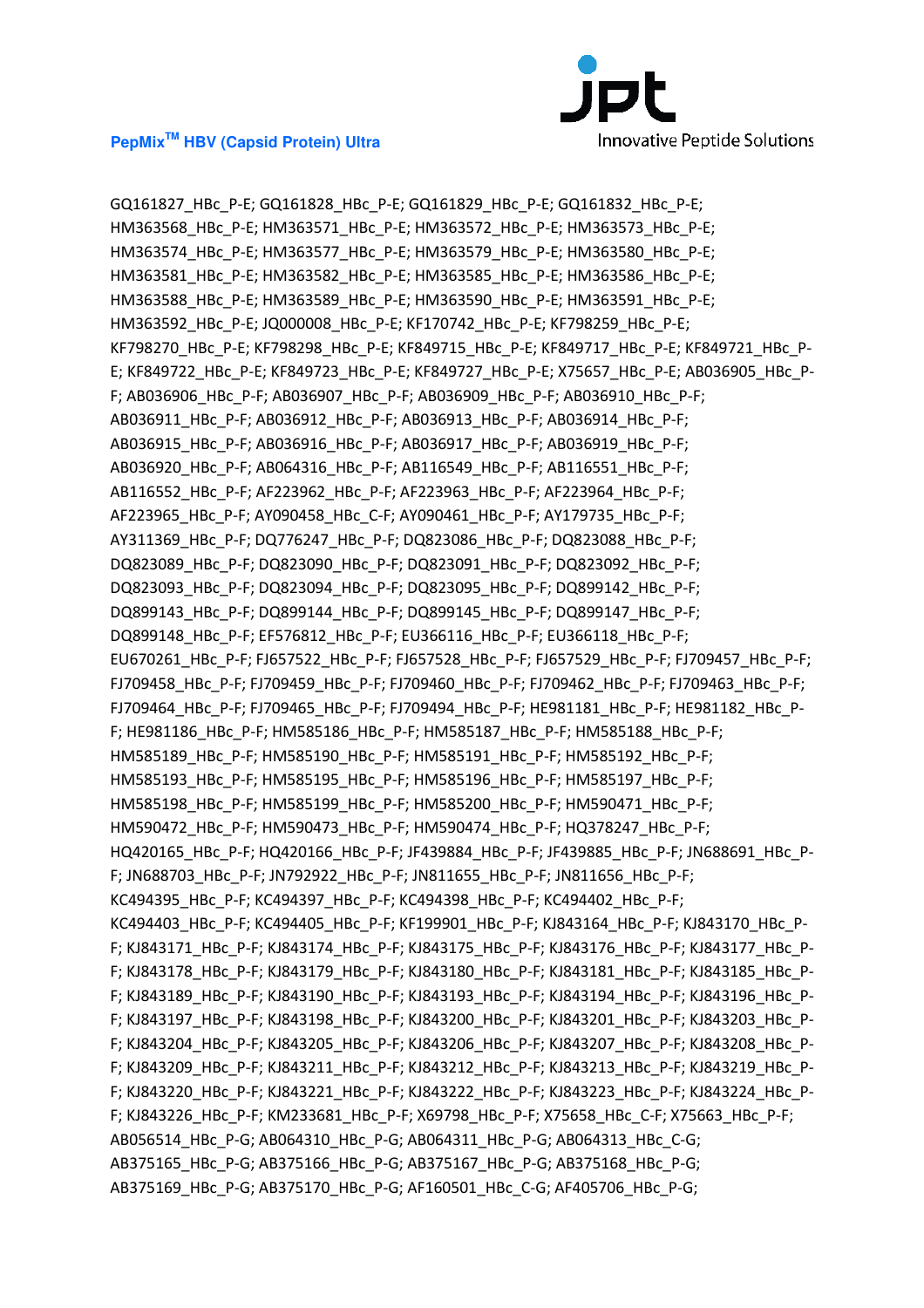

DQ207798\_HBc\_P-G; EF464097\_HBc\_P-G; EF464098\_HBc\_P-G; EF634480\_HBc\_P-G; HE981174\_HBc\_P-G; HE981175\_HBc\_P-G; HE981176\_HBc\_P-G; JF439779\_HBc\_P-G; JF439780\_HBc\_P-G; JF439781\_HBc\_P-G; JF439782\_HBc\_P-G; JF439784\_HBc\_P-G; JF439785\_HBc\_P-G; JF439786\_HBc\_P-G; JF439787\_HBc\_P-G; JF439788\_HBc\_P-G; JF439789\_HBc\_P-G; JF439791\_HBc\_P-G; JF439794\_HBc\_P-G; JF439795\_HBc\_P-G; JF439800\_HBc\_P-G; JF439802\_HBc\_P-G; JF439803\_HBc\_P-G; JF439804\_HBc\_P-G; JF439805\_HBc\_P-G; JF439806\_HBc\_P-G; JF439807\_HBc\_P-G; JF439808\_HBc\_P-G; JF439809\_HBc\_P-G; JF439810\_HBc\_P-G; JF439811\_HBc\_P-G; JF439812\_HBc\_P-G; JF439813\_HBc\_P-G; JF439814\_HBc\_P-G; JF439815\_HBc\_P-G; JF439816 HBc P-G; JF439817 HBc P-G; JF439818 HBc P-G; JQ707660 HBc P-G; JQ707666 HBc P-G; JQ707668\_HBc\_P-G; JQ707671\_HBc\_P-G; JQ707677\_HBc\_P-G; JQ707678\_HBc\_P-G; JQ707679\_HBc\_P-G; JQ707680\_HBc\_P-G; JX899375\_HBc\_P-G; KF414679\_HBc\_P-G; KF767452\_HBc\_P-G; KF779233\_HBc\_P-G; KF779357\_HBc\_P-G; KJ194508\_HBc\_P-G; M74502\_HBc\_P-G; AB179747\_HBc\_P-H; AB266536\_HBc\_P-H; AB275308\_HBc\_P-H; AB353764\_HBc\_P-H; AB375159\_HBc\_P-H; AB375160\_HBc\_P-H; AB375161\_HBc\_P-H; AB375163\_HBc\_P-H; AB375164 HBc P-H; AB818694 HBc P-H; AY090454 HBc C-H; AY090460 HBc P-H; EF157291\_HBc\_P-H; EU498228\_HBc\_P-H; HM117850\_HBc\_P-H; HM117851\_HBc\_P-H; JX896124\_HBc\_P-H; JX896125\_HBc\_P-H; JX896134\_HBc\_P-H; JX915624\_HBc\_P-H; KC836867\_HBc\_P-H; AB031265\_HBc\_P-RF-CB; AB033557\_HBc\_P-RF-CB; AB195939\_HBc\_P-RF-CB; AB195940\_HBc\_P-RF-CB; AB195941\_HBc\_P-RF-CB; AB195950\_HBc\_P-RF-CB; AB195951\_HBc\_P-RF-CB; AB195955\_HBc\_P-RF-CB; AB195956\_HBc\_P-RF-CB; AB195957\_HBc\_P-RF-CB; AB241109\_HBc\_P-RF-CB; AB330368\_HBc\_P-RF-DA; AB583679\_HBc\_P-RF-DE; AB674433\_HBc\_P-RF-DE; AB674504\_HBc\_P-RF-DC; AF297619\_HBc\_P-RF-DA; AF330110\_HBc\_P-RF-CB; AJ344117\_HBc\_P-RF-DE; AM494716\_HBc\_P-RF-DE; AP011104\_HBc\_P-RF-CB; AP011105\_HBc\_P-RF-CB; AP011108\_HBc\_P-RF-CB; AY040627\_HBc\_P-RF-CB; AY123041\_HBc\_P-RF-CB; AY161145\_HBc\_P-RF-AD; AY161146\_HBc\_P-RF-AD; AY167095\_HBc\_P-RF-CB; AY233277\_HBc\_P-RF-AC; AY236161\_HBc\_P-RF-DA; AY247030\_HBc\_P-RF-CB; AY373430\_HBc\_P-RF-DE; AY800249\_HBc\_P-RF-DC; AY817510\_HBc\_P-RF-DC; AY817511\_HBc\_P-RF-DC; AY817515\_HBc\_P-RF-DC; DQ111987\_HBc\_P-RF-DE; DQ144601\_HBc\_P-RF-BC; DQ478887\_HBc\_P-RF-DC; DQ478889\_HBc\_P-RF-DC; DQ478890\_HBc\_P-RF-DC; DQ478892\_HBc\_P-RF-DC; DQ478897\_HBc\_P-RF-DC; EF464099\_HBc\_P-RF-AG; EU594435\_HBc\_P-RF-DE; EU594436 HBc P-RF-DE; EU787434 HBc P-RF-DC; EU835240 HBc P-RF-GC; EU919166 HBc P-RF-CB; FJ032337\_HBc\_P-RF-CB; FJ386578\_HBc\_P-RF-CB; FJ386585\_HBc\_P-RF-CB; FJ386649\_HBc\_P-RF-CB; FJ562247\_HBc\_P-RF-CB; FJ562294\_HBc\_P-RF-CB; FJ562314\_HBc\_P-RF-CB; FJ715384\_HBc\_P-RF-CB; FJ715385\_HBc\_P-RF-CB; FJ715411\_HBc\_P-RF-CB; FJ715412\_HBc\_P-RF-CB; FJ715413\_HBc\_P-RF-CB; FJ715414\_HBc\_P-RF-CB; FJ787446\_HBc\_P-RF-CB; FJ787480\_HBc\_P-RF-CB; GQ161753\_HBc\_P-RF-AE; GQ161754\_HBc\_P-RF-DE; GQ183486\_HBc\_P-RF-DE; GQ377516\_HBc\_P-RF-CB; GQ377520\_HBc\_P-RF-CB; GQ377522\_HBc\_P-RF-CB; GQ377534\_HBc\_P-RF-CB; GQ377539\_HBc\_P-RF-CB; GQ377544\_HBc\_P-RF-CB; GQ377548\_HBc\_P-RF-CB; GQ377549\_HBc\_P-RF-CB; GQ377560\_HBc\_P-RF-CB; GQ377564\_HBc\_P-RF-CB; GQ377565\_HBc\_P-RF-CB; GQ377573\_HBc\_P-RF-CB; GQ377581\_HBc\_P-RF-CB; GQ377595\_HBc\_P-RF-BC; GQ377596\_HBc\_P-RF-CB; GQ377614\_HBc\_P-RF-CB; GQ377626\_HBc\_P-RF-CB; GQ377627\_HBc\_P-RF-CD; GQ377630\_HBc\_P-RF-BC; GQ377634\_HBc\_P-RF-CB; GQ377635\_HBc\_P-RF-BC; GQ924618\_HBc\_P-RF-CB; GU177079\_HBc\_P-RF-DE; HE981179\_HBc\_P-RF-FG; HM750133\_HBc\_P-RF-CB; HM750143\_HBc\_P-RF-DC;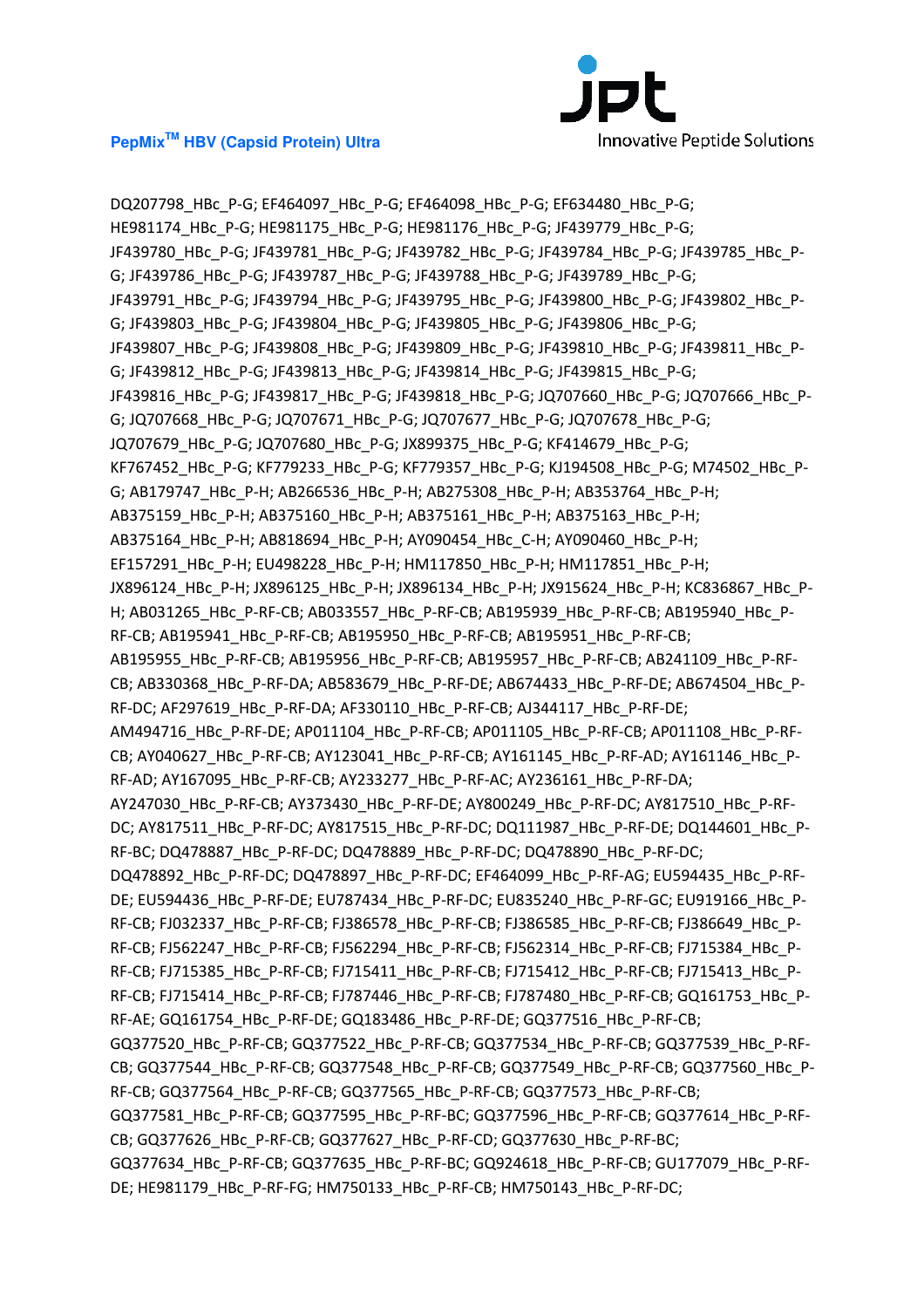

HM750144\_HBc\_P-RF-DC; HM750145\_HBc\_P-RF-DC; HM750146\_HBc\_P-RF-DC; HM750149\_HBc\_P-RF-DC; HM750150\_HBc\_P-RF-DC; HQ700505\_HBc\_P-RF-CB; HQ700507\_HBc\_P-RF-CB; HQ700508\_HBc\_P-RF-CB; HQ700521\_HBc\_P-RF-CB; JF439776\_HBc\_P-RF-AG; JF440019\_HBc\_P-RF-AG; JF491448\_HBc\_P-RF-DC; JF491449\_HBc\_P-RF-DC; JF491451\_HBc\_P-RF-DC; JF491455\_HBc\_P-RF-DC; JF491456\_HBc\_P-RF-DC; JN104442\_HBc\_P-RF-CB; JN257216\_HBc\_P-RF-DE; JN400086\_HBc\_P-RF-CB; JQ040146\_HBc\_P-RF-CB; JQ040174\_HBc\_P-RF-CB; JQ040175\_HBc\_P-RF-CB; JQ687532\_HBc\_P-RF-DE; JQ707421\_HBc\_P-RF-GA; JQ707430\_HBc\_P-RF-GA; JQ707432\_HBc\_P-RF-GA; JQ707441\_HBc\_P-RF-GA; JQ707445\_HBc\_P-RF-GA; JQ707450\_HBc\_P-RF-GA; JQ707456\_HBc\_P-RF-GA; JQ707471\_HBc\_P-RF-GA; JQ707472\_HBc\_P-RF-GA; JQ707475\_HBc\_P-RF-GA; JQ732168\_HBc\_P-RF-CB; JQ801476\_HBc\_P-RF-CG; JX429898\_HBc\_P-RF-DC; JX898686\_HBc\_P-RF-DE; JX898687\_HBc\_P-RF-DE; JX898688\_HBc\_P-RF-DE; JX898690\_HBc\_P-RF-DE; JX898693\_HBc\_P-RF-DE; JX898695\_HBc\_P-RF-DE; JX898696\_HBc\_P-RF-DE; JX898698\_HBc\_P-RF-DE; JX898699\_HBc\_P-RF-DE; KC315400\_HBc\_P-RF-CB; KC774183\_HBc\_P-RF-CB; KC774186\_HBc\_P-RF-CB; KC774193\_HBc\_P-RF-CB; KC774198\_HBc\_P-RF-CB; KC774201\_HBc\_P-RF-CB; KC774212\_HBc\_P-RF-CB; KC774230\_HBc\_P-RF-CB; KC774234\_HBc\_P-RF-CB; KC774246\_HBc\_P-RF-CB; KC774258\_HBc\_P-RF-CB; KC774294\_HBc\_P-RF-CB; KC774317\_HBc\_P-RF-CB; KC774322\_HBc\_P-RF-CB; KC774324\_HBc\_P-RF-CB; KC774328\_HBc\_P-RF-CB; KC774332\_HBc\_P-RF-CB; KC774341\_HBc\_P-RF-CB; KC774344\_HBc\_P-RF-CB; KC774422\_HBc\_P-RF-DC; KC774423\_HBc\_P-RF-DC; KC774424\_HBc\_P-RF-DC; KC774426\_HBc\_P-RF-DC; KC774433\_HBc\_P-RF-DC; KC774434\_HBc\_P-RF-DC; KC774435\_HBc\_P-RF-DC; KC774439\_HBc\_P-RF-DC; KC774448\_HBc\_P-RF-DC; KC774452\_HBc\_P-RF-DC; KC774455\_HBc\_P-RF-DC; KC774456\_HBc\_P-RF-DC; KC774457\_HBc\_P-RF-DC; KC774458\_HBc\_P-RF-DC; KC774466\_HBc\_P-RF-DC; KC774468\_HBc\_P-RF-DC; KC774470\_HBc\_P-RF-DC; KC774471\_HBc\_P-RF-DC; KC774472\_HBc\_P-RF-DC; KC774474\_HBc\_P-RF-DC; KC774475\_HBc\_P-RF-DC; KC774476\_HBc\_P-RF-DC; KC774478\_HBc\_P-RF-DC; KC774480\_HBc\_P-RF-DC; KC774482\_HBc\_P-RF-DC; KC774483\_HBc\_P-RF-DC; KC774487\_HBc\_P-RF-DC; KC774489\_HBc\_P-RF-DC; KC774490\_HBc\_P-RF-DC; KC774492\_HBc\_P-RF-DC; KC774495\_HBc\_P-RF-DC; KC774497\_HBc\_P-RF-DC; KC774499\_HBc\_P-RF-DC; KF779353\_HBc\_P-RF-DA; KF873524\_HBc\_P-RF-CB; KF873527\_HBc\_P-RF-CB; KF873532\_HBc\_P-RF-CB; KF873534\_HBc\_P-RF-CB; KF873538\_HBc\_P-RF-CB; KF873543\_HBc\_P-RF-CB; KJ173279\_HBc\_P-RF-CB; KJ173299\_HBc\_P-RF-CB; KJ173300\_HBc\_P-RF-CB; KJ173325\_HBc\_P-RF-CB; KJ173326\_HBc\_P-RF-CB; KJ173329\_HBc\_P-RF-CB; KJ173330\_HBc\_P-RF-CB; KJ173349\_HBc\_P-RF-CB; KJ173350\_HBc\_P-RF-CB; KJ410520\_HBc\_P-RF-CB; LK995391\_HBc\_P-RF-ED; X80925\_HBc\_P-RF-DE

#### **95 Protein sequences are covered at 99 %:**

AB116085\_HBc\_P-A; AB205118\_HBc\_P-A; AB480036\_HBc\_P-A; AB480040\_HBc\_P-A; AF324121\_HBc\_P-A; AY603441\_HBc\_P-A; AY934772\_HBc\_P-A; EF208113\_HBc\_P-A; EU859939\_HBc\_P-A; JF439853\_HBc\_P-A; JQ707615\_HBc\_P-A; JQ707633\_HBc\_P-A; JQ707635\_HBc\_P-A; JQ707636\_HBc\_P-A; JQ707638\_HBc\_P-A; JQ707639\_HBc\_P-A; JQ707640\_HBc\_P-A; JQ707641\_HBc\_P-A; JQ707642\_HBc\_P-A; JQ707643\_HBc\_P-A; JQ707644\_HBc\_P-A; JQ707645\_HBc\_P-A; JQ707646\_HBc\_P-A; JQ707647\_HBc\_P-A; JQ707648\_HBc\_P-A; JQ707649\_HBc\_P-A; JQ707650\_HBc\_P-A; JQ707651\_HBc\_P-A;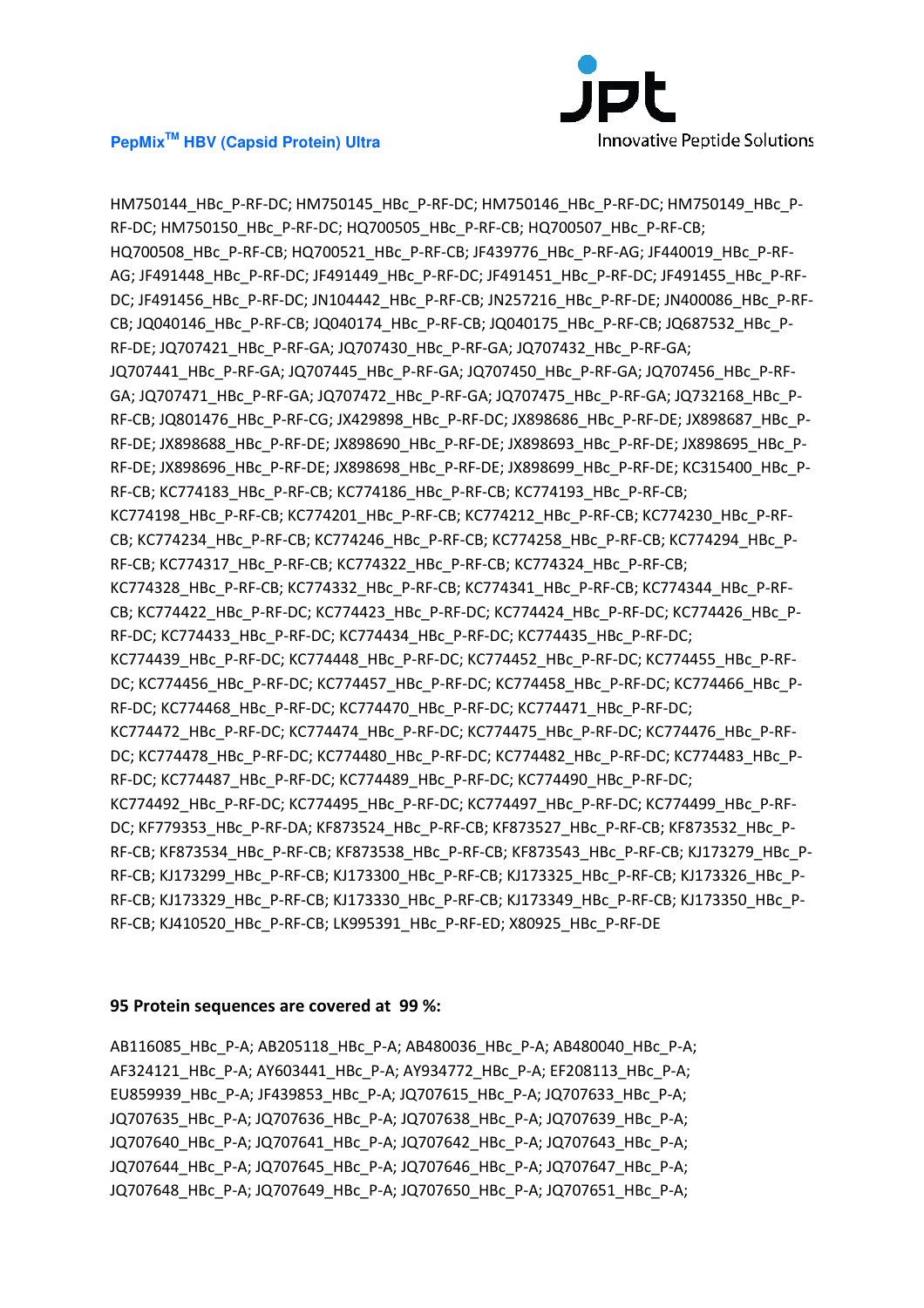

JQ707652\_HBc\_P-A; JQ707653\_HBc\_P-A; JQ707654\_HBc\_P-A; JQ707656\_HBc\_P-A; KF779315\_HBc\_P-A; KF779316\_HBc\_P-A; KF779317\_HBc\_P-A; KF779322\_HBc\_P-A; KF779332\_HBc\_P-A; X70185\_HBc\_P-A; AF100308\_HBc\_P-B; AF335754\_HBc\_P-B; FJ562219\_HBc\_P-B; FJ562322\_HBc\_P-B; GQ358137\_HBc\_P-B; GQ377587\_HBc\_P-B; GU815639\_HBc\_P-B; GU815752\_HBc\_P-B; GU815780\_HBc\_P-B; JX429897\_HBc\_P-B; KC774376\_HBc\_P-B; KJ173377\_HBc\_P-B; KJ173380\_HBc\_P-B; AY269099\_HBc\_P-C; DQ536414\_HBc\_P-C; EF137802\_HBc\_P-C; GQ377555\_HBc\_P-C; GQ475336\_HBc\_P-C; KC774182\_HBc\_P-C; KJ173285\_HBc\_P-C; KJ598639\_HBc\_P-C; AB126581\_HBc\_P-D; AB205128\_HBc\_P-D; AF324109\_HBc\_P-D; AF324113\_HBc\_P-D; EF103276\_HBc\_P-D; EU414054\_HBc\_P-D; EU414135\_HBc\_P-D; FJ040872\_HBc\_P-D; HM750155\_HBc\_P-D; HQ236014\_HBc\_P-D; JF754596\_HBc\_P-D; JF754615\_HBc\_P-D; JN040750\_HBc\_P-D; JN040751\_HBc\_P-D; JN040788\_HBc\_P-D; JN040790\_HBc\_P-D; JN040794\_HBc\_P-D; JN257200\_HBc\_P-D; JN257203\_HBc\_P-D; JX310734 HBc P-D; KC875278 HBc P-D; KF018189 HBc P-D; KF018194 HBc P-D; KF471650\_HBc\_P-D; KF779229\_HBc\_P-D; AB205190\_HBc\_P-E; AF350131\_HBc\_P-E; AM494803\_HBc\_P-E; EU239224\_HBc\_P-E; FJ349226\_HBc\_P-E; KJ843210\_HBc\_P-F; HQ684848\_HBc\_P-RF-CB; KC774447\_HBc\_P-RF-DC; KF873511\_HBc\_P-RF-CB; KF873515\_HBc\_P-RF-CB; KF873517\_HBc\_P-RF-BC

#### **195 Protein sequences are covered at 98 %:**

AB064314\_HBc\_P-A; AB453988\_HBc\_P-A; AF297625\_HBc\_P-A; AF536524\_HBc\_P-A; AY233279\_HBc\_P-A; AY233283\_HBc\_P-A; AY603431\_HBc\_P-A; AY603432\_HBc\_P-A; DQ315784\_HBc\_P-A; EU594384\_HBc\_P-A; FJ692588\_HBc\_P-A; HE576988\_HBc\_P-A; JF439944 HBc P-A; JF439972 HBc P-A; JF439975 HBc P-A; JF439976 HBc P-A; JF439983 HBc P-A; JN182325\_HBc\_P-A; JN182326\_HBc\_P-A; JQ707315\_HBc\_P-A; JQ707382\_HBc\_P-A; JQ707387\_HBc\_P-A; JQ707565\_HBc\_P-A; JQ707623\_HBc\_P-A; JQ707634\_HBc\_P-A; KC875253\_HBc\_P-A; KC875256\_HBc\_P-A; KC875257\_HBc\_P-A; KF779293\_HBc\_P-A; KF779294\_HBc\_P-A; KF779298\_HBc\_P-A; KJ854687\_HBc\_P-A; LK995385\_HBc\_P-A; Z35717\_HBc\_P-A; AB334299\_HBc\_P-B; AB334300\_HBc\_P-B; AB334301\_HBc\_P-B; AB334302\_HBc\_P-B; AB334303\_HBc\_P-B; AB355454\_HBc\_P-B; AB493833\_HBc\_P-B; AF121247\_HBc\_P-B; AF324106\_HBc\_P-B; AY269078\_HBc\_P-B; AY596104\_HBc\_P-B; DQ995801\_HBc\_P-B; EF134946\_HBc\_P-B; EU306709\_HBc\_P-B; EU796071\_HBc\_P-B; FJ023636\_HBc\_P-B; FJ386684\_HBc\_P-B; GQ358144\_HBc\_P-B; GU815609\_HBc\_P-B; GU815640\_HBc\_P-B; GU815659\_HBc\_P-B; GU815677\_HBc\_P-B; GU815678\_HBc\_P-B; GU815696\_HBc\_P-B; GU815700\_HBc\_P-B; GU815722\_HBc\_P-B; GU815754\_HBc\_P-B; JQ801524\_HBc\_P-B; JX507210\_HBc\_P-B; KC774406\_HBc\_P-B; KC774413\_HBc\_P-B; AB014395\_HBc\_P-C; AB026813\_HBc\_P-C; AB074756\_HBc\_P-C; AB176643\_HBc\_P-C; AB471849\_HBc\_P-C; AF241410\_HBc\_P-C; AF363961\_HBc\_P-C; AF384367\_HBc\_P-C; AY167096\_HBc\_P-C; AY206389\_HBc\_P-C; AY862869\_HBc\_P-C; DQ089782\_HBc\_P-C; DQ089784\_HBc\_P-C; DQ377164\_HBc\_P-C; DQ536410\_HBc\_P-C; EU306687\_HBc\_P-C; EU554539\_HBc\_P-C; EU939578\_HBc\_P-C; FJ032351\_HBc\_P-C; FJ386652\_HBc\_P-C; FJ562276\_HBc\_P-C; FJ715350\_HBc\_P-C; FJ715357\_HBc\_P-C;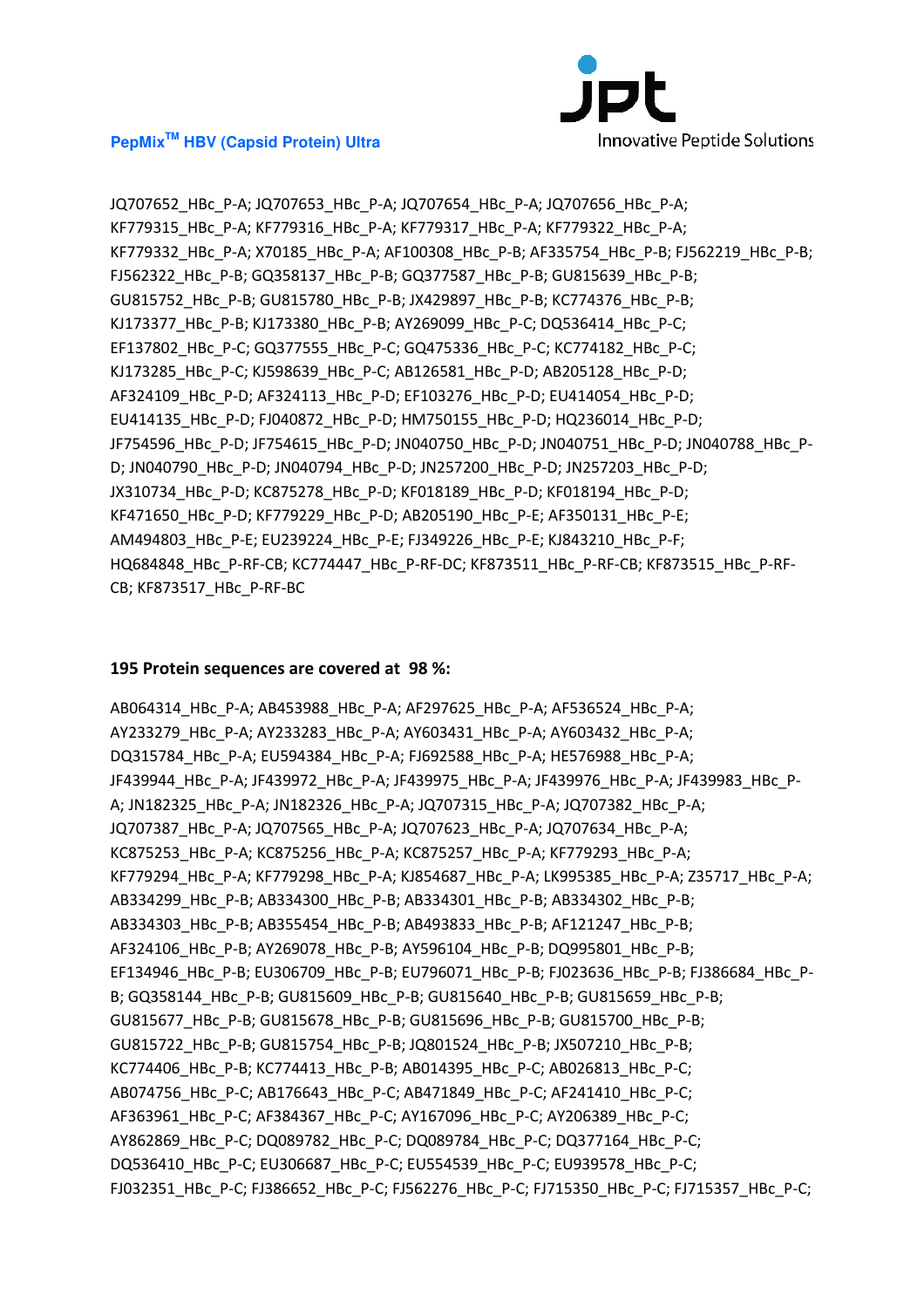

FJ715367\_HBc\_P-C; FJ715375\_HBc\_P-C; FJ715406\_HBc\_P-C; FJ715415\_HBc\_P-C; FJ715416\_HBc\_P-C; FJ787439\_HBc\_P-C; GQ358157\_HBc\_P-C; GQ475325\_HBc\_P-C; GQ855528\_HBc\_P-C; HQ700516\_HBc\_P-C; HQ700522\_HBc\_P-C; JN104435\_HBc\_P-C; JN827416\_HBc\_P-C; JQ801487\_HBc\_P-C; JQ801502\_HBc\_P-C; JX560519\_HBc\_P-C; KC875269\_HBc\_P-C; X75665\_HBc\_P-C; AB355452\_HBc\_P-D; AF419526\_HBc\_P-D; AF419540\_HBc\_P-D; AF419542\_HBc\_P-D; AY161157\_HBc\_P-D; AY230114\_HBc\_P-D; AY371919\_HBc\_P-D; AY603445\_HBc\_P-D; EU726917\_HBc\_P-D; EU726937\_HBc\_P-D; EU726946\_HBc\_P-D; GU456648\_HBc\_P-D; JN040793\_HBc\_P-D; JN257169\_HBc\_P-D; JN664919\_HBc\_P-D; JQ707501\_HBc\_P-D; KC875313\_HBc\_P-D; KC875324\_HBc\_P-D; KF779301\_HBc\_P-D; X65257\_HBc\_P-D; X85259\_HBc\_P-D; AB274972\_HBc\_P-E; AF350107\_HBc\_P-E; AF350109\_HBc\_P-E; AF350146\_HBc\_P-E; AF350160\_HBc\_P-E; AF350161\_HBc\_P-E; AF350164\_HBc\_P-E; AF350166\_HBc\_P-E; AF350183\_HBc\_P-E; GQ161794\_HBc\_P-E; GQ161835\_HBc\_P-E; HM363567\_HBc\_P-E; AY254498\_HBc\_P-F; EU366133\_HBc\_P-F; KC494394\_HBc\_P-F; KC494400\_HBc\_P-F; AB056513\_HBc\_P-G; AB056515\_HBc\_P-G; AB064312\_HBc\_P-G; GU563556\_HBc\_P-G; JF439799\_HBc\_P-G; JQ707436\_HBc\_P-G; KF767450\_HBc\_P-G; AY090457\_HBc\_P-H; AB105172\_HBc\_P-RF-CB; AB493837\_HBc\_P-RF-CB; AB493840\_HBc\_P-RF-CB; AB493847\_HBc\_P-RF-CB; AP011102\_HBc\_P-RF-CB; AP011103\_HBc\_P-RF-CB; AY233295\_HBc\_P-RF-DE; AY817513\_HBc\_P-RF-DC; AY862864\_HBc\_P-RF-DC; EU939606\_HBc\_P-RF-CB; FJ715387\_HBc\_P-RF-CB; GQ358155\_HBc\_P-RF-CB; GQ358156\_HBc\_P-RF-CB; GQ377594\_HBc\_P-RF-CB; HE981180\_HBc\_P-RF-GF; HQ700498\_HBc\_P-RF-CB; HQ700499\_HBc\_P-RF-CB; HQ700518\_HBc\_P-RF-CB; HQ700519\_HBc\_P-RF-CB; HQ700527\_HBc\_P-RF-CB; HQ700528\_HBc\_P-RF-CB; HQ700530\_HBc\_P-RF-CB; HQ700531\_HBc\_P-RF-CB; HQ700532\_HBc\_P-RF-CB; HQ700542\_HBc\_P-RF-CB; JN257189\_HBc\_P-RF-DE; JQ272887\_HBc\_P-RF-GF; JQ707448\_HBc\_P-RF-GA; JQ707457\_HBc\_P-RF-GA; JQ707458\_HBc\_P-RF-GA; JQ707460\_HBc\_P-RF-GA; JQ707461\_HBc\_P-RF-GA; JQ707462\_HBc\_P-RF-GA; JQ707464\_HBc\_P-RF-GA; JQ707465\_HBc\_P-RF-GA; JQ707466\_HBc\_P-RF-GA; JQ707467\_HBc\_P-RF-GA; JQ707469\_HBc\_P-RF-GA; JQ707470\_HBc\_P-RF-GA; JQ707474\_HBc\_P-RF-GA; JX429896\_HBc\_P-RF-CB; KC774263\_HBc\_P-RF-CB; KF170740\_HBc\_P-RF-DE; KM999993\_HBc\_P-RF-CB

#### **267 Protein sequences are covered at 97 %:**

AB116083\_HBc\_P-A; AF350087\_HBc\_P-A; AY233281\_HBc\_P-A; AY862868\_HBc\_P-A; EU414048\_HBc\_P-A; GU563545\_HBc\_P-A; HM535200\_HBc\_P-A; JF439774\_HBc\_P-A; JF439835\_HBc\_P-A; JF439837\_HBc\_P-A; JF439848\_HBc\_P-A; JF439859\_HBc\_P-A; JF439953\_HBc\_P-A; JN182329\_HBc\_P-A; JQ707335\_HBc\_P-A; JQ707336\_HBc\_P-A; JQ707555\_HBc\_P-A; JQ707594\_HBc\_P-A; JQ707607\_HBc\_P-A; KC875260\_HBc\_P-A; KF779283\_HBc\_P-A; KF779342\_HBc\_P-A; KF779371\_HBc\_P-A; KJ854690\_HBc\_P-A; M57663\_HBc\_P-A; AB010289\_HBc\_P-B; AB073840\_HBc\_P-B; AB073846\_HBc\_P-B; AB073848\_HBc\_P-B; AB205121\_HBc\_P-B; AB219429\_HBc\_P-B; AB246341\_HBc\_P-B; AB246342\_HBc\_P-B; AB287314\_HBc\_P-B; AB287315\_HBc\_P-B; AB908304\_HBc\_P-B; AF121248\_HBc\_P-B; AF121251\_HBc\_P-B; AF233235\_HBc\_P-B; AF324069\_HBc\_P-B; AF335746\_HBc\_P-B; AP011088\_HBc\_P-B; AY167097\_HBc\_P-B; AY269095\_HBc\_P-B; DQ144561\_HBc\_P-B; DQ144598\_HBc\_P-B;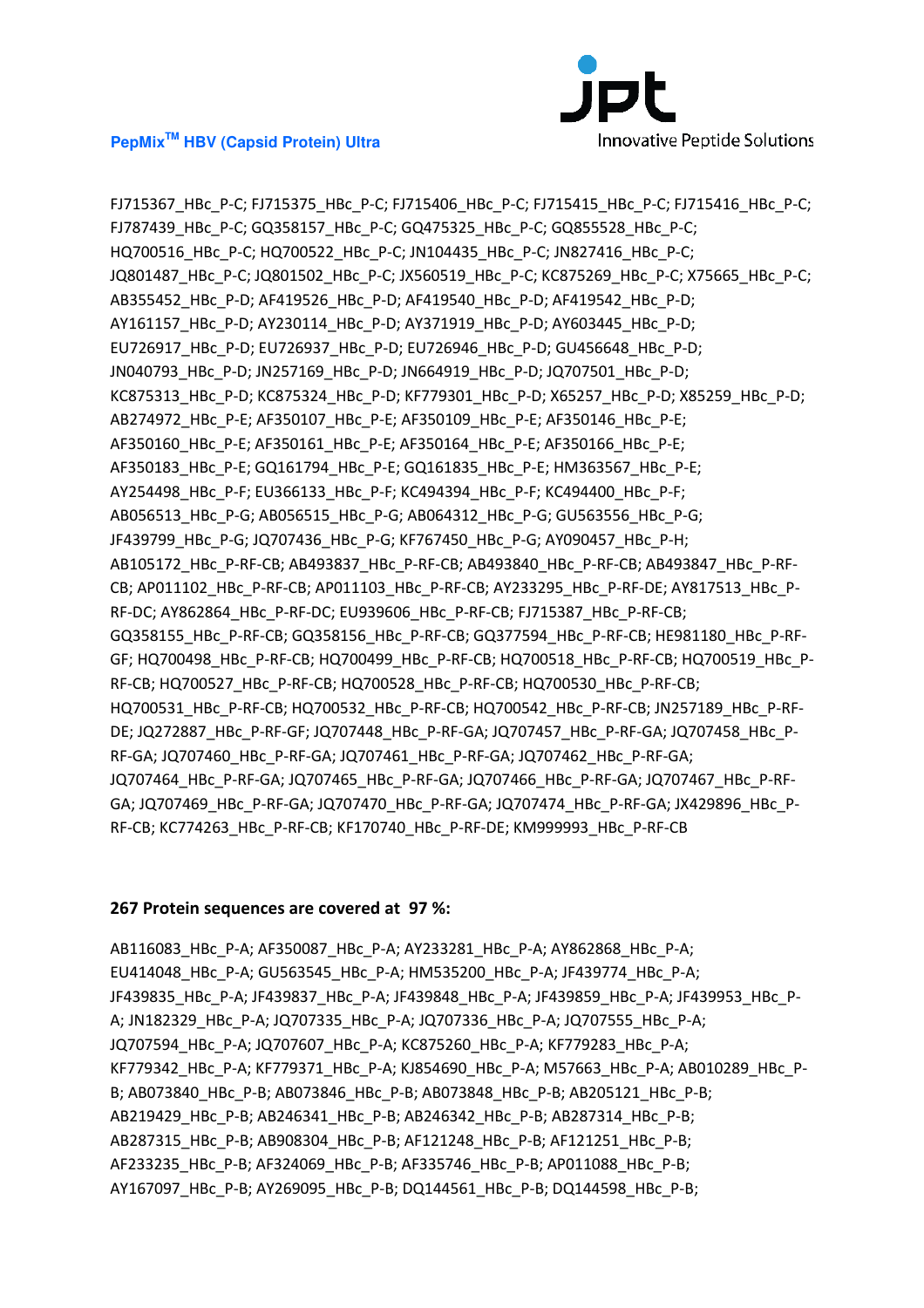

DQ448626\_HBc\_P-B; DQ448628\_HBc\_P-B; DQ993711\_HBc\_P-B; EU306696\_HBc\_P-B; EU570069\_HBc\_P-B; EU570070\_HBc\_P-B; FJ032352\_HBc\_P-B; FJ032353\_HBc\_P-B; FJ386654\_HBc\_P-B; FJ386676\_HBc\_P-B; GQ358143\_HBc\_P-B; GU815605\_HBc\_P-B; GU815612\_HBc\_P-B; GU815619\_HBc\_P-B; GU815657\_HBc\_P-B; GU815668\_HBc\_P-B; GU815751\_HBc\_P-B; GU815778\_HBc\_P-B; JX429899\_HBc\_P-B; JX429908\_HBc\_P-B; JX869998\_HBc\_P-B; KC492739\_HBc\_P-B; KC836872\_HBc\_P-B; KJ803817\_HBc\_P-B; AB014396\_HBc\_P-C; AB111124 HBc P-C; AB195949 HBc P-C; AB195953 HBc P-C; AB195954 HBc P-C; AB246344\_HBc\_P-C; AB250109\_HBc\_P-C; AB298720\_HBc\_P-C; AB298721\_HBc\_P-C; AB670265\_HBc\_P-C; AB670309\_HBc\_P-C; AF461357\_HBc\_P-C; AF461363\_HBc\_P-C; AY641558\_HBc\_P-C; DQ089760\_HBc\_P-C; DQ089764\_HBc\_P-C; DQ089802\_HBc\_P-C; DQ377160\_HBc\_P-C; EU306722\_HBc\_P-C; EU560440\_HBc\_P-C; EU579442\_HBc\_P-C; EU670263\_HBc\_P-C; EU916213\_HBc\_P-C; EU916214\_HBc\_P-C; EU939582\_HBc\_P-C; EU939597\_HBc\_P-C; EU939609\_HBc\_P-C; EU939611\_HBc\_P-C; EU939640\_HBc\_P-C; FJ032356\_HBc\_P-C; FJ386595\_HBc\_P-C; FJ386612\_HBc\_P-C; FJ386628\_HBc\_P-C; FJ386630\_HBc\_P-C; FJ562288\_HBc\_P-C; FJ715366\_HBc\_P-C; FJ715389\_HBc\_P-C; FJ751764\_HBc\_P-C; FJ787449\_HBc\_P-C; GQ377605\_HBc\_P-C; GQ475321\_HBc\_P-C; GQ924623\_HBc\_P-C; GU721029\_HBc\_P-C; HM011493\_HBc\_P-C; HM042269\_HBc\_P-C; JN400087\_HBc\_P-C; JN400088\_HBc\_P-C; JN400089\_HBc\_P-C; JQ027320\_HBc\_P-C; JQ801473\_HBc\_P-C; JQ801510\_HBc\_P-C; JX036335\_HBc\_P-C; JX036336\_HBc\_P-C; JX036337\_HBc\_P-C; JX504534\_HBc\_P-C; KC774179\_HBc\_P-C; KC774247\_HBc\_P-C; KC774252\_HBc\_P-C; KC774297\_HBc\_P-C; KC774314\_HBc\_P-C; KC774320\_HBc\_P-C; KC875261\_HBc\_P-C; KJ173311\_HBc\_P-C; KJ173317\_HBc\_P-C; KJ173393\_HBc\_P-C; KJ173394 HBc P-C; KJ173429 HBc P-C; KJ173430 HBc P-C; KJ410496 HBc P-C; KJ803761\_HBc\_P-C; KJ803765\_HBc\_P-C; KJ803766\_HBc\_P-C; KM359441\_HBc\_P-C; AB090269\_HBc\_P-D; AB109477\_HBc\_P-D; AB110075\_HBc\_P-D; AB355456\_HBc\_P-D; AF121242\_HBc\_P-D; AM422939\_HBc\_P-D; AY233292\_HBc\_P-D; AY233294\_HBc\_P-D; AY233296\_HBc\_P-D; AY371912\_HBc\_P-D; AY603427\_HBc\_P-D; AY603434\_HBc\_P-D; DQ178015\_HBc\_P-D; EF103281\_HBc\_P-D; EU155895\_HBc\_P-D; EU594411\_HBc\_P-D; EU594412\_HBc\_P-D; EU594422\_HBc\_P-D; EU726873\_HBc\_P-D; EU726905\_HBc\_P-D; EU726931\_HBc\_P-D; EU726977\_HBc\_P-D; EU787436\_HBc\_P-D; FJ349217\_HBc\_P-D; FJ349231\_HBc\_P-D; FJ562338\_HBc\_P-D; GQ183473\_HBc\_P-D; GQ183474\_HBc\_P-D; GQ183475\_HBc\_P-D; GQ205380\_HBc\_P-D; GQ205388\_HBc\_P-D; GU456653\_HBc\_P-D; GU456680\_HBc\_P-D; HM042266\_HBc\_P-D; JF754605\_HBc\_P-D; JN040758\_HBc\_P-D; JN040804 HBc P-D; JN040813 HBc P-D; JN664918 HBc P-D; JN664928 HBc P-D; JN664931\_HBc\_P-D; JX310735\_HBc\_P-D; KC875297\_HBc\_P-D; KC875316\_HBc\_P-D; KC875317\_HBc\_P-D; KC875337\_HBc\_P-D; KF018187\_HBc\_P-D; KF018190\_HBc\_P-D; KF679995\_HBc\_P-D; KF779220\_HBc\_P-D; KF798299\_HBc\_P-D; LK995394\_HBc\_P-D; X02496\_HBc\_P-D; X85308\_HBc\_P-D; AF350113\_HBc\_P-E; AF350135\_HBc\_P-E; AF350136\_HBc\_P-E; AF350142\_HBc\_P-E; AF350158\_HBc\_P-E; AF350177\_HBc\_P-E; AF350180\_HBc\_P-E; AF350182\_HBc\_P-E; AF350187\_HBc\_P-E; AF350203\_HBc\_P-E; AF350204\_HBc\_P-E; AF350209\_HBc\_P-E; AM494698\_HBc\_P-E; AM494794\_HBc\_P-E; AM494795\_HBc\_P-E; AM494812\_HBc\_P-E; EU726883\_HBc\_P-E; GQ161755\_HBc\_P-E; GQ161795\_HBc\_P-E; GQ161801\_HBc\_P-E; GQ161808\_HBc\_P-E; HM363583\_HBc\_P-E; HM363593\_HBc\_P-E;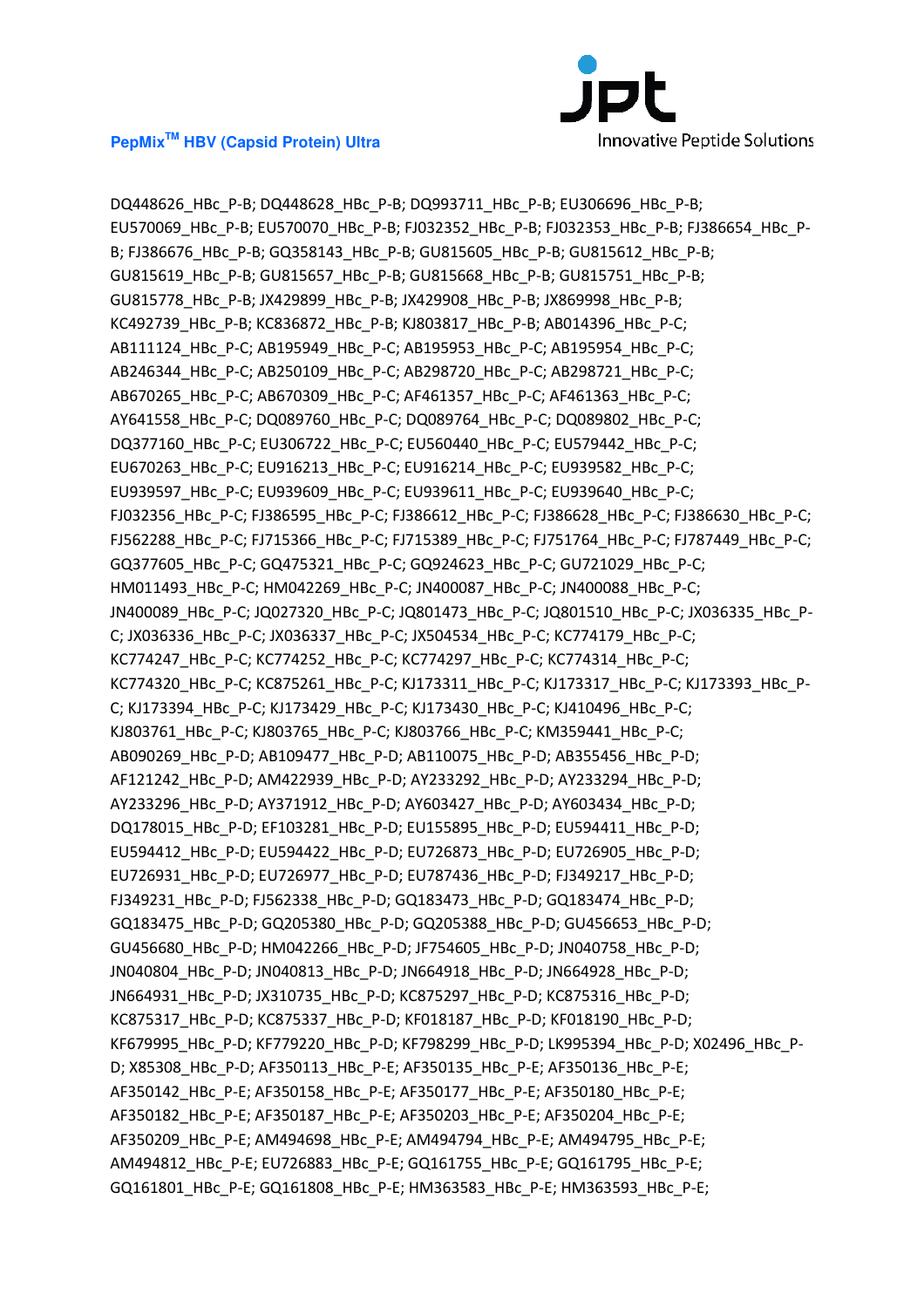

JQ000009\_HBc\_P-E; KF170741\_HBc\_P-E; AB036908\_HBc\_P-F; AY090455\_HBc\_P-F; AY311370\_HBc\_P-F; DQ899146\_HBc\_P-F; JX079936\_HBc\_P-F; KJ843169\_HBc\_P-F; JF439792\_HBc\_P-G; JF439793\_HBc\_P-G; JF439796\_HBc\_P-G; JF439801\_HBc\_P-G; JQ707657\_HBc\_P-G; KF779235\_HBc\_P-G; AY123424\_HBc\_P-RF-CB; AY233293\_HBc\_P-RF-DE; AY862865\_HBc\_P-RF-DC; AY862866\_HBc\_P-RF-DC; EF103282\_HBc\_P-RF-AD; EF103283\_HBc\_P-RF-AD; EU589337\_HBc\_P-RF-CB; EU594406\_HBc\_P-RF-DE; EU881995\_HBc\_P-RF-CB; EU916232\_HBc\_P-RF-CB; FJ692536\_HBc\_P-RF-DE; GQ161806\_HBc\_P-RF-EA; GQ377607\_HBc\_P-RF-CB; GU563560\_HBc\_P-RF-DE; HF571060\_HBc\_P-RF-AE; HQ700526\_HBc\_P-RF-CB; JN257164\_HBc\_P-RF-DE; JN642160\_HBc\_P-RF-DE; JQ707424\_HBc\_P-RF-GA; JQ707459\_HBc\_P-RF-GA; JQ707463\_HBc\_P-RF-GA; JQ707473\_HBc\_P-RF-GA; KC774349\_HBc\_P-RF-CB; KC774425\_HBc\_P-RF-DC; KC774430\_HBc\_P-RF-DC; KC774431\_HBc\_P-RF-DC; KC774486\_HBc\_P-RF-DC; KC774488\_HBc\_P-RF-DC; KC774493\_HBc\_P-RF-DC; KJ173320\_HBc\_P-RF-CB; KJ173322\_HBc\_P-RF-CB; KJ410506\_HBc\_P-RF-CB; U95551\_HBc\_P-RF-DE

#### **362 Protein sequences are covered at 96 %:**

AB116081\_HBc\_P-A; AB116082\_HBc\_P-A; AB116093\_HBc\_P-A; AB453987\_HBc\_P-A; AB697511\_HBc\_P-A; AF297622\_HBc\_P-A; AF297623\_HBc\_P-A; AF324135\_HBc\_P-A; AF350081\_HBc\_P-A; AF350083\_HBc\_P-A; AJ309370\_HBc\_P-A; AM295796\_HBc\_P-A; AY233275\_HBc\_P-A; AY233285\_HBc\_P-A; AY603429\_HBc\_P-A; AY603438\_HBc\_P-A; AY603446\_HBc\_P-A; AY738139\_HBc\_P-A; AY738142\_HBc\_P-A; AY738143\_HBc\_P-A; EU594387\_HBc\_P-A; EU859898\_HBc\_P-A; EU859912\_HBc\_P-A; EU859934\_HBc\_P-A; EU859935\_HBc\_P-A; EU859936\_HBc\_P-A; FJ349222\_HBc\_P-A; FJ692554\_HBc\_P-A; FJ692562\_HBc\_P-A; GQ184323\_HBc\_P-A; HE576989\_HBc\_P-A; HM535205\_HBc\_P-A; JF439820\_HBc\_P-A; JF439824 HBc P-A; JF439825 HBc P-A; JF439827 HBc P-A; JF439845 HBc P-A; JF439855 HBc P-A; JF439861\_HBc\_P-A; JF439952\_HBc\_P-A; JF439973\_HBc\_P-A; JF439979\_HBc\_P-A; JF439981\_HBc\_P-A; JF439985\_HBc\_P-A; JF439990\_HBc\_P-A; JF439992\_HBc\_P-A; JN182323\_HBc\_P-A; JQ707314\_HBc\_P-A; JQ707318\_HBc\_P-A; JQ707319\_HBc\_P-A; JQ707321\_HBc\_P-A; JQ707322\_HBc\_P-A; JQ707325\_HBc\_P-A; JQ707329\_HBc\_P-A; JQ707337\_HBc\_P-A; JQ707339\_HBc\_P-A; JQ707345\_HBc\_P-A; JQ707347\_HBc\_P-A; JQ707348\_HBc\_P-A; JQ707349\_HBc\_P-A; JQ707350\_HBc\_P-A; JQ707351\_HBc\_P-A; JQ707352\_HBc\_P-A; JQ707353\_HBc\_P-A; JQ707354\_HBc\_P-A; JQ707355\_HBc\_P-A; JQ707357\_HBc\_P-A; JQ707358\_HBc\_P-A; JQ707359\_HBc\_P-A; JQ707360\_HBc\_P-A; JQ707361\_HBc\_P-A; JQ707362\_HBc\_P-A; JQ707363\_HBc\_P-A; JQ707364\_HBc\_P-A; JQ707365\_HBc\_P-A; JQ707366\_HBc\_P-A; JQ707367\_HBc\_P-A; JQ707370\_HBc\_P-A; JQ707396\_HBc\_P-A; JQ707534\_HBc\_P-A; JQ707655\_HBc\_P-A; JQ707658\_HBc\_P-A; JQ707659\_HBc\_P-A; JQ707661\_HBc\_P-A; JQ707662\_HBc\_P-A; JQ707663\_HBc\_P-A; JQ707664\_HBc\_P-A; JQ707665\_HBc\_P-A; JQ707667\_HBc\_P-A; JQ707669\_HBc\_P-A; JQ707670\_HBc\_P-A; JQ707672\_HBc\_P-A; JQ707674\_HBc\_P-A; JQ707675\_HBc\_P-A; JQ707676\_HBc\_P-A; JQ707681\_HBc\_P-A; KC875252\_HBc\_P-A; KC875258\_HBc\_P-A; KF779239\_HBc\_P-A; KF779252\_HBc\_P-A; KF779260\_HBc\_P-A; KF779281\_HBc\_P-A; KF779284\_HBc\_P-A; KF779351\_HBc\_P-A; KF779365\_HBc\_P-A; KF779381\_HBc\_P-A; KF798271\_HBc\_P-A;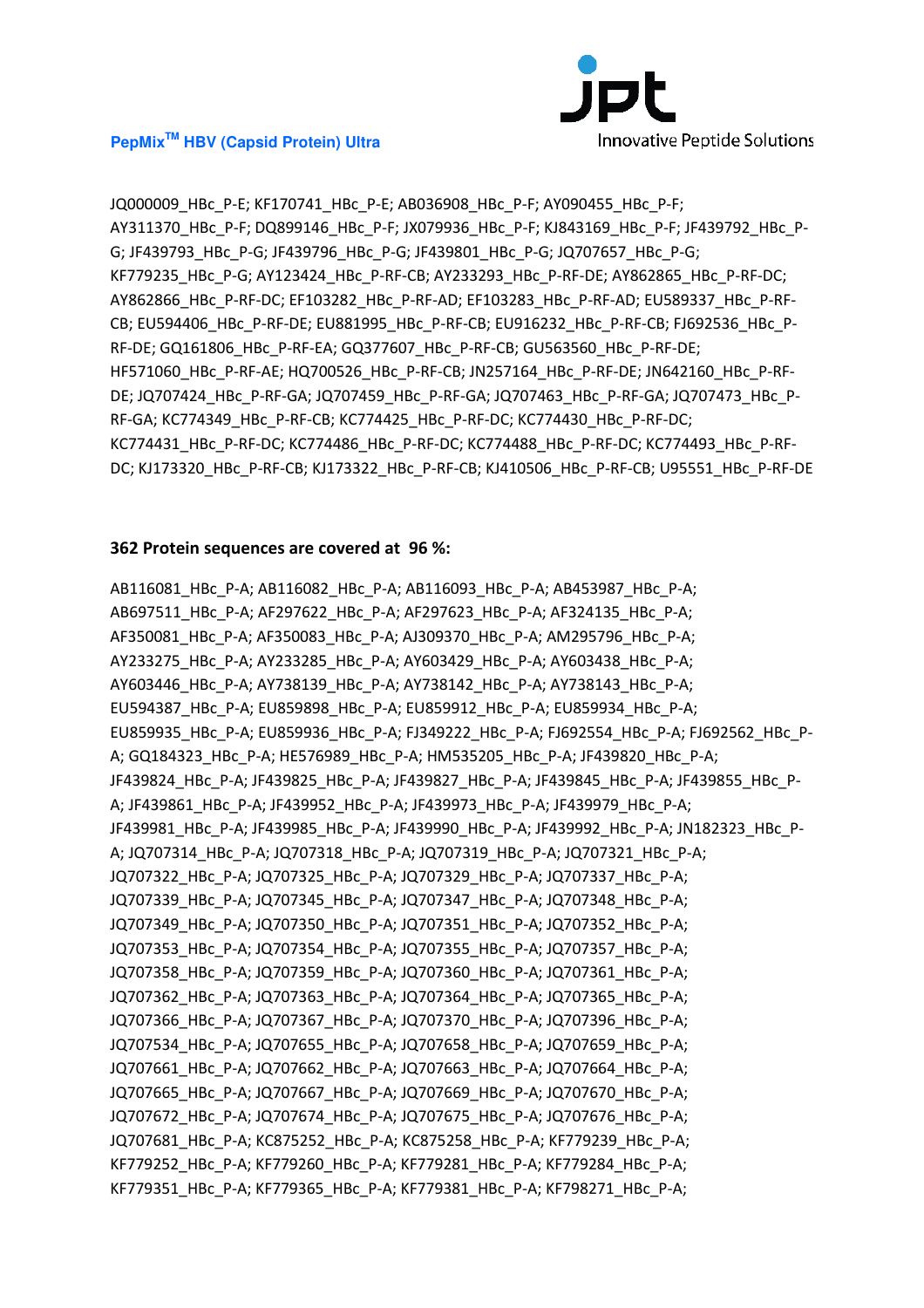

KF798291\_HBc\_P-A; KJ854691\_HBc\_P-A; V00866\_HBc\_P-A; AB023677\_HBc\_P-B; AB048705\_HBc\_P-B; AB355453\_HBc\_P-B; AF323470\_HBc\_P-B; AF324078\_HBc\_P-B; AF324101\_HBc\_P-B; AF335740\_HBc\_P-B; AY269065\_HBc\_P-B; EF473977\_HBc\_P-B; EU306707\_HBc\_P-B; EU330997\_HBc\_P-B; EU439021\_HBc\_P-B; FJ562303\_HBc\_P-B; GQ475340\_HBc\_P-B; GQ924610\_HBc\_P-B; GU815635\_HBc\_P-B; GU815676\_HBc\_P-B; GU815699\_HBc\_P-B; GU815701\_HBc\_P-B; GU815706\_HBc\_P-B; GU815707\_HBc\_P-B; GU815710\_HBc\_P-B; GU815772\_HBc\_P-B; GU815773\_HBc\_P-B; GU815774\_HBc\_P-B; GU815776\_HBc\_P-B; GU815779\_HBc\_P-B; GU815781\_HBc\_P-B; GU815782\_HBc\_P-B; GU815783\_HBc\_P-B; KC774365\_HBc\_P-B; KC774371\_HBc\_P-B; KC774383\_HBc\_P-B; KC774389\_HBc\_P-B; KC774395\_HBc\_P-B; KC774400\_HBc\_P-B; KF167010\_HBc\_P-B; KJ173348\_HBc\_P-B; KJ173356\_HBc\_P-B; KJ173382\_HBc\_P-B; KJ173413\_HBc\_P-B; AB014365\_HBc\_P-C; AB014374\_HBc\_P-C; AB014378\_HBc\_P-C; AB014381\_HBc\_P-C; AB014390\_HBc\_P-C; AB014391\_HBc\_P-C; AB033553\_HBc\_P-C; AB105173\_HBc\_P-C; AB112348\_HBc\_P-C; AB112471\_HBc\_P-C; AB205124\_HBc\_P-C; AB246346\_HBc\_P-C; AB367410\_HBc\_P-C; AB367412\_HBc\_P-C; AB367431\_HBc\_P-C; AB471851\_HBc\_P-C; AB642099\_HBc\_P-C; AB670290\_HBc\_P-C; AB670302\_HBc\_P-C; AF241411\_HBc\_P-C; AF384371\_HBc\_P-C; AF384372\_HBc\_P-C; AY247031\_HBc\_P-C; AY641561\_HBc\_P-C; D50517\_HBc\_P-C; D50518\_HBc\_P-C; DQ144553\_HBc\_P-C; DQ144603\_HBc\_P-C; DQ144604\_HBc\_P-C; DQ377162\_HBc\_P-C; DQ377165\_HBc\_P-C; DQ975273\_HBc\_P-C; DQ980550\_HBc\_P-C; DQ993691\_HBc\_P-C; EF197911\_HBc\_P-C; EF494377\_HBc\_P-C; EU305541\_HBc\_P-C; EU305542\_HBc\_P-C; EU306719\_HBc\_P-C; EU560441\_HBc\_P-C; EU570067\_HBc\_P-C; EU589340\_HBc\_P-C; EU589341\_HBc\_P-C; EU589342\_HBc\_P-C; EU916212\_HBc\_P-C; EU916223\_HBc\_P-C; EU916229\_HBc\_P-C; EU919168 HBc P-C; FJ151413 HBc P-C; FJ386576 HBc P-C; FJ386601 HBc P-C; FJ386618 HBc P-C; FJ386631\_HBc\_P-C; FJ386637\_HBc\_P-C; FJ386650\_HBc\_P-C; FJ562233\_HBc\_P-C; FJ562256\_HBc\_P-C; FJ562268\_HBc\_P-C; FJ562281\_HBc\_P-C; FJ562284\_HBc\_P-C; FJ562290\_HBc\_P-C; FJ562295\_HBc\_P-C; FJ715364\_HBc\_P-C; FJ715381\_HBc\_P-C; FJ787481\_HBc\_P-C; FJ787486\_HBc\_P-C; FJ899776\_HBc\_P-C; FJ899777\_HBc\_P-C; GQ377545\_HBc\_P-C; GQ377577\_HBc\_P-C; GQ475322\_HBc\_P-C; GQ475332\_HBc\_P-C; GQ872210\_HBc\_P-C; HQ700456\_HBc\_P-C; HQ700495\_HBc\_P-C; HQ700496\_HBc\_P-C; HQ700502\_HBc\_P-C; HQ700504\_HBc\_P-C; JN104437\_HBc\_P-C; JQ040154\_HBc\_P-C; JQ801490\_HBc\_P-C; JX026884\_HBc\_P-C; JX026885\_HBc\_P-C; JX036339\_HBc\_P-C; JX429905\_HBc\_P-C; JX507214\_HBc\_P-C; JX560520\_HBc\_P-C; KC774195\_HBc\_P-C; KC774211\_HBc\_P-C; KC774217\_HBc\_P-C; KC774227\_HBc\_P-C; KC774243\_HBc\_P-C; KC774251\_HBc\_P-C; KC774259\_HBc\_P-C; KC774264\_HBc\_P-C; KC774278\_HBc\_P-C; KC774286\_HBc\_P-C; KC774316\_HBc\_P-C; KC774326\_HBc\_P-C; KC774345\_HBc\_P-C; KC774346\_HBc\_P-C; KC774357\_HBc\_P-C; KC875273\_HBc\_P-C; KF779300\_HBc\_P-C; KJ173302\_HBc\_P-C; KJ173431\_HBc\_P-C; KJ598642\_HBc\_P-C; KJ598645\_HBc\_P-C; KJ598647\_HBc\_P-C; KJ598648\_HBc\_P-C; KJ598652\_HBc\_P-C; KJ598655\_HBc\_P-C; KJ598660\_HBc\_P-C; KJ598681\_HBc\_P-C; KJ598705\_HBc\_P-C; KJ598706\_HBc\_P-C; KJ598707\_HBc\_P-C; KJ598708\_HBc\_P-C; KJ598709\_HBc\_P-C; KJ598711\_HBc\_P-C; KJ598712\_HBc\_P-C; KJ598713\_HBc\_P-C; KJ598714\_HBc\_P-C; KJ598715\_HBc\_P-C; KJ598717\_HBc\_P-C; KJ598718\_HBc\_P-C; KJ598719\_HBc\_P-C; KJ803774\_HBc\_P-C; KJ803813\_HBc\_P-C; AB078031\_HBc\_P-D; AB078032\_HBc\_P-D; AB078033\_HBc\_P-D; AB222709\_HBc\_P-D; AY721605\_HBc\_P-D;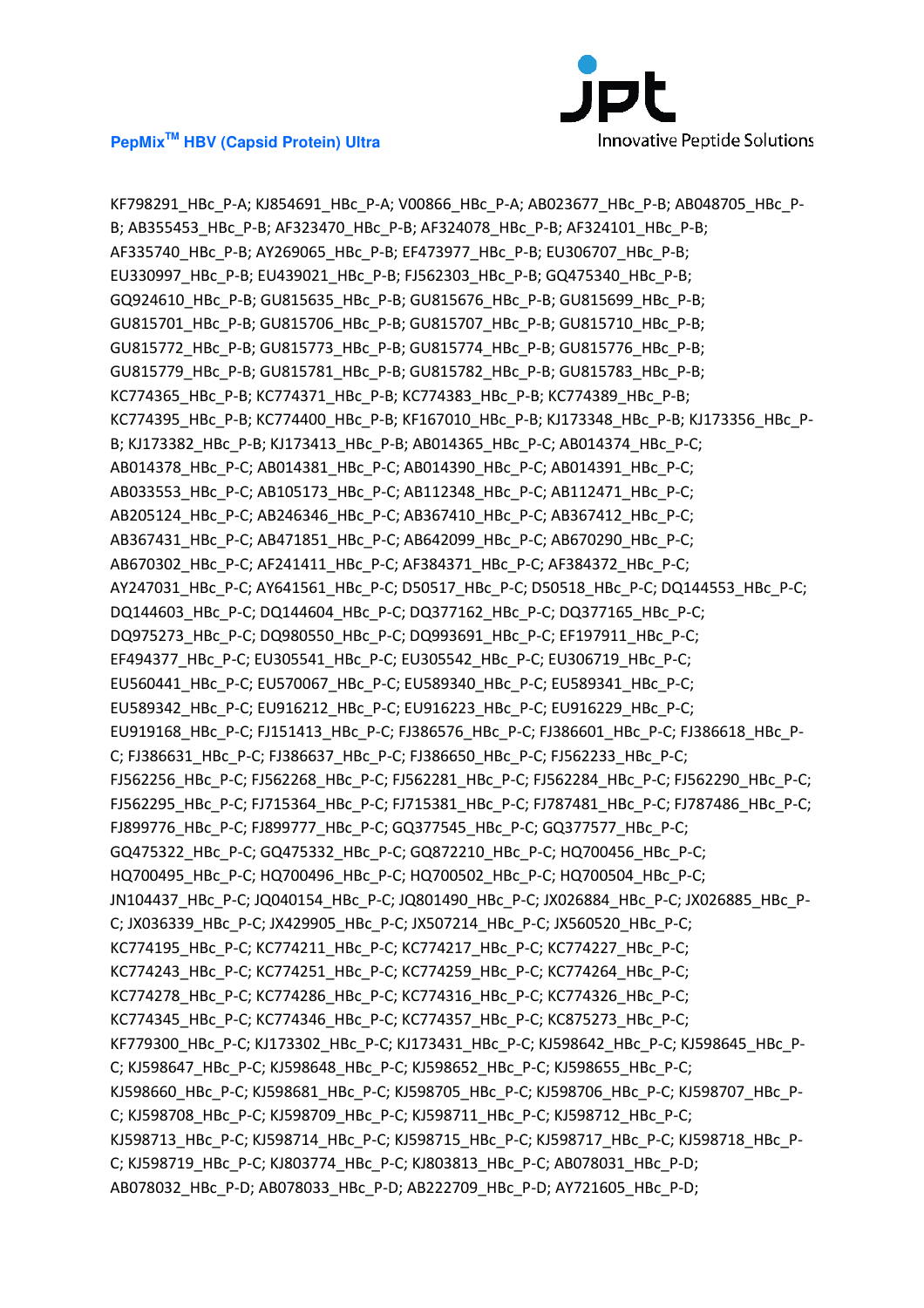

DQ178020\_HBc\_P-D; EU787443\_HBc\_P-D; FJ904412\_HBc\_P-D; GQ183470\_HBc\_P-D; GU456661\_HBc\_P-D; GU456667\_HBc\_P-D; GU456668\_HBc\_P-D; HM750152\_HBc\_P-D; JF754597\_HBc\_P-D; JN040756\_HBc\_P-D; JN040767\_HBc\_P-D; JN040792\_HBc\_P-D; JN642130\_HBc\_P-D; JN642138\_HBc\_P-D; JN664947\_HBc\_P-D; JX096955\_HBc\_P-D; KC774459\_HBc\_P-D; KC774477\_HBc\_P-D; KC875284\_HBc\_P-D; KC875287\_HBc\_P-D; KC875299\_HBc\_P-D; KC875302\_HBc\_P-D; KC875306\_HBc\_P-D; KC875309\_HBc\_P-D; KF471645\_HBc\_P-D; KF471653\_HBc\_P-D; KF471660\_HBc\_P-D; KF779225\_HBc\_P-D; X65258\_HBc\_P-D; X85302\_HBc\_P-D; AB274973\_HBc\_P-E; AB274978\_HBc\_P-E; AB274981\_HBc\_P-E; AF350114 HBc P-E; AF350123 HBc P-E; AF350215 HBc P-E; AM494807 HBc P-E; GQ161791\_HBc\_P-E; GQ161836\_HBc\_P-E; AY090459\_HBc\_P-F; DQ823087\_HBc\_P-F; EU670262\_HBc\_P-F; KJ638659\_HBc\_P-F; KJ843163\_HBc\_P-F; KJ843167\_HBc\_P-F; KJ843202\_HBc\_P-F; HE981172\_HBc\_P-G; AB205010\_HBc\_P-H; JX896128\_HBc\_P-H; AF297620\_HBc\_P-RF-DA; AY161147\_HBc\_P-RF-DA; EU833889\_HBc\_P-RF-GA; EU916239\_HBc\_P-RF-CB; EU916240\_HBc\_P-RF-CB; EU916241\_HBc\_P-RF-CB; FJ904403\_HBc\_P-RF-DE; GQ377602\_HBc\_P-RF-CB; GQ377613\_HBc\_P-RF-CB; GQ377633\_HBc\_P-RF-CB; HM750147\_HBc\_P-RF-DC; HQ700509\_HBc\_P-RF-CB; JN104438\_HBc\_P-RF-CB; KC774188\_HBc\_P-RF-CB; KC774222\_HBc\_P-RF-CB; KC774291\_HBc\_P-RF-CB; KC774307\_HBc\_P-RF-CB; KC774420\_HBc\_P-RF-DC; KC774432\_HBc\_P-RF-DC; KC774443\_HBc\_P-RF-DC; KC774461\_HBc\_P-RF-DC; KC774463\_HBc\_P-RF-DC; KC774484\_HBc\_P-RF-DC; KC774494\_HBc\_P-RF-DC; KC774498\_HBc\_P-RF-DC; KJ173280\_HBc\_P-RF-CB; X68292\_HBc\_P-RF-DA; X75656\_HBc\_P-RF-CB

#### **86 Protein sequences are covered at 95 %:**

AF324133\_HBc\_P-A; FN545840\_HBc\_P-A; GQ477495\_HBc\_P-A; GQ477496\_HBc\_P-A; JF439958\_HBc\_P-A; JF439969\_HBc\_P-A; JQ707369\_HBc\_P-A; KF779254\_HBc\_P-A; KF798265\_HBc\_P-A; EF473971\_HBc\_P-B; EU306712\_HBc\_P-B; FJ386683\_HBc\_P-B; GQ377610\_HBc\_P-B; GU815558\_HBc\_P-B; GU815587\_HBc\_P-B; GU815695\_HBc\_P-B; JX504538\_HBc\_P-B; KC774370\_HBc\_P-B; KJ803764\_HBc\_P-B; AB014388\_HBc\_P-C; AB367418\_HBc\_P-C; AB367428\_HBc\_P-C; AB367434\_HBc\_P-C; AB670269\_HBc\_P-C; AF458664\_HBc\_P-C; AY206386\_HBc\_P-C; DQ089780\_HBc\_P-C; DQ478899\_HBc\_P-C; EU439005\_HBc\_P-C; EU498227\_HBc\_P-C; EU562216\_HBc\_P-C; EU570073\_HBc\_P-C; EU570074\_HBc\_P-C; EU916215\_HBc\_P-C; EU939574\_HBc\_P-C; FJ032334\_HBc\_P-C; FJ032355\_HBc\_P-C; FJ386574\_HBc\_P-C; FJ386603\_HBc\_P-C; FJ715376\_HBc\_P-C; GQ377521\_HBc\_P-C; GQ377609\_HBc\_P-C; HM750141\_HBc\_P-C; JQ027319\_HBc\_P-C; JQ801493\_HBc\_P-C; KC774300\_HBc\_P-C; KC875268\_HBc\_P-C; KF873541\_HBc\_P-C; KJ598691\_HBc\_P-C; KJ598726\_HBc\_P-C; KJ803790\_HBc\_P-C; AB270539\_HBc\_P-D; AB674425\_HBc\_P-D; AY161158\_HBc\_P-D; AY945307\_HBc\_P-D; DQ464168\_HBc\_P-D; EF103279\_HBc\_P-D; EU726935\_HBc\_P-D; GQ205385\_HBc\_P-D; GQ924652\_HBc\_P-D; JF754588\_HBc\_P-D; JN132130\_HBc\_P-D; JN558561\_HBc\_P-D; JN642133\_HBc\_P-D; KC875276\_HBc\_P-D; KC875300\_HBc\_P-D; KC875314\_HBc\_P-D; KC875318\_HBc\_P-D; KC875320\_HBc\_P-D; KC875330\_HBc\_P-D; KF779216\_HBc\_P-D; AF350206\_HBc\_P-E; AM494806\_HBc\_P-E; AM494811\_HBc\_P-E; GQ161833\_HBc\_P-E;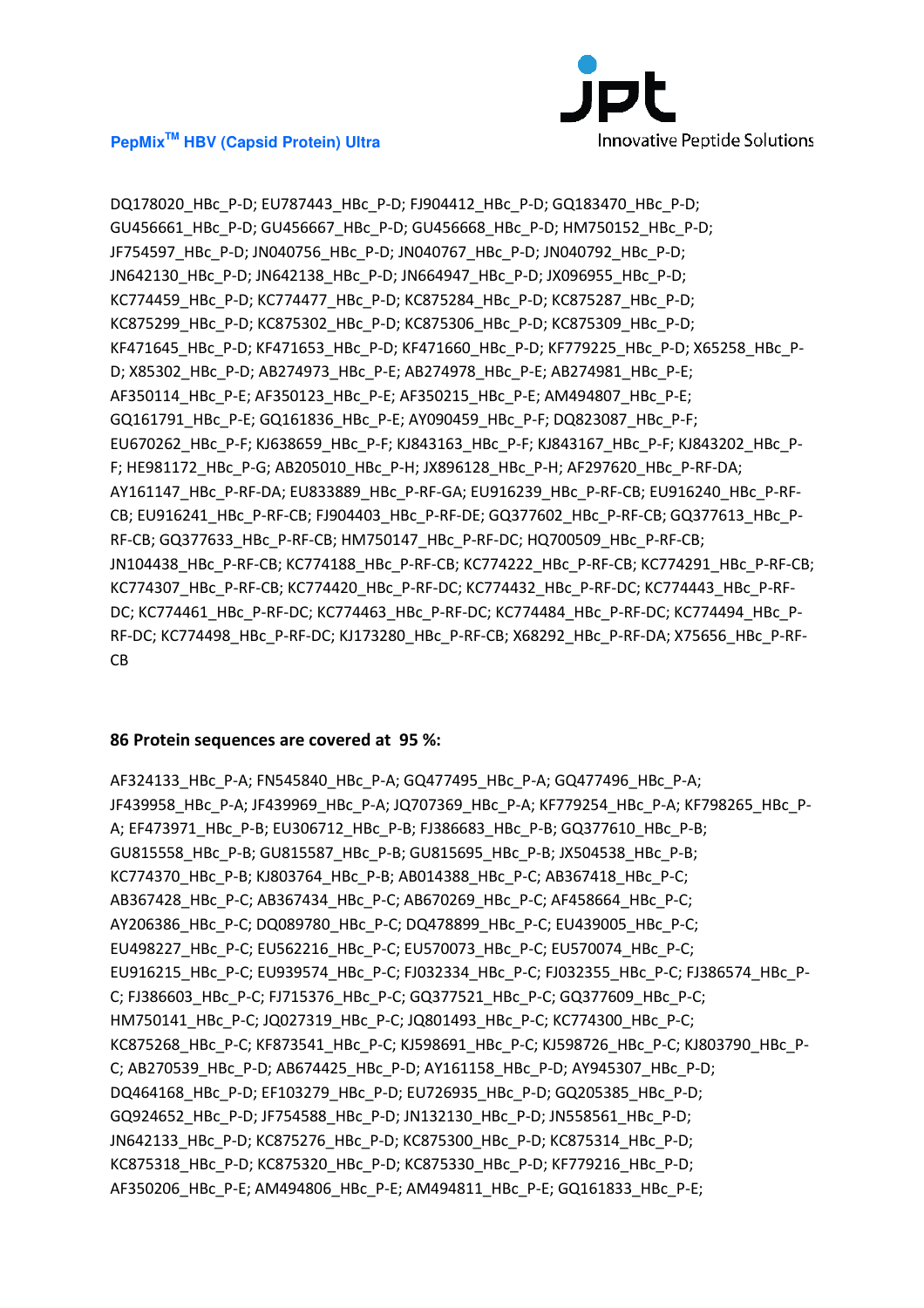

KC494396\_HBc\_P-F; KC494401\_HBc\_P-F; HE981171\_HBc\_P-G; AB188245\_HBc\_P-RF-DE; EF103285\_HBc\_P-RF-DE; EU871997\_HBc\_P-RF-CB; FJ386633\_HBc\_P-RF-CB; FJ562226\_HBc\_P-RF-CB; GQ377611\_HBc\_P-RF-CB; JF436923\_HBc\_P-RF-CB; KJ803753\_HBc\_P-RF-CB

#### **236 Protein sequences are covered at 94 %:**

AB116078\_HBc\_P-A; AB126580\_HBc\_P-A; AF297621\_HBc\_P-A; AF324127\_HBc\_P-A; AF537371\_HBc\_P-A; AY738140\_HBc\_P-A; AY738141\_HBc\_P-A; EU185787\_HBc\_P-A; EU185789\_HBc\_P-A; FJ692575\_HBc\_P-A; FJ692606\_HBc\_P-A; FJ692608\_HBc\_P-A; GQ477479\_HBc\_P-A; JF439829\_HBc\_P-A; JF439869\_HBc\_P-A; JF439870\_HBc\_P-A; JF439871\_HBc\_P-A; JF439872\_HBc\_P-A; JF439873\_HBc\_P-A; JF439874\_HBc\_P-A; JF439875\_HBc\_P-A; JF439876\_HBc\_P-A; JF439877\_HBc\_P-A; JF439878\_HBc\_P-A; JF439879\_HBc\_P-A; JF439880\_HBc\_P-A; JF439881\_HBc\_P-A; JF439882\_HBc\_P-A; JF439883\_HBc\_P-A; JF439962\_HBc\_P-A; JQ707312\_HBc\_P-A; KF779361\_HBc\_P-A; KF798267\_HBc\_P-A; KJ843172\_HBc\_P-A; AB713531\_HBc\_P-B; AB908300\_HBc\_P-B; AF324085\_HBc\_P-B; AF480350\_HBc\_P-B; AY596103\_HBc\_P-B; D23679\_HBc\_P-B; DQ144564\_HBc\_P-B; DQ144594\_HBc\_P-B; DQ144602\_HBc\_P-B; DQ361535\_HBc\_P-B; EF134945\_HBc\_P-B; EU881997\_HBc\_P-B; EU881998\_HBc\_P-B; FJ562237\_HBc\_P-B; JQ707734\_HBc\_P-B; JQ707735\_HBc\_P-B; JQ707737\_HBc\_P-B; JQ707738\_HBc\_P-B; JQ707739\_HBc\_P-B; JQ707740\_HBc\_P-B; JQ707742\_HBc\_P-B; JQ707743\_HBc\_P-B; JQ707744\_HBc\_P-B; JQ707745\_HBc\_P-B; JQ707746\_HBc\_P-B; JQ707747\_HBc\_P-B; JQ707749\_HBc\_P-B; JQ707750\_HBc\_P-B; JQ707753\_HBc\_P-B; JQ707755\_HBc\_P-B; JQ707758\_HBc\_P-B; JQ707759\_HBc\_P-B; JQ707762 HBc P-B; JQ707763 HBc P-B; JQ707764 HBc P-B; JQ707765 HBc P-B; JQ707766\_HBc\_P-B; JQ707767\_HBc\_P-B; KC774368\_HBc\_P-B; KC774405\_HBc\_P-B; KC774410\_HBc\_P-B; KJ173298\_HBc\_P-B; KJ173368\_HBc\_P-B; KJ803784\_HBc\_P-B; KJ803825\_HBc\_P-B; KM213036\_HBc\_P-B; AB014363\_HBc\_P-C; AB014384\_HBc\_P-C; AB014399\_HBc\_P-C; AB042282\_HBc\_P-C; AB205125\_HBc\_P-C; AB367416\_HBc\_P-C; AB670241\_HBc\_P-C; AF182803\_HBc\_P-C; AF533983\_HBc\_P-C; DQ089786\_HBc\_P-C; DQ089796\_HBc\_P-C; DQ922649\_HBc\_P-C; EF384201\_HBc\_P-C; EU522068\_HBc\_P-C; EU796069\_HBc\_P-C; EU871969\_HBc\_P-C; EU871971\_HBc\_P-C; EU939537\_HBc\_P-C; EU939564\_HBc\_P-C; EU939571\_HBc\_P-C; EU939614\_HBc\_P-C; FJ023640\_HBc\_P-C; FJ386604\_HBc\_P-C; FJ386627\_HBc\_P-C; FJ386657\_HBc\_P-C; FJ562225\_HBc\_P-C; FJ562304\_HBc\_P-C; FJ751765\_HBc\_P-C; FJ787437\_HBc\_P-C; FJ787461\_HBc\_P-C; GQ377583\_HBc\_P-C; GQ377628\_HBc\_P-C; GQ377636\_HBc\_P-C; GQ475344\_HBc\_P-C; GQ475349\_HBc\_P-C; GQ475355\_HBc\_P-C; GQ475357\_HBc\_P-C; GQ855541\_HBc\_P-C; HM011497\_HBc\_P-C; JF828921\_HBc\_P-C; JF828922\_HBc\_P-C; JF828928\_HBc\_P-C; JX429903\_HBc\_P-C; KC774218\_HBc\_P-C; KC774221\_HBc\_P-C; KC774302\_HBc\_P-C; KC774311\_HBc\_P-C; KC774331\_HBc\_P-C; KJ410498\_HBc\_P-C; KJ598646\_HBc\_P-C; KJ598649\_HBc\_P-C; KJ598650\_HBc\_P-C; KJ598651\_HBc\_P-C; KJ598653\_HBc\_P-C; KJ598661\_HBc\_P-C; KJ598750\_HBc\_P-C; AB090268\_HBc\_P-D; AB222710\_HBc\_P-D; AB270546\_HBc\_P-D; AF419530\_HBc\_P-D; AY796030\_HBc\_P-D; DQ178016\_HBc\_P-D; DQ304550\_HBc\_P-D; DQ304551\_HBc\_P-D; DQ464182\_HBc\_P-D; EU594434\_HBc\_P-D;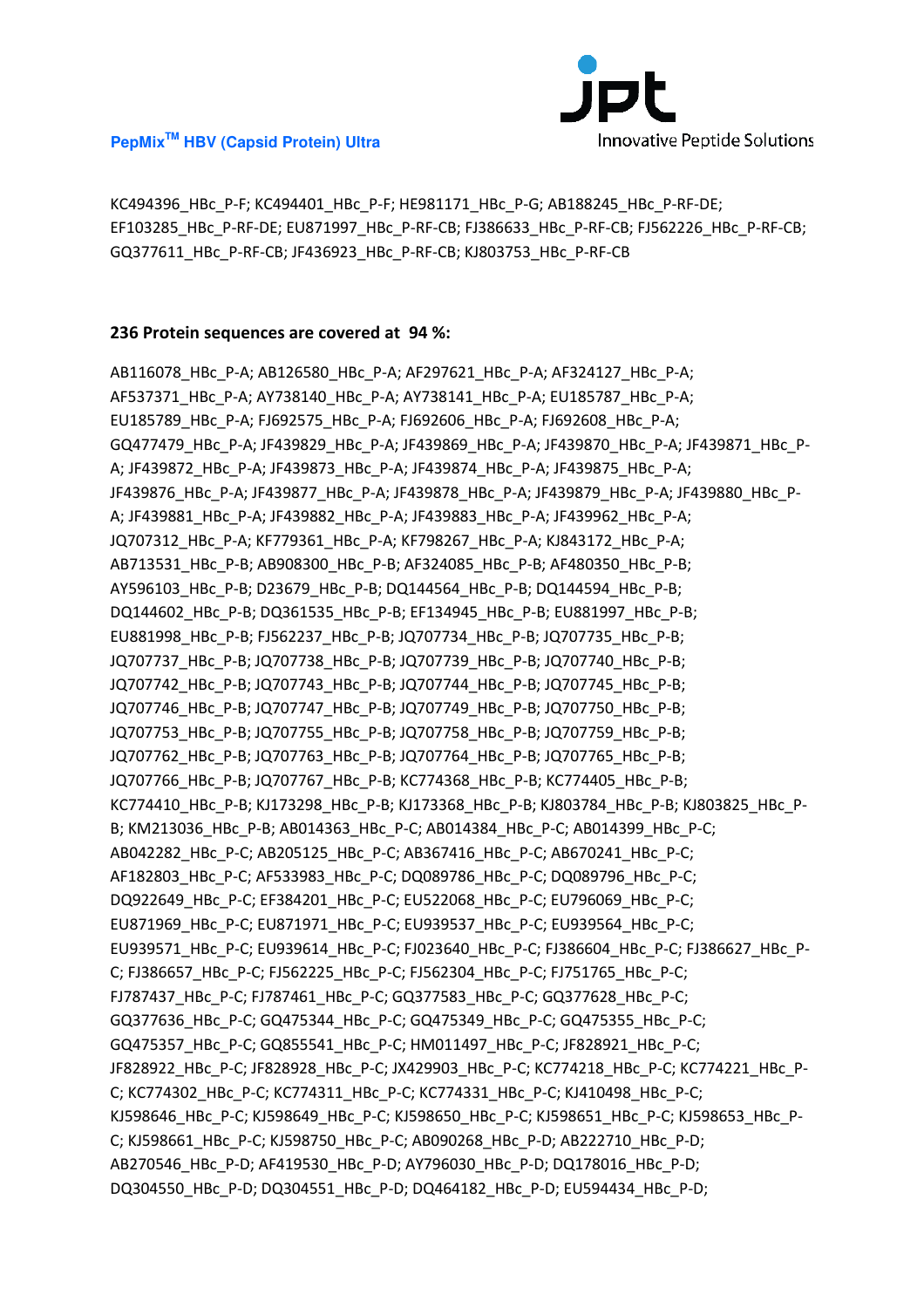

EU726845\_HBc\_P-D; EU726853\_HBc\_P-D; EU726893\_HBc\_P-D; EU726921\_HBc\_P-D; FJ349206\_HBc\_P-D; FJ349230\_HBc\_P-D; FJ349233\_HBc\_P-D; FJ692532\_HBc\_P-D; FJ692533\_HBc\_P-D; GQ205382\_HBc\_P-D; GQ205389\_HBc\_P-D; GU456638\_HBc\_P-D; GU456662\_HBc\_P-D; JF439692\_HBc\_P-D; JF439696\_HBc\_P-D; JF439699\_HBc\_P-D; JF439703\_HBc\_P-D; JF754627\_HBc\_P-D; JN040785\_HBc\_P-D; JN040824\_HBc\_P-D; JN040828\_HBc\_P-D; JN257211\_HBc\_P-D; JN664914\_HBc\_P-D; JN664939\_HBc\_P-D; JQ707511\_HBc\_P-D; KC774436\_HBc\_P-D; KC774460\_HBc\_P-D; KC875289\_HBc\_P-D; KC875296\_HBc\_P-D; KC875308\_HBc\_P-D; KC875312\_HBc\_P-D; KC875315\_HBc\_P-D; KC875331\_HBc\_P-D; KC875340\_HBc\_P-D; KJ470889\_HBc\_P-D; KJ843187\_HBc\_P-D; X85318\_HBc\_P-D; X97848\_HBc\_P-D; AF350159\_HBc\_P-E; AF350219\_HBc\_P-E; AF350220\_HBc\_P-E; EU239223\_HBc\_P-E; GQ161760\_HBc\_P-E; GQ161773\_HBc\_P-E; GQ161785\_HBc\_P-E; GQ161802\_HBc\_P-E; GQ161826\_HBc\_P-E; KF798275\_HBc\_P-E; KJ638656\_HBc\_P-F; JX896133\_HBc\_P-H; AB033559\_HBc\_P-RF-DE; AB194949\_HBc\_P-RF-AE; AB367400\_HBc\_P-RF-CB; AB493838\_HBc\_P-RF-CB; AB493842\_HBc\_P-RF-CB; AF411409\_HBc\_P-RF-CB; DQ315779\_HBc\_P-RF-DE; EF494376\_HBc\_P-RF-CA; EU185780\_HBc\_P-RF-AD; EU871992\_HBc\_P-RF-CB; EU871993\_HBc\_P-RF-CB; EU871996\_HBc\_P-RF-CB; EU872014\_HBc\_P-RF-CB; EU872015\_HBc\_P-RF-CB; EU919167\_HBc\_P-RF-CB; FJ386581\_HBc\_P-RF-CB; GQ331048\_HBc\_P-RF-AE; GU357843\_HBc\_P-RF-CB; HM750148\_HBc\_P-RF-DC; HQ700497\_HBc\_P-RF-DE; HQ700501\_HBc\_P-RF-DE; HQ700503\_HBc\_P-RF-DE; HQ700515\_HBc\_P-RF-CB; HQ700524\_HBc\_P-RF-DE; HQ700525\_HBc\_P-RF-DE; HQ700533\_HBc\_P-RF-DE; HQ700541\_HBc\_P-RF-DE; JN664940\_HBc\_P-RF-DE; KC012653\_HBc\_P-RF-AD; KC774178\_HBc\_P-RF-BC; KC774305\_HBc\_P-RF-CB; KC774364\_HBc\_P-RF-BC; KC774428\_HBc\_P-RF-DC; KC774450\_HBc\_P-RF-DE; KJ470884\_HBc\_P-RF-DE; KJ470886\_HBc\_P-RF-DE; KJ470887\_HBc\_P-RF-DE; KJ470888\_HBc\_P-RF-DE; KJ470890\_HBc\_P-RF-DE; Y18857\_HBc\_P-RF-CB

#### **170 Protein sequences are covered at 93 %:**

AB194951\_HBc\_P-A; EU859952\_HBc\_P-A; GQ331047\_HBc\_P-A; JF439750\_HBc\_P-A; KC875259\_HBc\_P-A; KF779329\_HBc\_P-A; AB073831\_HBc\_P-B; AB073845\_HBc\_P-B; AB908303\_HBc\_P-B; AF157024\_HBc\_P-B; AF324066\_HBc\_P-B; AF480342\_HBc\_P-B; AY217360\_HBc\_P-B; AY596110\_HBc\_P-B; EF494380\_HBc\_P-B; EU306678\_HBc\_P-B; FJ023605\_HBc\_P-B; FJ023607\_HBc\_P-B; FJ023609\_HBc\_P-B; FJ023611\_HBc\_P-B; FJ023612\_HBc\_P-B; FJ023614\_HBc\_P-B; FJ667207\_HBc\_P-B; FJ755833\_HBc\_P-B; GQ358148\_HBc\_P-B; GQ377625\_HBc\_P-B; GQ855526\_HBc\_P-B; GQ924624\_HBc\_P-B; GU815712\_HBc\_P-B; GU815761\_HBc\_P-B; GU815764\_HBc\_P-B; GU815775\_HBc\_P-B; GU815777\_HBc\_P-B; JF775482\_HBc\_P-B; JF775483\_HBc\_P-B; JQ040125\_HBc\_P-B; KC774396\_HBc\_P-B; KC774408\_HBc\_P-B; KJ410490\_HBc\_P-B; M54923\_HBc\_P-B; AB014376\_HBc\_P-C; AB112066\_HBc\_P-C; AB202071\_HBc\_P-C; AB367407\_HBc\_P-C; AB367422\_HBc\_P-C; AB367424\_HBc\_P-C; AF182804 HBc P-C; AF324084 HBc P-C; AY247032 HBc P-C; AY596108 HBc P-C; DQ089803\_HBc\_P-C; DQ922651\_HBc\_P-C; DQ975274\_HBc\_P-C; EU871970\_HBc\_P-C; EU871972\_HBc\_P-C; EU939569\_HBc\_P-C; EU939583\_HBc\_P-C; EU939615\_HBc\_P-C; FJ023567\_HBc\_P-C; FJ023568\_HBc\_P-C; FJ023587\_HBc\_P-C; FJ023590\_HBc\_P-C; FJ023591\_HBc\_P-C;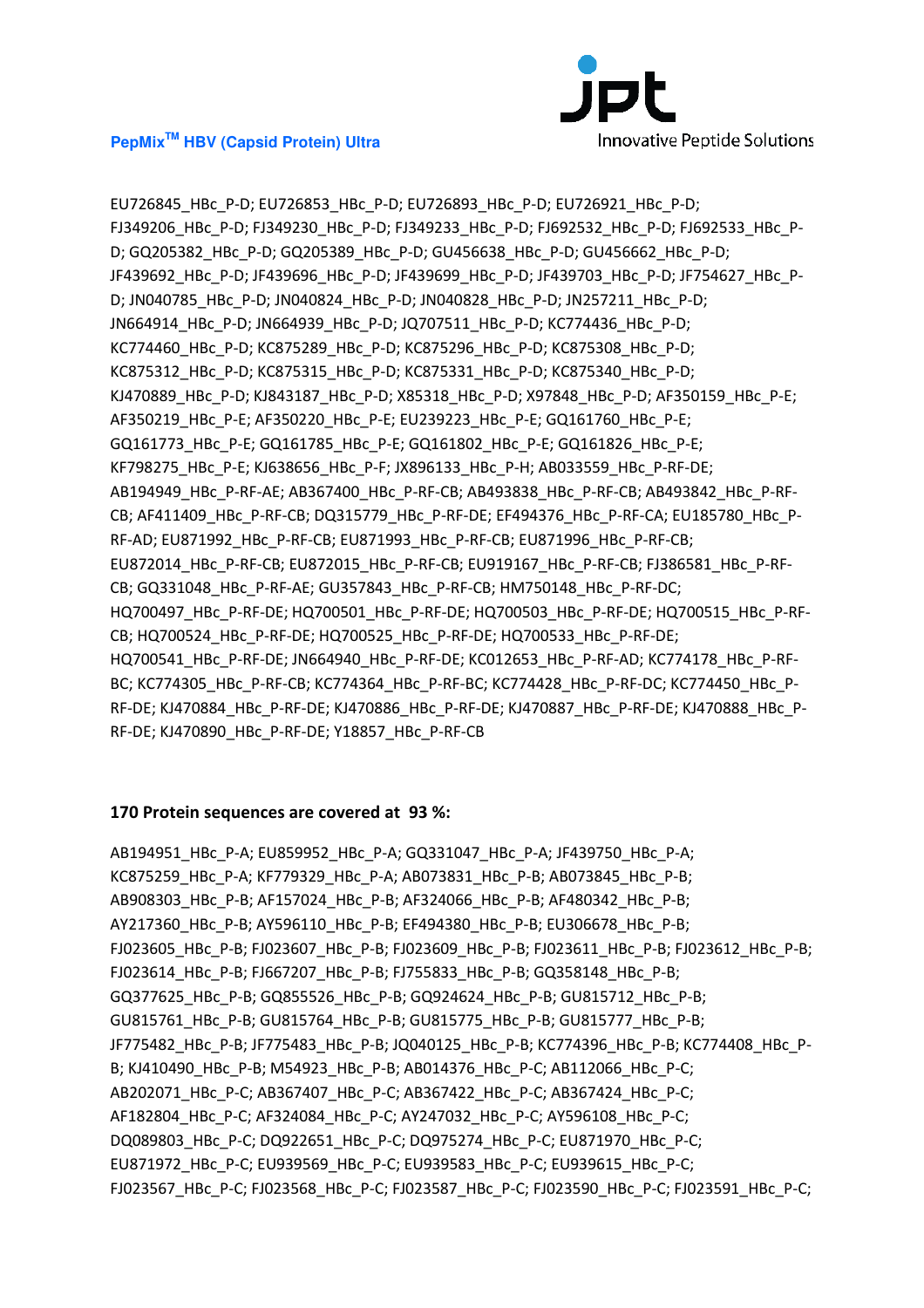

FJ023648\_HBc\_P-C; FJ032346\_HBc\_P-C; FJ032359\_HBc\_P-C; FJ032360\_HBc\_P-C; FJ386611\_HBc\_P-C; FJ386626\_HBc\_P-C; FJ386653\_HBc\_P-C; FJ562232\_HBc\_P-C; FJ562332\_HBc\_P-C; FJ715344\_HBc\_P-C; FJ715372\_HBc\_P-C; FJ715383\_HBc\_P-C; FJ715403\_HBc\_P-C; FJ787442\_HBc\_P-C; FJ787443\_HBc\_P-C; FJ787458\_HBc\_P-C; FJ787464\_HBc\_P-C; FJ787465\_HBc\_P-C; GQ377599\_HBc\_P-C; GQ377632\_HBc\_P-C; GQ475326\_HBc\_P-C; GQ924613\_HBc\_P-C; JQ801522\_HBc\_P-C; KC774194\_HBc\_P-C; KC774334\_HBc\_P-C; KC774338\_HBc\_P-C; KC875263\_HBc\_P-C; KF873516\_HBc\_P-C; KJ173432\_HBc\_P-C; KJ598654\_HBc\_P-C; KJ598656\_HBc\_P-C; KJ598657\_HBc\_P-C; KJ803815\_HBc\_P-C; X52939\_HBc\_P-C; AB210821\_HBc\_P-D; AB210822\_HBc\_P-D; AY371916\_HBc\_P-D; AY721607\_HBc\_P-D; AY721608\_HBc\_P-D; DQ304547\_HBc\_P-D; EU155893\_HBc\_P-D; EU726904\_HBc\_P-D; EU919197\_HBc\_P-D; GU456663\_HBc\_P-D; HQ700483\_HBc\_P-D; JF439712\_HBc\_P-D; JF754618\_HBc\_P-D; JN040809\_HBc\_P-D; JN132132\_HBc\_P-D; JN257170\_HBc\_P-D; JN257179\_HBc\_P-D; JN642143\_HBc\_P-D; JN664910\_HBc\_P-D; JN664932\_HBc\_P-D; JN792903\_HBc\_P-D; JQ707484\_HBc\_P-D; JQ707493\_HBc\_P-D; KC875305\_HBc\_P-D; KC875329\_HBc\_P-D; KC875333\_HBc\_P-D; X85298\_HBc\_P-D; AF350110\_HBc\_P-E; AF350153\_HBc\_P-E; AF350167\_HBc\_P-E; AF350173\_HBc\_P-E; AF350175\_HBc\_P-E; AF350188\_HBc\_P-E; AM494711\_HBc\_P-E; AM494805\_HBc\_P-E; AY739675\_HBc\_P-E; AY935700\_HBc\_P-E; GQ161758\_HBc\_P-E; GQ161766\_HBc\_P-E; GQ161774\_HBc\_P-E; GQ161782\_HBc\_P-E; GQ161790\_HBc\_P-E; GQ161812\_HBc\_P-E; FJ589065\_HBc\_P-F; FJ657519\_HBc\_P-F; KC494404\_HBc\_P-F; JQ707673\_HBc\_P-G; AB059661\_HBc\_P-H; JX896129\_HBc\_P-H; AY817512\_HBc\_P-RF-DC; DQ315777\_HBc\_P-RF-DE; FJ023659\_HBc\_P-RF-BC; FJ023664 HBc P-RF-GC; FJ023667 HBc P-RF-GC; FJ023670 HBc P-RF-GC; FJ023673 HBc P-RF-GC; FJ349241\_HBc\_P-RF-DC; FJ386643\_HBc\_P-RF-CB; FJ882610\_HBc\_P-RF-GC; FJ882614\_HBc\_P-RF-GC; FN594771\_HBc\_P-RF-DE; FR714490\_HBc\_P-RF-GB; HM750142\_HBc\_P-RF-DC; JF436919\_HBc\_P-RF-CB; KC172106\_HBc\_P-RF-GB; KC774414\_HBc\_P-RF-BC; KC774454\_HBc\_P-RF-DC; KC774479\_HBc\_P-RF-DC; KF917451\_HBc\_P-RF-DC; KJ173358\_HBc\_P-RF-CB; KJ803772\_HBc\_P-RF-BC; KJ803802\_HBc\_P-RF-CB; KJ803804\_HBc\_P-RF-CB

#### **190 Protein sequences are covered at 92 %:**

AJ309369\_HBc\_P-A; AJ309371\_HBc\_P-A; EU859938\_HBc\_P-A; EU859944\_HBc\_P-A; GQ477478\_HBc\_P-A; GQ477484\_HBc\_P-A; GQ477498\_HBc\_P-A; GU563551\_HBc\_P-A; JF439954\_HBc\_P-A; JQ023660\_HBc\_P-A; JQ707577\_HBc\_P-A; JQ707595\_HBc\_P-A; JQ707596\_HBc\_P-A; JQ707605\_HBc\_P-A; KC875255\_HBc\_P-A; AB493835\_HBc\_P-B; AB908299\_HBc\_P-B; AF335751\_HBc\_P-B; AF480361\_HBc\_P-B; EU306677\_HBc\_P-B; EU306679\_HBc\_P-B; EU306680\_HBc\_P-B; EU330996\_HBc\_P-B; EU487256\_HBc\_P-B; EU939633 HBc P-B; EU939634 HBc P-B; FJ023575 HBc P-B; FJ023620 HBc P-B; FJ562234 HBc P-B; FJ562262\_HBc\_P-B; GQ358140\_HBc\_P-B; GQ924647\_HBc\_P-B; GU815574\_HBc\_P-B; GU815577\_HBc\_P-B; GU815578\_HBc\_P-B; GU815747\_HBc\_P-B; GU815748\_HBc\_P-B; KJ803796\_HBc\_P-B; AB014379\_HBc\_P-C; AB014380\_HBc\_P-C; AB111125\_HBc\_P-C; AB195942\_HBc\_P-C; AB195943\_HBc\_P-C; AB195944\_HBc\_P-C; AB195947\_HBc\_P-C; AB195948\_HBc\_P-C; AB367423\_HBc\_P-C; AB367803\_HBc\_P-C; AB670277\_HBc\_P-C;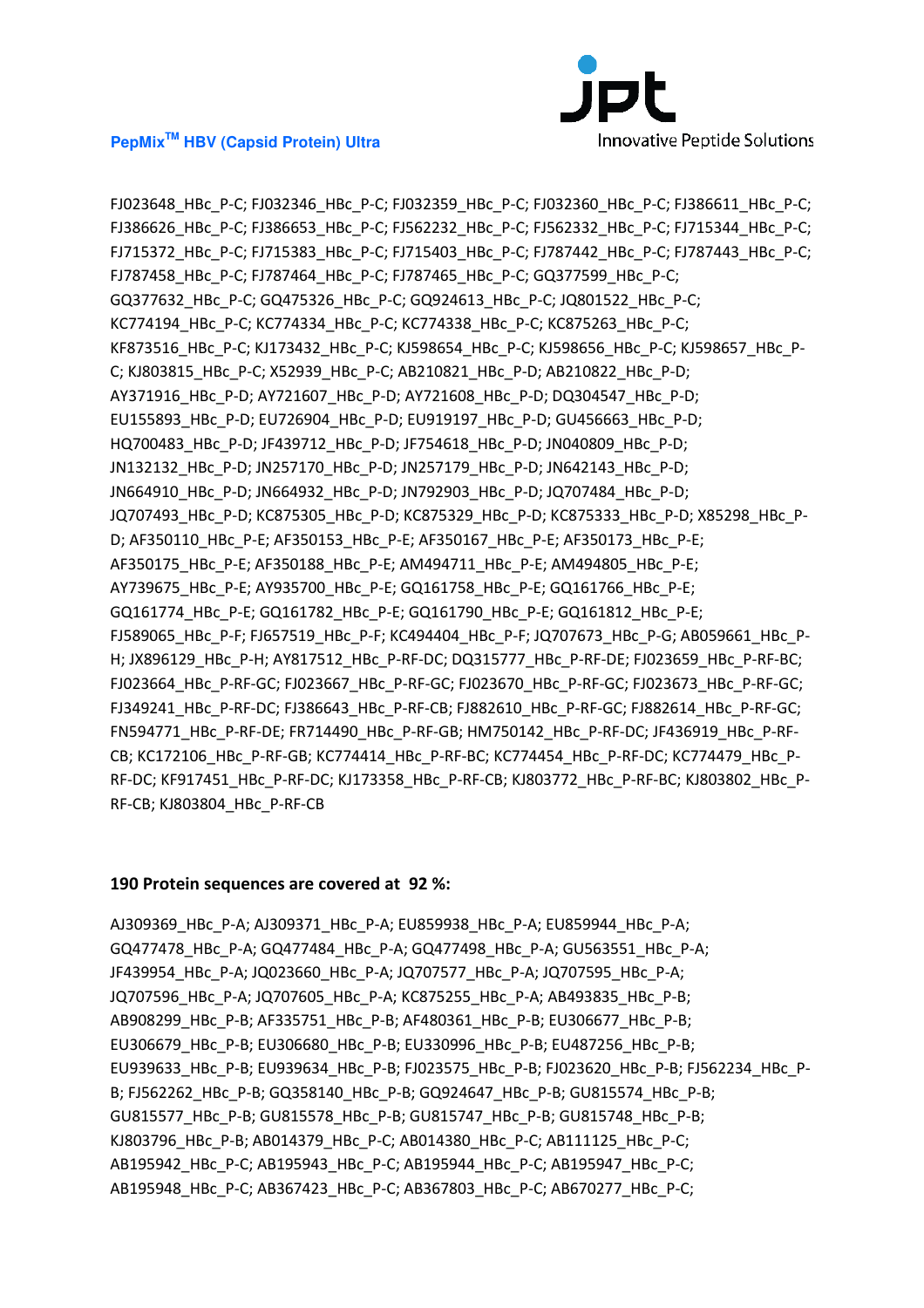

AB670289\_HBc\_P-C; AF411410\_HBc\_P-C; AY167090\_HBc\_P-C; AY167092\_HBc\_P-C; AY641559\_HBc\_P-C; DQ993692\_HBc\_P-C; EU439013\_HBc\_P-C; EU522069\_HBc\_P-C; EU554540\_HBc\_P-C; EU871974\_HBc\_P-C; EU916226\_HBc\_P-C; EU939545\_HBc\_P-C; EU939550\_HBc\_P-C; EU939567\_HBc\_P-C; EU939584\_HBc\_P-C; EU939618\_HBc\_P-C; EU939648\_HBc\_P-C; EU939652\_HBc\_P-C; FJ023589\_HBc\_P-C; FJ386605\_HBc\_P-C; FJ386625\_HBc\_P-C; FJ386629\_HBc\_P-C; FJ386647\_HBc\_P-C; FJ386661\_HBc\_P-C; FJ386670\_HBc\_P-C; FJ562243\_HBc\_P-C; FJ562252\_HBc\_P-C; FJ562255\_HBc\_P-C; FJ562261\_HBc\_P-C; FJ562285\_HBc\_P-C; FJ562293\_HBc\_P-C; FJ562334\_HBc\_P-C; FJ715421\_HBc\_P-C; FJ787462\_HBc\_P-C; FJ787463\_HBc\_P-C; FJ899789\_HBc\_P-C; GQ475342\_HBc\_P-C; GQ924616\_HBc\_P-C; GQ924636\_HBc\_P-C; HM750134\_HBc\_P-C; HQ638218\_HBc\_P-C; JF828923\_HBc\_P-C; JF828924\_HBc\_P-C; JF828925\_HBc\_P-C; JF828926\_HBc\_P-C; JF828929\_HBc\_P-C; JF828930\_HBc\_P-C; JF828931\_HBc\_P-C; JQ027321\_HBc\_P-C; JQ040158\_HBc\_P-C; JQ801509\_HBc\_P-C; JX026878\_HBc\_P-C; KC774199\_HBc\_P-C; KC774275\_HBc\_P-C; KC774279\_HBc\_P-C; KC774282\_HBc\_P-C; KC774301\_HBc\_P-C; KC774306\_HBc\_P-C; KC774313\_HBc\_P-C; KC875264\_HBc\_P-C; KJ173290\_HBc\_P-C; KJ173337\_HBc\_P-C; KJ598644\_HBc\_P-C; KJ598721\_HBc\_P-C; KJ598752\_HBc\_P-C; KJ598772\_HBc\_P-C; AB120308\_HBc\_P-D; AB270549\_HBc\_P-D; AB674411\_HBc\_P-D; AJ344116\_HBc\_P-D; AY371913\_HBc\_P-D; AY741797\_HBc\_P-D; DQ336681\_HBc\_P-D; EU726847\_HBc\_P-D; EU726922\_HBc\_P-D; EU726943\_HBc\_P-D; EU726959\_HBc\_P-D; EU921419\_HBc\_P-D; FJ349234\_HBc\_P-D; FJ904420\_HBc\_P-D; FJ904421\_HBc\_P-D; GU456670\_HBc\_P-D; HQ700478\_HBc\_P-D; JF439718\_HBc\_P-D; JF754633\_HBc\_P-D; JN040752\_HBc\_P-D; JN040757\_HBc\_P-D; JN040777\_HBc\_P-D; JN040808\_HBc\_P-D; JN040822\_HBc\_P-D; JN257186\_HBc\_P-D; JN257205\_HBc\_P-D; JN558563\_HBc\_P-D; JN558564\_HBc\_P-D; JN664920\_HBc\_P-D; JN664921\_HBc\_P-D; JN664948\_HBc\_P-D; JN688679\_HBc\_P-D; KC875326\_HBc\_P-D; KF061170\_HBc\_P-D; KF471644\_HBc\_P-D; KF471658\_HBc\_P-D; LK995390\_HBc\_P-D; X85277\_HBc\_P-D; X85279\_HBc\_P-D; X85295\_HBc\_P-D; AF350168\_HBc\_P-E; AF350207\_HBc\_P-E; GQ161762\_HBc\_P-E; KF849720\_HBc\_P-E; AB188243\_HBc\_P-RF-DE; AB198084\_HBc\_P-RF-CB; EF103284\_HBc\_P-RF-AD; EU522070\_HBc\_P-RF-CB; EU871981\_HBc\_P-RF-CB; EU871983\_HBc\_P-RF-CB; EU871984\_HBc\_P-RF-CB; EU871986\_HBc\_P-RF-CB; EU871987\_HBc\_P-RF-CB; EU871988\_HBc\_P-RF-CB; EU871989\_HBc\_P-RF-CB; EU871990\_HBc\_P-RF-CB; EU871991\_HBc\_P-RF-CB; EU871995\_HBc\_P-RF-CB; EU871999\_HBc\_P-RF-CB; FJ904440\_HBc\_P-RF-DE; HQ684849\_HBc\_P-RF-BC; JF436922\_HBc\_P-RF-CB; JF828933\_HBc\_P-RF-CB; JF828934\_HBc\_P-RF-CB; JF828935\_HBc\_P-RF-CB; JF828936\_HBc\_P-RF-CB; JF828938\_HBc\_P-RF-CB; JN664915\_HBc\_P-RF-DE; JN664925\_HBc\_P-RF-DE; JN664935\_HBc\_P-RF-DC; JQ707468\_HBc\_P-RF-GA; KC774442\_HBc\_P-RF-DC; KC875338\_HBc\_P-RF-DE; KC875339\_HBc\_P-RF-DE; KJ803798\_HBc\_P-RF-CB

#### **244 Protein sequences are covered at 91 %:**

AB246336\_HBc\_P-A; AF324072\_HBc\_P-A; AF324118\_HBc\_P-A; AF324123\_HBc\_P-A; AF419534 HBc P-A; AY152726 HBc P-A; DQ788725 HBc P-A; EU859919 HBc P-A; FJ692570\_HBc\_P-A; FJ692613\_HBc\_P-A; GQ477464\_HBc\_P-A; GQ477494\_HBc\_P-A; GU563550\_HBc\_P-A; JF439720\_HBc\_P-A; JF439721\_HBc\_P-A; JF439722\_HBc\_P-A; JF439723\_HBc\_P-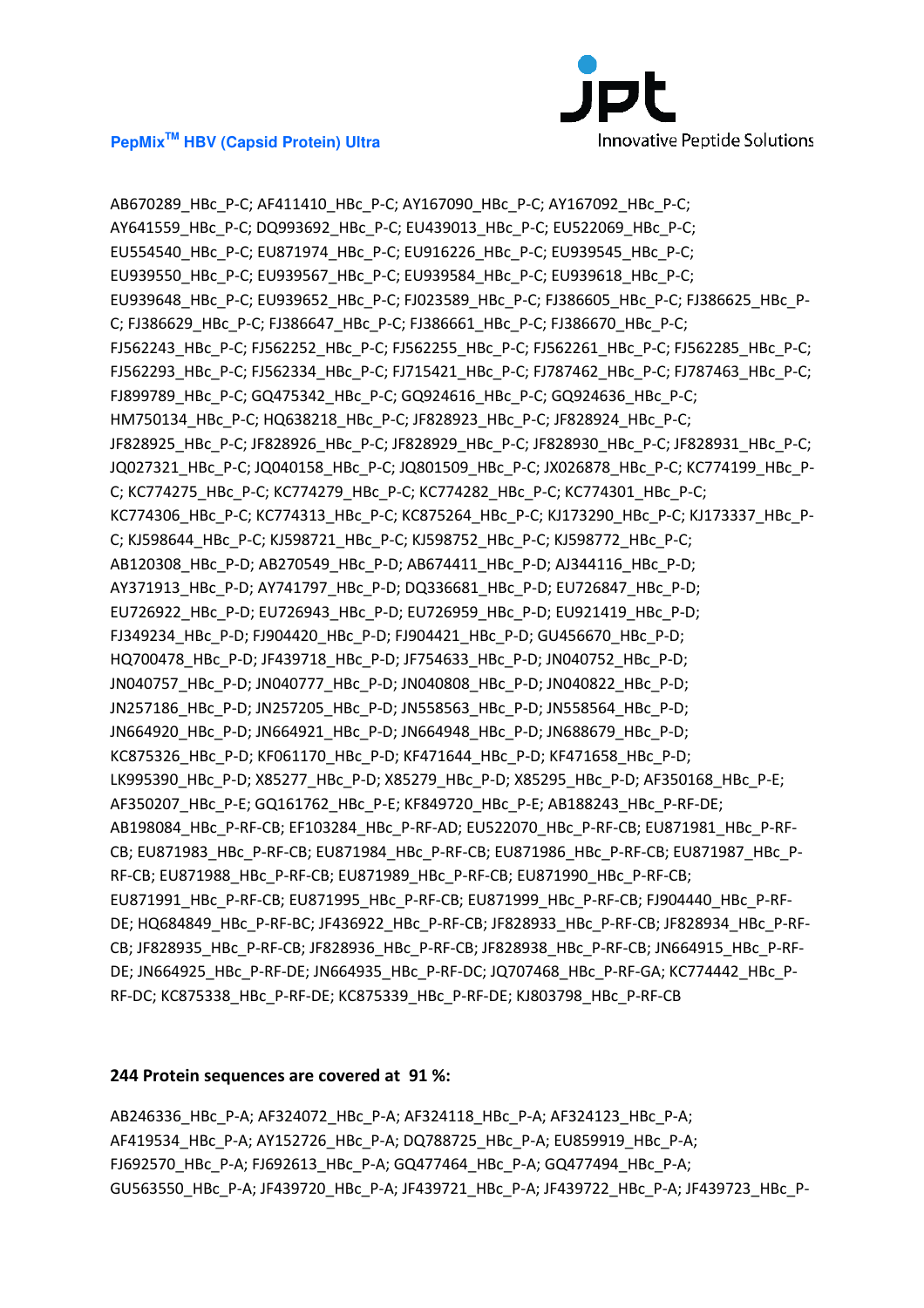

A; JF439726\_HBc\_P-A; JF439727\_HBc\_P-A; JF439730\_HBc\_P-A; JF439731\_HBc\_P-A; JF439732\_HBc\_P-A; JF439733\_HBc\_P-A; JF439735\_HBc\_P-A; JF439736\_HBc\_P-A; JF439741\_HBc\_P-A; JF439742\_HBc\_P-A; JF439746\_HBc\_P-A; JF439747\_HBc\_P-A; JF439822\_HBc\_P-A; JF439828\_HBc\_P-A; JF439896\_HBc\_P-A; JF439897\_HBc\_P-A; JF439898\_HBc\_P-A; JF439899\_HBc\_P-A; JF439901\_HBc\_P-A; JF439902\_HBc\_P-A; JF439903\_HBc\_P-A; JF439904\_HBc\_P-A; JF439905\_HBc\_P-A; JF439906\_HBc\_P-A; JF439907\_HBc\_P-A; JF439908\_HBc\_P-A; JF439909\_HBc\_P-A; JF439910\_HBc\_P-A; JF439964\_HBc\_P-A; JQ707574\_HBc\_P-A; JQ707575\_HBc\_P-A; JQ707579\_HBc\_P-A; JQ707580\_HBc\_P-A; JQ707581\_HBc\_P-A; JQ707583\_HBc\_P-A; JQ707584 HBc P-A; JQ707585 HBc P-A; JQ707586 HBc P-A; JQ707587 HBc P-A; JQ707588\_HBc\_P-A; JQ707589\_HBc\_P-A; JQ707590\_HBc\_P-A; JQ707591\_HBc\_P-A; JQ707592\_HBc\_P-A; JQ707597\_HBc\_P-A; JQ707599\_HBc\_P-A; JQ707603\_HBc\_P-A; JQ707604 HBc P-A; JQ707606 HBc P-A; JQ707608 HBc P-A; KC875251 HBc P-A; KF779213\_HBc\_P-A; KF779215\_HBc\_P-A; KF779297\_HBc\_P-A; KF779334\_HBc\_P-A; KF798266\_HBc\_P-A; AB205120\_HBc\_P-B; AB231909\_HBc\_P-B; AB287322\_HBc\_P-B; AB976562\_HBc\_P-B; AF157020\_HBc\_P-B; AF335748\_HBc\_P-B; AY217357\_HBc\_P-B; AY217358\_HBc\_P-B; D00329\_HBc\_P-B; DQ144543\_HBc\_P-B; DQ144544\_HBc\_P-B; DQ144546\_HBc\_P-B; DQ144548\_HBc\_P-B; DQ144552\_HBc\_P-B; DQ144554\_HBc\_P-B; DQ144555\_HBc\_P-B; DQ144557\_HBc\_P-B; DQ144558\_HBc\_P-B; DQ144565\_HBc\_P-B; DQ144567\_HBc\_P-B; DQ144569\_HBc\_P-B; DQ144570\_HBc\_P-B; DQ144574\_HBc\_P-B; DQ144575\_HBc\_P-B; DQ144578\_HBc\_P-B; DQ144582\_HBc\_P-B; DQ144583\_HBc\_P-B; DQ144584\_HBc\_P-B; DQ144586\_HBc\_P-B; DQ144590\_HBc\_P-B; DQ144593\_HBc\_P-B; DQ993707\_HBc\_P-B; EU306681\_HBc\_P-B; EU796066\_HBc\_P-B; EU939666\_HBc\_P-B; EU939673 HBc P-B; FJ023573 HBc P-B; FJ023576 HBc P-B; FJ023608 HBc P-B; FJ023628 HBc P-B; FJ751767\_HBc\_P-B; GQ924607\_HBc\_P-B; GU815662\_HBc\_P-B; JQ429082\_HBc\_P-B; KC774377\_HBc\_P-B; AB014361\_HBc\_P-C; AB112472\_HBc\_P-C; AB195945\_HBc\_P-C; AB367395\_HBc\_P-C; AB367413\_HBc\_P-C; AB367435\_HBc\_P-C; AB670253\_HBc\_P-C; AB670266\_HBc\_P-C; AB670310\_HBc\_P-C; AF182802\_HBc\_P-C; AF182805\_HBc\_P-C; AY269140\_HBc\_P-C; DQ089794\_HBc\_P-C; DQ986376\_HBc\_P-C; EU871973\_HBc\_P-C; EU939585\_HBc\_P-C; EU939647\_HBc\_P-C; EU939655\_HBc\_P-C; EU939656\_HBc\_P-C; FJ023566\_HBc\_P-C; FJ386624\_HBc\_P-C; FJ562300\_HBc\_P-C; FJ562324\_HBc\_P-C; FJ715404\_HBc\_P-C; FJ787457\_HBc\_P-C; GQ372968\_HBc\_P-C; GQ924622\_HBc\_P-C; GQ924655\_HBc\_P-C; HM011491\_HBc\_P-C; HM011500\_HBc\_P-C; JQ429078\_HBc\_P-C; KC774352\_HBc\_P-C; KJ173316\_HBc\_P-C; KJ598720\_HBc\_P-C; KJ598723\_HBc\_P-C; KJ598724\_HBc\_P-C; KJ598725\_HBc\_P-C; KJ598728\_HBc\_P-C; KJ598729\_HBc\_P-C; KJ598731\_HBc\_P-C; KJ598732\_HBc\_P-C; KJ598734 HBc P-C; KJ598735 HBc P-C; KJ598738 HBc P-C; KJ598739 HBc P-C; KJ803757 HBc P-C; AB267090\_HBc\_P-D; AB270537\_HBc\_P-D; AB674408\_HBc\_P-D; AY796031\_HBc\_P-D; DQ336688\_HBc\_P-D; DQ399006\_HBc\_P-D; EU594399\_HBc\_P-D; EU726947\_HBc\_P-D; GQ205384\_HBc\_P-D; GQ477454\_HBc\_P-D; GU456683\_HBc\_P-D; JF754595\_HBc\_P-D; JN040778\_HBc\_P-D; JN040791\_HBc\_P-D; JN040799\_HBc\_P-D; JN132126\_HBc\_P-D; JN558562\_HBc\_P-D; JN664926\_HBc\_P-D; JN697591\_HBc\_P-D; JQ707483\_HBc\_P-D; JQ707486\_HBc\_P-D; JQ707498\_HBc\_P-D; JQ707512\_HBc\_P-D; JQ707513\_HBc\_P-D; JQ707514 HBc P-D; JQ707515 HBc P-D; JQ707516 HBc P-D; JQ707517 HBc P-D;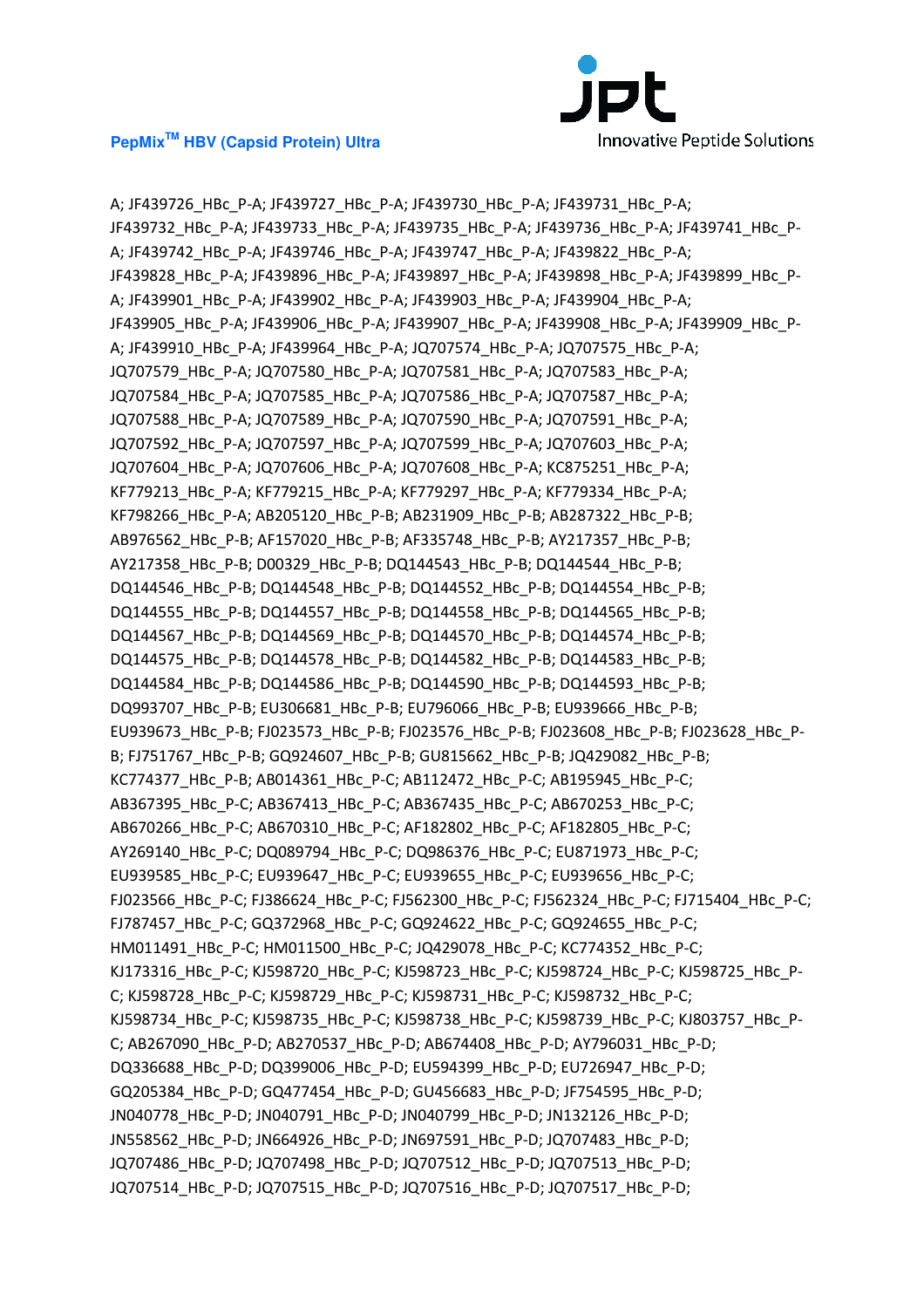

JQ707518\_HBc\_P-D; JQ707519\_HBc\_P-D; JQ707520\_HBc\_P-D; JQ707521\_HBc\_P-D; JQ707522\_HBc\_P-D; JQ707523\_HBc\_P-D; JQ707524\_HBc\_P-D; JQ707525\_HBc\_P-D; JQ707526\_HBc\_P-D; JQ707527\_HBc\_P-D; JQ707528\_HBc\_P-D; JQ707530\_HBc\_P-D; KC875290\_HBc\_P-D; KF779289\_HBc\_P-D; X85255\_HBc\_P-D; AF350112\_HBc\_P-E; AF350115\_HBc\_P-E; AF350137\_HBc\_P-E; AF350154\_HBc\_P-E; AF350176\_HBc\_P-E; AM494714\_HBc\_P-E; FN545822\_HBc\_P-E; GQ161756\_HBc\_P-E; GQ161780\_HBc\_P-E; GQ161792\_HBc\_P-E; GQ161803\_HBc\_P-E; HM363569\_HBc\_P-E; HM363570\_HBc\_P-E; KF849719\_HBc\_P-E; DQ899149\_HBc\_P-F; DQ899150\_HBc\_P-F; FJ589067\_HBc\_P-F; JN792919\_HBc\_P-F; KJ843168\_HBc\_P-F; HM066946\_HBc\_P-H; HQ285946\_HBc\_P-H; AB367800\_HBc\_P-RF-CB; EU833890\_HBc\_P-RF-GA; EU939629\_HBc\_P-RF-BC; FJ562271\_HBc\_P-RF-CB; FJ715345\_HBc\_P-RF-CB; FJ715346\_HBc\_P-RF-CB; FJ715347\_HBc\_P-RF-CB; FJ904406\_HBc\_P-RF-DE; GQ161767\_HBc\_P-RF-AE; GQ205379\_HBc\_P-RF-DE; GQ205387\_HBc\_P-RF-DE; JN664933\_HBc\_P-RF-DA; JN664946\_HBc\_P-RF-DA; JQ707426\_HBc\_P-RF-GA; KC774485\_HBc\_P-RF-DC; KJ803803\_HBc\_P-RF-CB

#### **278 Protein sequences are covered at 90 %:**

FJ692599\_HBc\_P-A; FN545826\_HBc\_P-A; GQ477490\_HBc\_P-A; JF439734\_HBc\_P-A; JF439743 HBc P-A; JF439826 HBc P-A; JF439832 HBc P-A; JF439986 HBc P-A; JN182334 HBc P-A; JQ707346\_HBc\_P-A; JQ707576\_HBc\_P-A; AB073835\_HBc\_P-B; AB117759\_HBc\_P-B; AB246340\_HBc\_P-B; AB302943\_HBc\_P-B; AB642094\_HBc\_P-B; AF100309\_HBc\_P-B; AF233234 HBc P-B; AF282917 HBc P-B; AF282918 HBc P-B; AF324067 HBc P-B; AF324082\_HBc\_P-B; AF480341\_HBc\_P-B; AF480345\_HBc\_P-B; AM888201\_HBc\_P-B; AY167101\_HBc\_P-B; AY517620\_HBc\_P-B; AY596106\_HBc\_P-B; AY800389\_HBc\_P-B; DQ144550\_HBc\_P-B; DQ144585\_HBc\_P-B; DQ995805\_HBc\_P-B; EU158262\_HBc\_P-B; EU439020\_HBc\_P-B; EU522066\_HBc\_P-B; EU660224\_HBc\_P-B; EU939638\_HBc\_P-B; FJ023606 HBc P-B; FJ023613 HBc P-B; FJ023618 HBc P-B; FJ023630 HBc P-B; FJ023633 HBc P-B; FJ032349\_HBc\_P-B; FJ386675\_HBc\_P-B; FJ562236\_HBc\_P-B; FJ562253\_HBc\_P-B; FJ562254\_HBc\_P-B; GQ377519\_HBc\_P-B; GQ377582\_HBc\_P-B; GQ377622\_HBc\_P-B; GQ924644\_HBc\_P-B; GU815627\_HBc\_P-B; JQ040147\_HBc\_P-B; JQ429081\_HBc\_P-B; KJ173362\_HBc\_P-B; KJ173379\_HBc\_P-B; KJ173386\_HBc\_P-B; KJ803787\_HBc\_P-B; X97851\_HBc\_P-B; AB014360\_HBc\_P-C; AB014373\_HBc\_P-C; AB049610\_HBc\_P-C; AB111114\_HBc\_P-C; AB111121\_HBc\_P-C; AB117758\_HBc\_P-C; AB195936\_HBc\_P-C; AB195937\_HBc\_P-C; AB195938\_HBc\_P-C; AB367398\_HBc\_P-C; AB367414\_HBc\_P-C; AB697494\_HBc\_P-C; AY066028\_HBc\_P-C; AY206382\_HBc\_P-C; AY220699\_HBc\_P-C; AY641562\_HBc\_P-C; D28880\_HBc\_P-C; D50520\_HBc\_P-C; DQ089761\_HBc\_P-C; DQ089795\_HBc\_P-C; DQ089800\_HBc\_P-C; DQ683578\_HBc\_P-C; EF536065\_HBc\_P-C; EF536066\_HBc\_P-C; EU916210\_HBc\_P-C; EU939536\_HBc\_P-C; EU939543\_HBc\_P-C; EU939560\_HBc\_P-C; EU939572\_HBc\_P-C; EU939573\_HBc\_P-C; EU939588\_HBc\_P-C; EU939594\_HBc\_P-C; EU939612\_HBc\_P-C; EU939651\_HBc\_P-C; EU939659\_HBc\_P-C; FJ023624\_HBc\_P-C; FJ023645\_HBc\_P-C; FJ032347\_HBc\_P-C; FJ386613\_HBc\_P-C; FJ386651\_HBc\_P-C; FJ386671\_HBc\_P-C; FJ386689\_HBc\_P-C; FJ562238\_HBc\_P-C; FJ562239\_HBc\_P-C; FJ562266\_HBc\_P-C; FJ562299\_HBc\_P-C; FJ562307\_HBc\_P-C; FJ562308\_HBc\_P-C;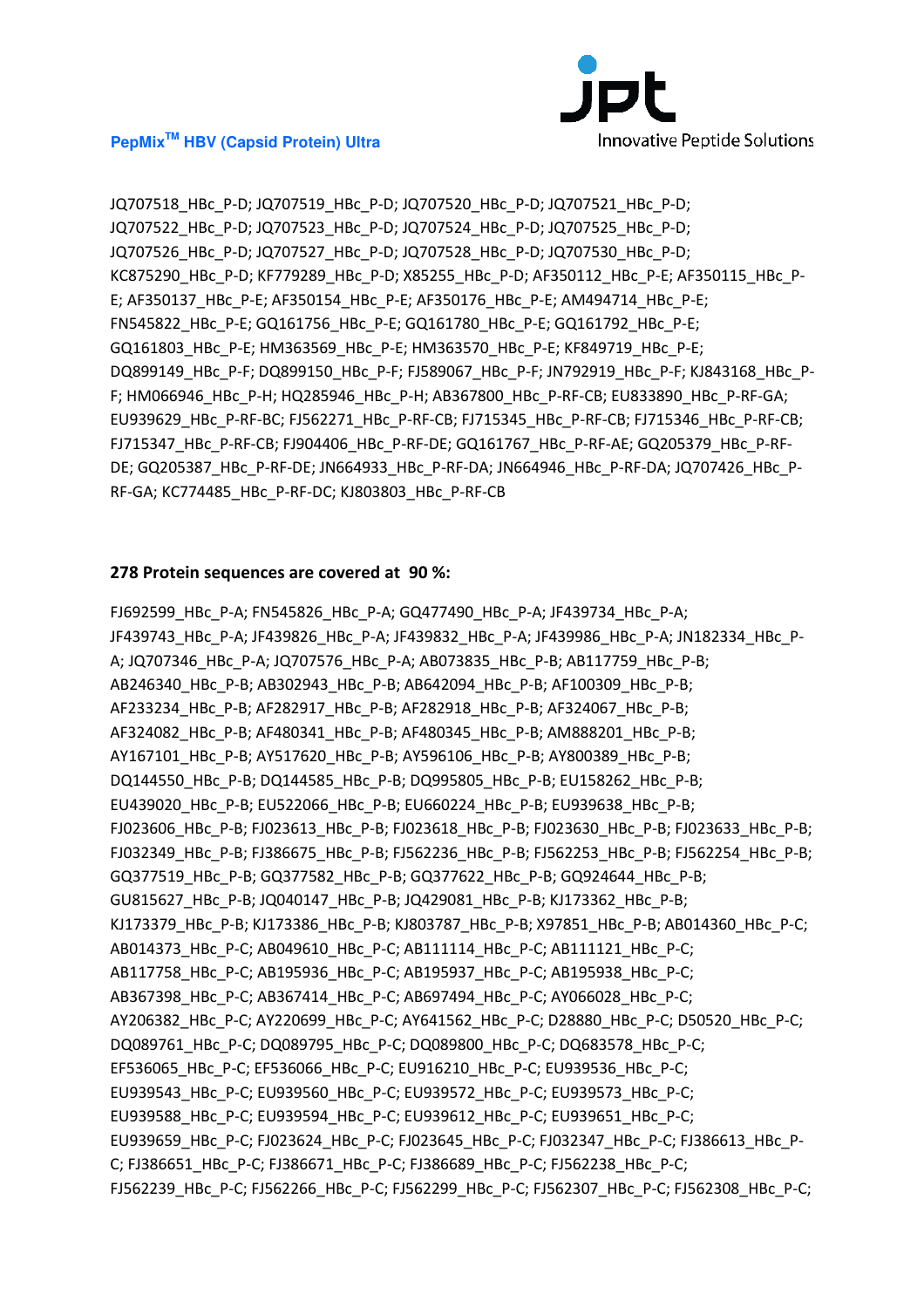

FJ562325\_HBc\_P-C; FJ562333\_HBc\_P-C; FJ562340\_HBc\_P-C; FJ715359\_HBc\_P-C; FJ787466\_HBc\_P-C; FJ787467\_HBc\_P-C; FJ787468\_HBc\_P-C; FJ899778\_HBc\_P-C; FJ899788\_HBc\_P-C; GQ227693\_HBc\_P-C; GQ227695\_HBc\_P-C; GQ259588\_HBc\_P-C; GQ377593\_HBc\_P-C; GQ377597\_HBc\_P-C; GQ475309\_HBc\_P-C; GQ475320\_HBc\_P-C; GQ475341\_HBc\_P-C; HQ700490\_HBc\_P-C; JF436920\_HBc\_P-C; JQ801489\_HBc\_P-C; JQ801503\_HBc\_P-C; JX504542\_HBc\_P-C; KC774207\_HBc\_P-C; KC774245\_HBc\_P-C; KC774340\_HBc\_P-C; KC774353\_HBc\_P-C; KF166858\_HBc\_P-C; KJ173445\_HBc\_P-C; KJ410505\_HBc\_P-C; KJ410508\_HBc\_P-C; KJ598722\_HBc\_P-C; KJ598727\_HBc\_P-C; KJ598730\_HBc\_P-C; KJ598733\_HBc\_P-C; KJ598736\_HBc\_P-C; KJ598737\_HBc\_P-C; KJ598780\_HBc\_P-C; KJ803769\_HBc\_P-C; S75184\_HBc\_P-C; AB270547\_HBc\_P-D; AF324141\_HBc\_P-D; AF419516\_HBc\_P-D; AY161159\_HBc\_P-D; AY161160\_HBc\_P-D; AY371918\_HBc\_P-D; AY373431\_HBc\_P-D; AY796032\_HBc\_P-D; DQ336680\_HBc\_P-D; DQ336682\_HBc\_P-D; DQ336684\_HBc\_P-D; EU726844\_HBc\_P-D; EU726849\_HBc\_P-D; EU726876\_HBc\_P-D; EU726906\_HBc\_P-D; EU726912\_HBc\_P-D; EU726957\_HBc\_P-D; EU726958\_HBc\_P-D; FJ349215\_HBc\_P-D; FJ904427\_HBc\_P-D; GQ183449\_HBc\_P-D; GQ183450\_HBc\_P-D; GQ183451\_HBc\_P-D; GQ183452\_HBc\_P-D; GQ183453\_HBc\_P-D; GQ183454\_HBc\_P-D; GQ183455\_HBc\_P-D; GQ183456\_HBc\_P-D; GQ183457\_HBc\_P-D; GQ183458\_HBc\_P-D; GQ183459\_HBc\_P-D; GQ183460\_HBc\_P-D; GQ183461\_HBc\_P-D; GQ183462\_HBc\_P-D; GQ183463\_HBc\_P-D; GQ183464\_HBc\_P-D; GQ183465\_HBc\_P-D; GQ183466\_HBc\_P-D; GQ183467\_HBc\_P-D; GQ183468\_HBc\_P-D; GQ183469\_HBc\_P-D; GQ477455\_HBc\_P-D; GU456635\_HBc\_P-D; GU456649\_HBc\_P-D; GU456673\_HBc\_P-D; HQ641710\_HBc\_P-D; HQ700474 HBc P-D; JF439700 HBc P-D; JF439701 HBc P-D; JF754599 HBc P-D; JF754604 HBc P-D; JF754610\_HBc\_P-D; JF754623\_HBc\_P-D; JN040761\_HBc\_P-D; JN132127\_HBc\_P-D; JN132128\_HBc\_P-D; JN257201\_HBc\_P-D; JN642126\_HBc\_P-D; JN642129\_HBc\_P-D; JN642155\_HBc\_P-D; JN642156\_HBc\_P-D; JN642162\_HBc\_P-D; JN664909\_HBc\_P-D; JN688685\_HBc\_P-D; JQ707476\_HBc\_P-D; JQ707478\_HBc\_P-D; JQ707479\_HBc\_P-D; JQ707481\_HBc\_P-D; JQ707482\_HBc\_P-D; JQ707485\_HBc\_P-D; JQ707487\_HBc\_P-D; JQ707488\_HBc\_P-D; JQ707489\_HBc\_P-D; JQ707490\_HBc\_P-D; JQ707494\_HBc\_P-D; JQ707496\_HBc\_P-D; JQ707499\_HBc\_P-D; JQ707500\_HBc\_P-D; JQ707502\_HBc\_P-D; JQ707503\_HBc\_P-D; JQ707505\_HBc\_P-D; JQ707507\_HBc\_P-D; JQ707508\_HBc\_P-D; JX470760\_HBc\_P-D; KC012652\_HBc\_P-D; KC875295\_HBc\_P-D; KC875334\_HBc\_P-D; KC875341\_HBc\_P-D; KF018192\_HBc\_P-D; KF061167\_HBc\_P-D; KF061169\_HBc\_P-D; KF471655\_HBc\_P-D; KF471657\_HBc\_P-D; KF798301\_HBc\_P-D; AB274985\_HBc\_P-E; AF350111\_HBc\_P-E; AF350184\_HBc\_P-E; AF350191\_HBc\_P-E; AF350202\_HBc\_P-E; GQ161786\_HBc\_P-E; HM363584\_HBc\_P-E; KF849725\_HBc\_P-E; AB365449\_HBc\_P-F; JN792914 HBc P-F; KJ843225 HBc P-F; AB205152 HBc P-RF-CB; AB222708 HBc P-RF-AD; AB270535\_HBc\_P-RF-DC; AB674432\_HBc\_P-RF-DE; AY341335\_HBc\_P-RF-DE; DQ478886\_HBc\_P-RF-DC; DQ478898\_HBc\_P-RF-DC; EU871985\_HBc\_P-RF-CB; FJ562278\_HBc\_P-RF-DC; FJ562302\_HBc\_P-RF-CB; FJ904397\_HBc\_P-RF-DE; JF439995\_HBc\_P-RF-DE; JF439996\_HBc\_P-RF-DE; JF439998\_HBc\_P-RF-DE; JF440000\_HBc\_P-RF-DE; JF440001\_HBc\_P-RF-DE; JF440002\_HBc\_P-RF-DE; JF440003\_HBc\_P-RF-DE; JF440006\_HBc\_P-RF-DE; JF440008\_HBc\_P-RF-DE; JF440009\_HBc\_P-RF-DE; JF440010\_HBc\_P-RF-DE; JF440014\_HBc\_P-RF-DE; JF440015\_HBc\_P-RF-DE; JQ040142\_HBc\_P-RF-CB; JX504540\_HBc\_P-RF-CB; KM386676\_HBc\_P-RF-DE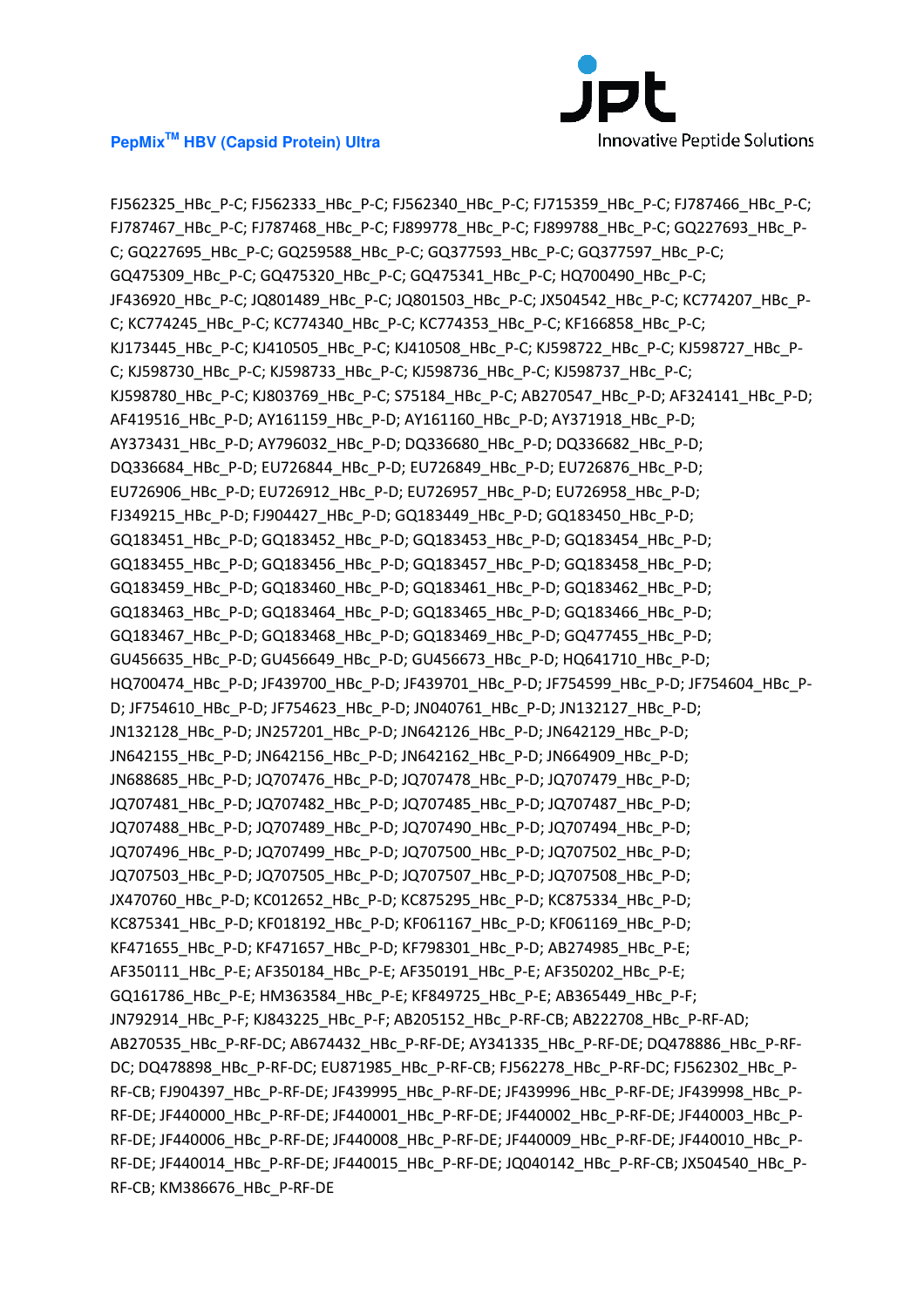

# **91 Protein sequences are covered at 89 %:**

AB014370\_HBc\_P-A; AB116087\_HBc\_P-A; AB116091\_HBc\_P-A; AB194950\_HBc\_P-A; AB194952\_HBc\_P-A; AF324107\_HBc\_P-A; AF324120\_HBc\_P-A; AF324126\_HBc\_P-A; AF537372\_HBc\_P-A; FJ692566\_HBc\_P-A; FJ692604\_HBc\_P-A; GQ477468\_HBc\_P-A; HM363612\_HBc\_P-A; HM363613\_HBc\_P-A; JF439725\_HBc\_P-A; JF439728\_HBc\_P-A; JF439740\_HBc\_P-A; JN182332\_HBc\_P-A; JQ707300\_HBc\_P-A; JQ707356\_HBc\_P-A; JQ707578\_HBc\_P-A; JQ707593\_HBc\_P-A; JQ707600\_HBc\_P-A; KF779272\_HBc\_P-A; AB713530\_HBc\_P-B; EU306703\_HBc\_P-B; FJ023627\_HBc\_P-B; FJ386681\_HBc\_P-B; KC774415\_HBc\_P-B; KJ803789\_HBc\_P-B; AB106895\_HBc\_P-C; AB195946\_HBc\_P-C; AB670279\_HBc\_P-C; DQ478901\_HBc\_P-C; EU939590\_HBc\_P-C; EU939591\_HBc\_P-C; EU939595\_HBc\_P-C; FJ787470\_HBc\_P-C; GQ358153\_HBc\_P-C; JX429918\_HBc\_P-C; JX504539\_HBc\_P-C; KC774284\_HBc\_P-C; KC774358\_HBc\_P-C; KJ803814\_HBc\_P-C; AB210820\_HBc\_P-D; AB674406\_HBc\_P-D; AF121239\_HBc\_P-D; DQ464170\_HBc\_P-D; EU594398\_HBc\_P-D; EU594404\_HBc\_P-D; EU726945\_HBc\_P-D; FJ349235\_HBc\_P-D; GU456640\_HBc\_P-D; JN257202\_HBc\_P-D; JN642153\_HBc\_P-D; JN642158\_HBc\_P-D; JQ707682 HBc P-D; JQ707683 HBc P-D; JQ707684 HBc P-D; JQ707685 HBc P-D; JQ707686\_HBc\_P-D; JQ707687\_HBc\_P-D; JQ707688\_HBc\_P-D; JQ707689\_HBc\_P-D; JQ707690\_HBc\_P-D; JQ707691\_HBc\_P-D; JQ707692\_HBc\_P-D; JQ707693\_HBc\_P-D; JQ707694\_HBc\_P-D; JQ707696\_HBc\_P-D; JQ707697\_HBc\_P-D; JQ707698\_HBc\_P-D; JQ707699\_HBc\_P-D; JQ707700\_HBc\_P-D; JQ707701\_HBc\_P-D; JQ707702\_HBc\_P-D; JQ707703\_HBc\_P-D; JQ707705\_HBc\_P-D; JQ707706\_HBc\_P-D; KC875292\_HBc\_P-D; KF779382\_HBc\_P-D; X85280\_HBc\_P-D; DQ464164\_HBc\_P-RF-DE; EU939668\_HBc\_P-RF-CB; FN594770\_HBc\_P-RF-DE; GQ205377\_HBc\_P-RF-DE; GQ205378\_HBc\_P-RF-DE; JF439999\_HBc\_P-RF-DE; JF440007\_HBc\_P-RF-DE; JN664929\_HBc\_P-RF-DE; KC774449\_HBc\_P-RF-DC

#### **129 Protein sequences are covered at 88 %:**

EF103278\_HBc\_P-A; FM199977\_HBc\_P-A; GQ184324\_HBc\_P-A; GQ477465\_HBc\_P-A; GQ477466\_HBc\_P-A; JF439737\_HBc\_P-A; JF439900\_HBc\_P-A; JQ687533\_HBc\_P-A; JQ707388\_HBc\_P-A; JQ707598\_HBc\_P-A; AB031268\_HBc\_P-B; AB033554\_HBc\_P-B; AB073822\_HBc\_P-B; AB073833\_HBc\_P-B; AB287316\_HBc\_P-B; AB302942\_HBc\_P-B; AB302944\_HBc\_P-B; AB368295\_HBc\_P-B; AB713532\_HBc\_P-B; AF157023\_HBc\_P-B; AF157025\_HBc\_P-B; AF335738\_HBc\_P-B; AF480353\_HBc\_P-B; DQ144556\_HBc\_P-B; DQ144595\_HBc\_P-B; DQ993683\_HBc\_P-B; EU882003\_HBc\_P-B; EU882004\_HBc\_P-B; EU919172\_HBc\_P-B; EU939637\_HBc\_P-B; EU939660\_HBc\_P-B; EU939676\_HBc\_P-B; FJ023629\_HBc\_P-B; FJ562240\_HBc\_P-B; FJ562321\_HBc\_P-B; FJ592177\_HBc\_P-B; FJ787477\_HBc\_P-B; GQ377525\_HBc\_P-B; GQ377606\_HBc\_P-B; KC774419\_HBc\_P-B; KF164967\_HBc\_P-B; KJ173418\_HBc\_P-B; KJ173419\_HBc\_P-B; KP036970\_HBc\_P-B; AB014382\_HBc\_P-C; AB014392\_HBc\_P-C; AB014394\_HBc\_P-C; AB014397\_HBc\_P-C; AB182589\_HBc\_P-C; AB202072\_HBc\_P-C; AB300372\_HBc\_P-C; AB367402\_HBc\_P-C; AB367405\_HBc\_P-C; AB367406\_HBc\_P-C; AB367425\_HBc\_P-C; AB670261\_HBc\_P-C; AB670275\_HBc\_P-C;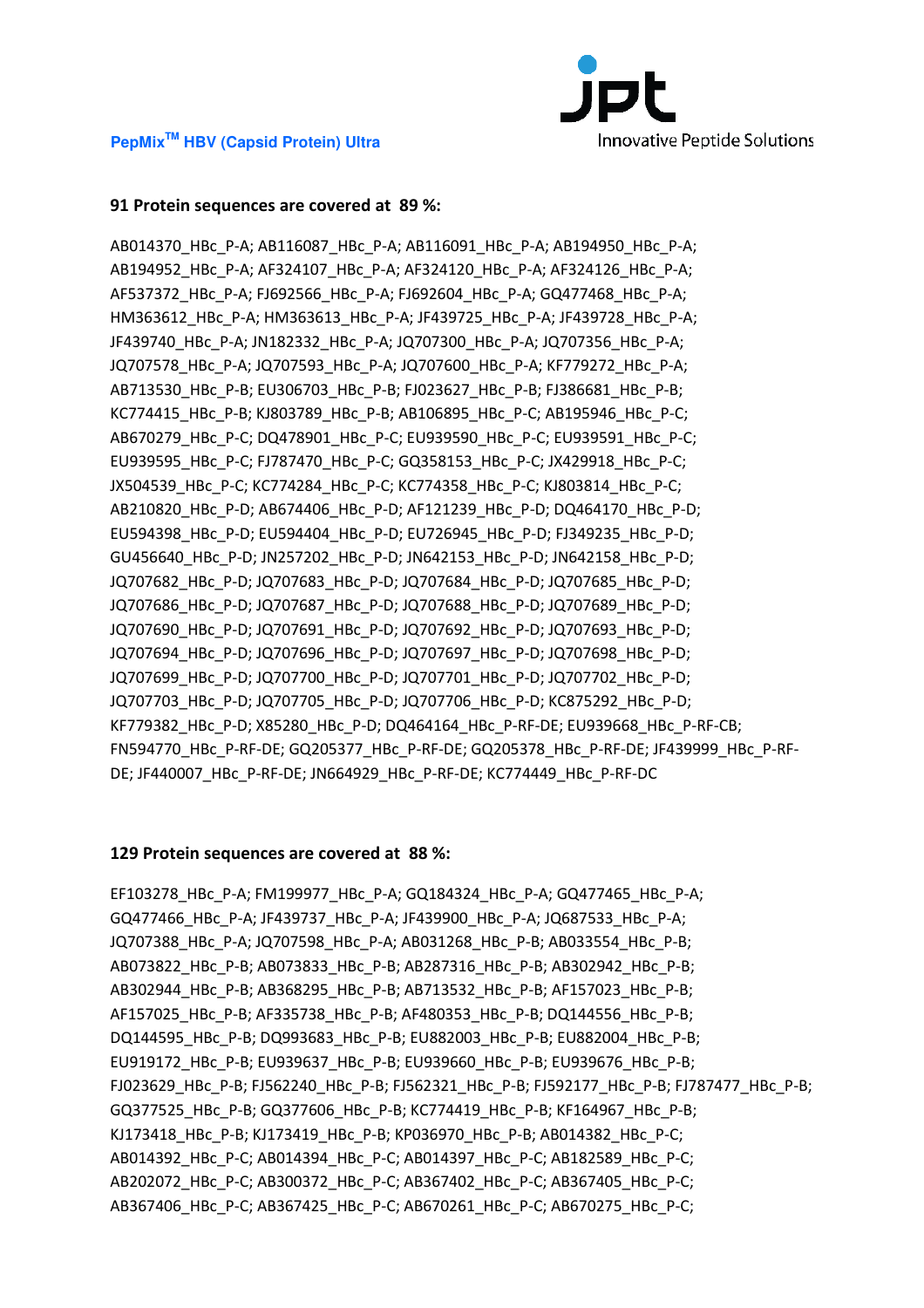

AB670276\_HBc\_P-C; AY206385\_HBc\_P-C; DQ089771\_HBc\_P-C; DQ089797\_HBc\_P-C; DQ478885\_HBc\_P-C; EU579443\_HBc\_P-C; EU589336\_HBc\_P-C; EU871980\_HBc\_P-C; EU871998\_HBc\_P-C; EU916216\_HBc\_P-C; EU939568\_HBc\_P-C; EU939579\_HBc\_P-C; EU939587\_HBc\_P-C; FJ023625\_HBc\_P-C; FJ386609\_HBc\_P-C; FJ386673\_HBc\_P-C; FJ562272\_HBc\_P-C; FJ562318\_HBc\_P-C; FJ562327\_HBc\_P-C; FJ562330\_HBc\_P-C; FJ715343\_HBc\_P-C; JQ040135\_HBc\_P-C; JQ801515\_HBc\_P-C; KC774354\_HBc\_P-C; KC774355\_HBc\_P-C; KC875271\_HBc\_P-C; KJ598658\_HBc\_P-C; KJ803780\_HBc\_P-C; KJ803810\_HBc\_P-C; AF043593\_HBc\_P-D; AF324110\_HBc\_P-D; AY161150\_HBc\_P-D; AY161151\_HBc\_P-D; AY161152\_HBc\_P-D; AY161153 HBc P-D; AY161154 HBc P-D; AY161155 HBc P-D; AY161156 HBc P-D; AY741794\_HBc\_P-D; AY741795\_HBc\_P-D; AY741796\_HBc\_P-D; DQ178017\_HBc\_P-D; DQ304548\_HBc\_P-D; DQ304549\_HBc\_P-D; DQ486025\_HBc\_P-D; EU726886\_HBc\_P-D; EU726926\_HBc\_P-D; EU726950\_HBc\_P-D; FJ904438\_HBc\_P-D; JF439695\_HBc\_P-D; JF754598\_HBc\_P-D; JN132131\_HBc\_P-D; JN257163\_HBc\_P-D; JQ287619\_HBc\_P-D; JQ707497\_HBc\_P-D; JQ707504\_HBc\_P-D; KC875298\_HBc\_P-D; KF471656\_HBc\_P-D; AM494703\_HBc\_P-E; FN545821\_HBc\_P-E; HM363594\_HBc\_P-E; HM363596\_HBc\_P-E; HM363604\_HBc\_P-E; AB214516\_HBc\_P-F; AF324143\_HBc\_P-F; DQ315780\_HBc\_P-RF-DE; EU939547\_HBc\_P-RF-CB; FJ904437\_HBc\_P-RF-DE; JF440013\_HBc\_P-RF-DE; JN040798\_HBc\_P-RF-DE; JN664943\_HBc\_P-RF-DE; JX026887\_HBc\_P-RF-CB

#### **140 Protein sequences are covered at 87 %:**

AB453986\_HBc\_P-A; AB453989\_HBc\_P-A; FJ692558\_HBc\_P-A; JF439830\_HBc\_P-A; JQ023661\_HBc\_P-A; JQ707299\_HBc\_P-A; JX154580\_HBc\_P-A; JX154581\_HBc\_P-A; JX154582\_HBc\_P-A; KF779249\_HBc\_P-A; KJ854685\_HBc\_P-A; AB023663\_HBc\_P-B; AB031266\_HBc\_P-B; AB073823\_HBc\_P-B; AB219426\_HBc\_P-B; AB555498\_HBc\_P-B; AB900112\_HBc\_P-B; AF121250\_HBc\_P-B; AF480348\_HBc\_P-B; AY517488\_HBc\_P-B; DQ144551\_HBc\_P-B; DQ144581\_HBc\_P-B; DQ144592\_HBc\_P-B; DQ144600\_HBc\_P-B; DQ463788\_HBc\_P-B; EU306699\_HBc\_P-B; FJ023617\_HBc\_P-B; FJ386680\_HBc\_P-B; FJ562224\_HBc\_P-B; FJ751769\_HBc\_P-B; GQ377644\_HBc\_P-B; GQ924660\_HBc\_P-B; KC774362\_HBc\_P-B; X97850\_HBc\_P-B; AB014369\_HBc\_P-C; AB111122\_HBc\_P-C; AB112408\_HBc\_P-C; AB195952\_HBc\_P-C; AB367421\_HBc\_P-C; AB670270\_HBc\_P-C; AB670300\_HBc\_P-C; AF411408\_HBc\_P-C; AF411411\_HBc\_P-C; AF411412\_HBc\_P-C; DQ089766\_HBc\_P-C; DQ315782\_HBc\_P-C; DQ980551\_HBc\_P-C; EU554536\_HBc\_P-C; EU796070\_HBc\_P-C; EU796072\_HBc\_P-C; EU939593\_HBc\_P-C; EU939603\_HBc\_P-C; EU939642\_HBc\_P-C; FJ023677\_HBc\_P-C; FJ386663\_HBc\_P-C; FJ562291\_HBc\_P-C; FJ715422\_HBc\_P-C; FJ787469\_HBc\_P-C; GQ475337\_HBc\_P-C; JF828906\_HBc\_P-C; JF828907\_HBc\_P-C; JF828908\_HBc\_P-C; JF828911\_HBc\_P-C; JF828912\_HBc\_P-C; JF828937\_HBc\_P-C; JN104434\_HBc\_P-C; JX504536\_HBc\_P-C; KC315399\_HBc\_P-C; KC875265\_HBc\_P-C; KJ410489\_HBc\_P-C; KJ410492\_HBc\_P-C; KJ598741\_HBc\_P-C; KJ598742\_HBc\_P-C; KJ598743\_HBc\_P-C; KJ598744\_HBc\_P-C; KJ598746\_HBc\_P-C; KJ598747\_HBc\_P-C; KJ598748\_HBc\_P-C; KJ598751\_HBc\_P-C; KJ598754\_HBc\_P-C; AB555501\_HBc\_P-D; AB674405\_HBc\_P-D; AB674420\_HBc\_P-D; AF419524\_HBc\_P-D; AY371908\_HBc\_P-D;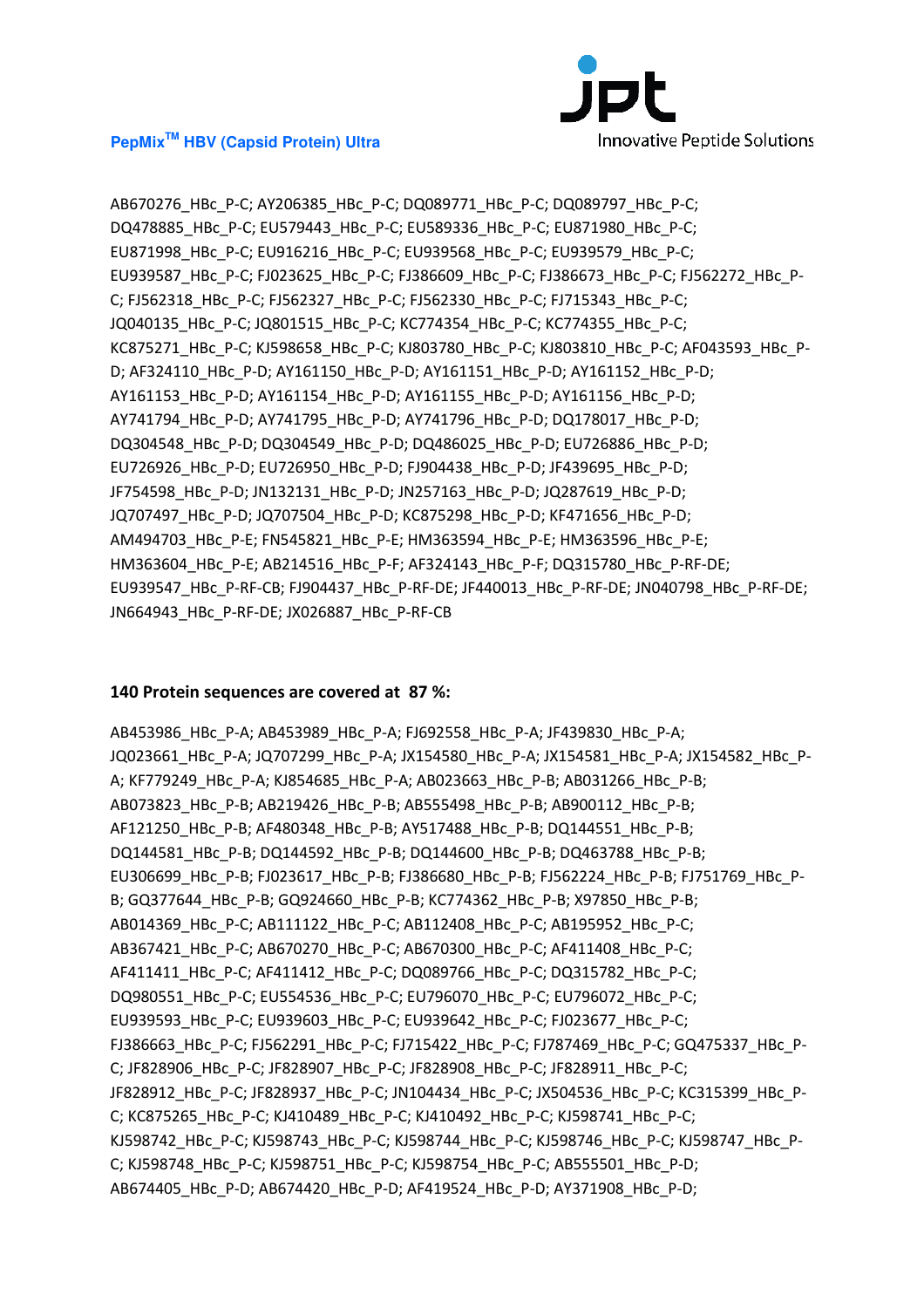

AY371911\_HBc\_P-D; AY603433\_HBc\_P-D; EU185779\_HBc\_P-D; EU594408\_HBc\_P-D; EU726860\_HBc\_P-D; EU726865\_HBc\_P-D; EU726875\_HBc\_P-D; EU726881\_HBc\_P-D; EU726910\_HBc\_P-D; EU726951\_HBc\_P-D; EU726965\_HBc\_P-D; GQ183448\_HBc\_P-D; GQ477457\_HBc\_P-D; GQ922001\_HBc\_P-D; GU456660\_HBc\_P-D; HQ700481\_HBc\_P-D; JF754629\_HBc\_P-D; JN040754\_HBc\_P-D; JN040784\_HBc\_P-D; JN040795\_HBc\_P-D; JN040802\_HBc\_P-D; JN642147\_HBc\_P-D; JN642166\_HBc\_P-D; JN664941\_HBc\_P-D; JN792906\_HBc\_P-D; JQ707480\_HBc\_P-D; JQ707506\_HBc\_P-D; JQ707509\_HBc\_P-D; JQ707704 HBc P-D; KC875301 HBc P-D; KC875304 HBc P-D; KC875307 HBc P-D; KC875322\_HBc\_P-D; KC875323\_HBc\_P-D; KF471641\_HBc\_P-D; GQ161757\_HBc\_P-E; GQ161778\_HBc\_P-E; GQ161783\_HBc\_P-E; GQ161796\_HBc\_P-E; GQ161810\_HBc\_P-E; GQ161824\_HBc\_P-E; HM363595\_HBc\_P-E; KF849728\_HBc\_P-E; AB166850\_HBc\_P-F; HM585194 HBc P-F; JX899376 HBc P-F; KJ843195 HBc P-F; FJ023666 HBc P-RF-GC; FJ349207\_HBc\_P-RF-DE; FJ361772\_HBc\_P-RF-GC; FJ562227\_HBc\_P-RF-CB; FJ562287\_HBc\_P-RF-CB; FJ904447\_HBc\_P-RF-DE; JF440004\_HBc\_P-RF-DE; JF440005\_HBc\_P-RF-DE

# **140 Protein sequences are covered at 86 %:**

AY373429\_HBc\_P-A; GQ222208\_HBc\_P-A; GQ477463\_HBc\_P-A; GQ477488\_HBc\_P-A; GU827640\_HBc\_P-A; JF439738\_HBc\_P-A; JF439930\_HBc\_P-A; JF439934\_HBc\_P-A; JF439936\_HBc\_P-A; JF439937\_HBc\_P-A; JF439938\_HBc\_P-A; JF439939\_HBc\_P-A; JF439940\_HBc\_P-A; JF439942 HBc P-A; JQ707582 HBc P-A; AB014366 HBc P-B; AB073824 HBc P-B; AB302945\_HBc\_P-B; AF323467\_HBc\_P-B; AF324073\_HBc\_P-B; AF480349\_HBc\_P-B; AF480355\_HBc\_P-B; AF480357\_HBc\_P-B; AF480362\_HBc\_P-B; AF480363\_HBc\_P-B; DQ144576\_HBc\_P-B; EU522074\_HBc\_P-B; EU919171\_HBc\_P-B; EU939672\_HBc\_P-B; FJ751766\_HBc\_P-B; FJ899784\_HBc\_P-B; JX429910\_HBc\_P-B; KC774367\_HBc\_P-B; KC774412\_HBc\_P-B; KF165906\_HBc\_P-B; KJ173373\_HBc\_P-B; KJ803755\_HBc\_P-B; KJ803756\_HBc\_P-B; KJ803758\_HBc\_P-B; KJ803795\_HBc\_P-B; KM213034\_HBc\_P-B; AB111116\_HBc\_P-C; AB111117\_HBc\_P-C; AB111123\_HBc\_P-C; AB670249\_HBc\_P-C; AY206378\_HBc\_P-C; AY641563\_HBc\_P-C; DQ361534\_HBc\_P-C; DQ536411\_HBc\_P-C; DQ536413\_HBc\_P-C; EU439015\_HBc\_P-C; EU560438\_HBc\_P-C; EU939540\_HBc\_P-C; EU939544\_HBc\_P-C; EU939561\_HBc\_P-C; EU939607\_HBc\_P-C; EU939610\_HBc\_P-C; EU939613\_HBc\_P-C; EU939626\_HBc\_P-C; EU939658\_HBc\_P-C; FJ386589\_HBc\_P-C; FJ386672\_HBc\_P-C; FJ518810\_HBc\_P-C; FJ787488\_HBc\_P-C; FJ787490\_HBc\_P-C; GQ184326\_HBc\_P-C; GQ227694\_HBc\_P-C; GQ377526\_HBc\_P-C; JQ027332\_HBc\_P-C; JQ040168\_HBc\_P-C; JQ707707\_HBc\_P-C; JQ707709\_HBc\_P-C; JQ707710\_HBc\_P-C; JQ707711\_HBc\_P-C; JQ707712\_HBc\_P-C; JQ707713\_HBc\_P-C; JQ707715\_HBc\_P-C; JQ707716\_HBc\_P-C; JQ707717\_HBc\_P-C; JQ707718\_HBc\_P-C; JQ707719\_HBc\_P-C; JQ707720\_HBc\_P-C; JQ707721\_HBc\_P-C; JQ707722\_HBc\_P-C; JQ707723\_HBc\_P-C; JQ707724\_HBc\_P-C; JQ707725\_HBc\_P-C; JQ707726\_HBc\_P-C; JQ707727\_HBc\_P-C; JQ707728\_HBc\_P-C; JQ707729\_HBc\_P-C; JQ707730\_HBc\_P-C; JQ707731\_HBc\_P-C; JQ707732\_HBc\_P-C; JQ707733\_HBc\_P-C; JQ801499\_HBc\_P-C; JQ801520\_HBc\_P-C; KC774296\_HBc\_P-C; KF165568\_HBc\_P-C; KJ410514\_HBc\_P-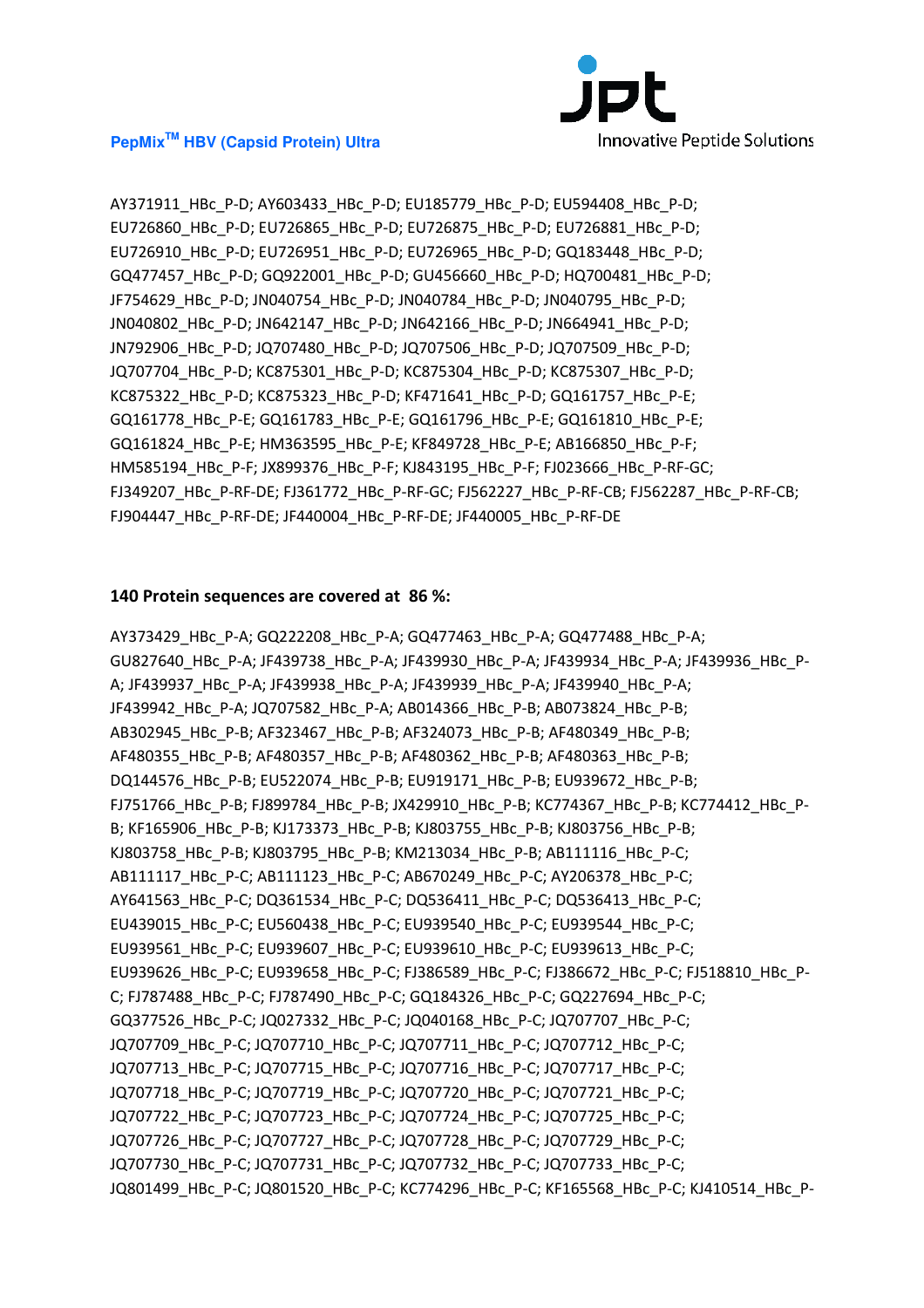

C; KJ803762\_HBc\_P-C; AY090453\_HBc\_P-D; DQ315778\_HBc\_P-D; FJ349220\_HBc\_P-D; FJ904395\_HBc\_P-D; JN642140\_HBc\_P-D; JN792907\_HBc\_P-D; JQ707529\_HBc\_P-D; JQ707695\_HBc\_P-D; KC774445\_HBc\_P-D; KF779218\_HBc\_P-D; KF779224\_HBc\_P-D; KF798281\_HBc\_P-D; X85254\_HBc\_P-D; X85299\_HBc\_P-D; AB201290\_HBc\_P-E; AF350144\_HBc\_P-E; AF350145\_HBc\_P-E; AM494695\_HBc\_P-E; AY269055\_HBc\_P-E; EU239217\_HBc\_P-E; EU239222\_HBc\_P-E; GQ161775\_HBc\_P-E; HM363575\_HBc\_P-E; KF849726\_HBc\_P-E; HM622135\_HBc\_P-F; JN792916\_HBc\_P-F; AB048702\_HBc\_P-RF-DE; AB048703\_HBc\_P-RF-DE; EU717211\_HBc\_P-RF-CB; EU939589\_HBc\_P-RF-CB; FJ562229\_HBc\_P-RF-CB; FJ562267\_HBc\_P-RF-CB; GQ377590\_HBc\_P-RF-CB; HQ700500\_HBc\_P-RF-DE; HQ700539\_HBc\_P-RF-DE; HQ700540\_HBc\_P-RF-DE; J02202\_HBc\_P-RF-DE; JN642127\_HBc\_P-RF-DE; JQ707714\_HBc\_P-RF-CB

## **119 Protein sequences are covered at 85 %:**

AB116084\_HBc\_P-A; AB116089\_HBc\_P-A; AB362931\_HBc\_P-A; AB453983\_HBc\_P-A; AJ344115\_HBc\_P-A; AY233290\_HBc\_P-A; EU185786\_HBc\_P-A; FJ692576\_HBc\_P-A; FJ692607\_HBc\_P-A; FJ692611\_HBc\_P-A; FN545830\_HBc\_P-A; GQ477486\_HBc\_P-A; JQ707602\_HBc\_P-A; AB073850\_HBc\_P-B; AF480344\_HBc\_P-B; AF480356\_HBc\_P-B; AJ627225\_HBc\_P-B; AY167098\_HBc\_P-B; AY269108\_HBc\_P-B; DQ993686\_HBc\_P-B; DQ995803\_HBc\_P-B; EU939670\_HBc\_P-B; FJ023610\_HBc\_P-B; FJ386600\_HBc\_P-B; FJ386660\_HBc\_P-B; FJ562231\_HBc\_P-B; GQ358146\_HBc\_P-B; HM011492\_HBc\_P-B; JF436921\_HBc\_P-B; JQ027334\_HBc\_P-B; JX504543\_HBc\_P-B; KJ803783\_HBc\_P-B; X98077\_HBc\_P-B; AB367433\_HBc\_P-C; AB697510\_HBc\_P-C; AF458665\_HBc\_P-C; AY220700\_HBc\_P-C; AY306136\_HBc\_P-C; DQ361526\_HBc\_P-C; DQ478900\_HBc\_P-C; EU554541\_HBc\_P-C; EU919165\_HBc\_P-C; EU939576\_HBc\_P-C; EU939586\_HBc\_P-C; EU939644\_HBc\_P-C; FJ023655\_HBc\_P-C; FJ386602\_HBc\_P-C; FJ715351\_HBc\_P-C; FJ715368\_HBc\_P-C; FJ715418\_HBc\_P-C; FJ787482\_HBc\_P-C; FJ787483\_HBc\_P-C; GQ227692\_HBc\_P-C; GQ377575\_HBc\_P-C; JF828905\_HBc\_P-C; JQ027333\_HBc\_P-C; JQ707768\_HBc\_P-C; JQ707769\_HBc\_P-C; JQ707770\_HBc\_P-C; JQ707771\_HBc\_P-C; JQ707772\_HBc\_P-C; JQ707773\_HBc\_P-C; JQ707774\_HBc\_P-C; JQ801472\_HBc\_P-C; JX026888\_HBc\_P-C; KC774253\_HBc\_P-C; KJ598680\_HBc\_P-C; KJ598687\_HBc\_P-C; AB109479\_HBc\_P-D; AB674417\_HBc\_P-D; AB674419\_HBc\_P-D; AB674429\_HBc\_P-D; AY236162\_HBc\_P-D; AY721611\_HBc\_P-D; EU726911\_HBc\_P-D; EU726925\_HBc\_P-D; EU726933\_HBc\_P-D; EU726973\_HBc\_P-D; EU787438\_HBc\_P-D; FJ349219\_HBc\_P-D; FJ904446\_HBc\_P-D; GU456681\_HBc\_P-D; JF754603\_HBc\_P-D; JF754606\_HBc\_P-D; JF754607\_HBc\_P-D; JF754614\_HBc\_P-D; JF754635\_HBc\_P-D; JN040772\_HBc\_P-D; JN040810\_HBc\_P-D; JN040814\_HBc\_P-D; JN040820\_HBc\_P-D; JN642132\_HBc\_P-D; JN642151\_HBc\_P-D; JN642163\_HBc\_P-D; JN688683\_HBc\_P-D; JN792904\_HBc\_P-D; JQ707491\_HBc\_P-D; KF170739\_HBc\_P-D; KF192830\_HBc\_P-D; KF192831\_HBc\_P-D; KF192832\_HBc\_P-D; KF192834\_HBc\_P-D; M32138\_HBc\_P-D; X85260\_HBc\_P-D; X85269\_HBc\_P-D; GQ161811\_HBc\_P-E; JN792917\_HBc\_P-F; AB367393\_HBc\_P-RF-CB; EU660227\_HBc\_P-RF-BC; EU939551\_HBc\_P-RF-CB; FJ349212\_HBc\_P-RF-DE; FJ386593\_HBc\_P-RF-CB; FJ562305\_HBc\_P-RF-CB; FJ904401\_HBc\_P-RF-DE; FJ904404\_HBc\_P-RF-DE; HM146131\_HBc\_P-RF-AD; HQ700534\_HBc\_P-RF-DE; JN257204\_HBc\_P-RF-DE; JN688717\_HBc\_P-RF-DE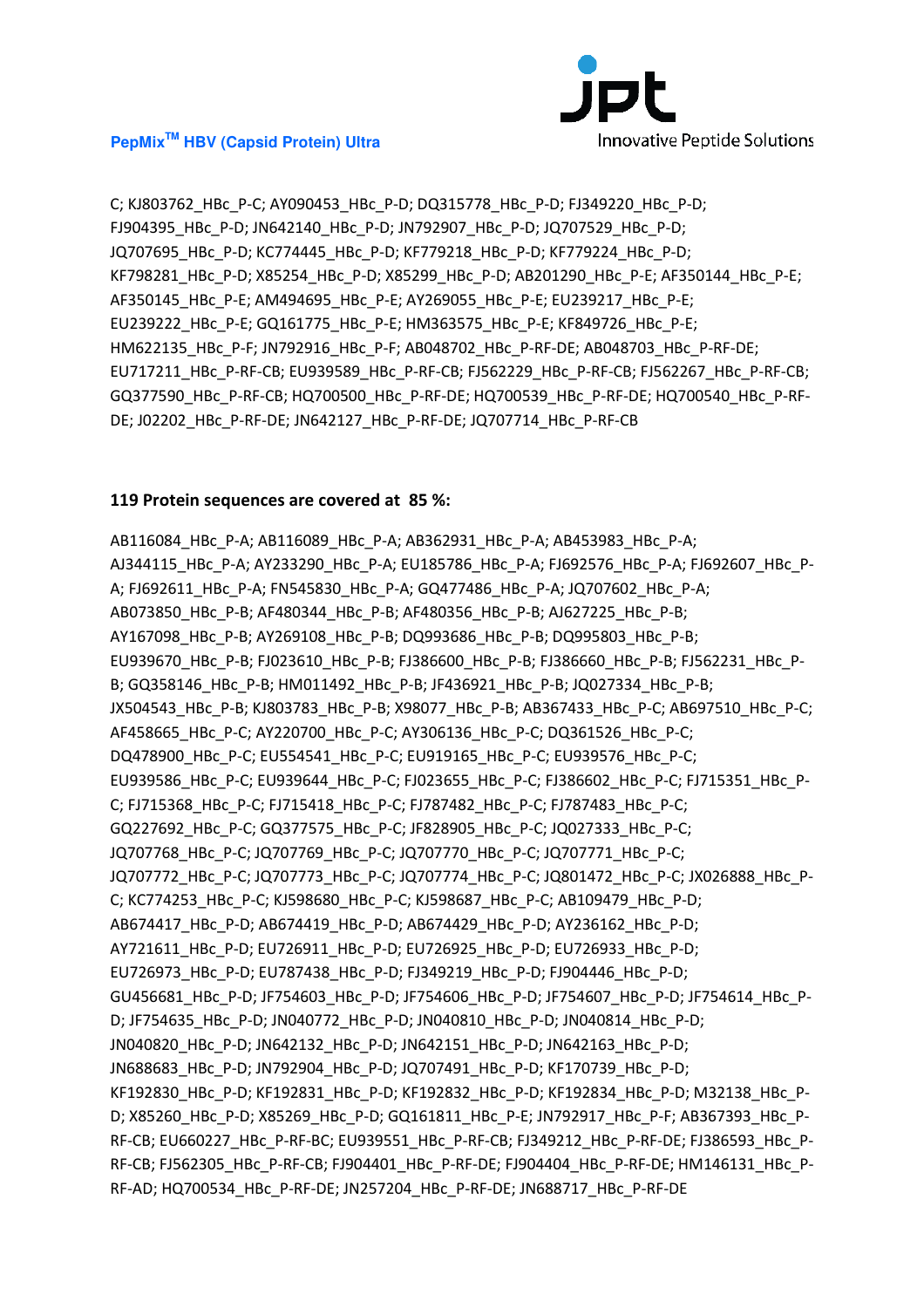

# **90 Protein sequences are covered at 84 %:**

AB222707\_HBc\_P-A; EU414050\_HBc\_P-A; JF439724\_HBc\_P-A; JF439729\_HBc\_P-A; JF439744\_HBc\_P-A; JF439751\_HBc\_P-A; JX154579\_HBc\_P-A; AB031264\_HBc\_P-B; AB031267\_HBc\_P-B; AB073836\_HBc\_P-B; AB073837\_HBc\_P-B; AB073844\_HBc\_P-B; AB246343\_HBc\_P-B; AB287326\_HBc\_P-B; AF480340\_HBc\_P-B; AF480343\_HBc\_P-B; AF480354\_HBc\_P-B; AF480359\_HBc\_P-B; AP011093\_HBc\_P-B; AY217361\_HBc\_P-B; AY269109\_HBc\_P-B; AY269110\_HBc\_P-B; DQ144545\_HBc\_P-B; DQ463792\_HBc\_P-B; EU919173\_HBc\_P-B; EU939663 HBc P-B; EU939669 HBc P-B; FJ023631 HBc P-B; FJ032357 HBc P-B; FJ899779 HBc P-B; GU827630\_HBc\_P-B; JX429901\_HBc\_P-B; AB014387\_HBc\_P-C; AB105174\_HBc\_P-C; AB111118\_HBc\_P-C; AB300360\_HBc\_P-C; AB367408\_HBc\_P-C; AB670304\_HBc\_P-C; AB670308\_HBc\_P-C; DQ089791\_HBc\_P-C; EU522071\_HBc\_P-C; EU560439\_HBc\_P-C; EU570072\_HBc\_P-C; EU872001\_HBc\_P-C; EU872002\_HBc\_P-C; EU872003\_HBc\_P-C; EU939546\_HBc\_P-C; EU939563\_HBc\_P-C; EU939570\_HBc\_P-C; EU939643\_HBc\_P-C; FJ386579\_HBc\_P-C; FJ386594\_HBc\_P-C; FJ386644\_HBc\_P-C; FJ386679\_HBc\_P-C; FJ562235\_HBc\_P-C; FJ562241\_HBc\_P-C; FJ787471\_HBc\_P-C; FJ848339\_HBc\_P-C; FJ899761\_HBc\_P-C; FJ899764\_HBc\_P-C; FJ899765\_HBc\_P-C; FJ899769\_HBc\_P-C; GQ227696\_HBc\_P-C; GQ377543\_HBc\_P-C; GQ475318\_HBc\_P-C; JF828910\_HBc\_P-C; KJ598637\_HBc\_P-C; KJ598638\_HBc\_P-C; AB119251\_HBc\_P-D; AJ627224\_HBc\_P-D; EU726885\_HBc\_P-D; GU456646\_HBc\_P-D; GU456655\_HBc\_P-D; HQ700472\_HBc\_P-D; JF439704\_HBc\_P-D; JF439705\_HBc\_P-D; JN040775\_HBc\_P-D; JN040821\_HBc\_P-D; JN257148\_HBc\_P-D; AB219533\_HBc\_P-E; AF350208\_HBc\_P-E; AM494796\_HBc\_P-E; HM363597\_HBc\_P-E; HM363606\_HBc\_P-E; KC494399\_HBc\_P-F; AB064315\_HBc\_P-H; EU939630\_HBc\_P-RF-CB; JF440012\_HBc\_P-RF-DE; KJ410497\_HBc\_P-RF-BC; KJ803785\_HBc\_P-RF-CB

#### **54 Protein sequences are covered at 83 %:**

EU414052\_HBc\_P-A; EU414133\_HBc\_P-A; FM199974\_HBc\_P-A; FN545833\_HBc\_P-A; GQ331046\_HBc\_P-A; GQ477470\_HBc\_P-A; GQ477482\_HBc\_P-A; JF439748\_HBc\_P-A; AB073852\_HBc\_P-B; AF480338\_HBc\_P-B; AY167102\_HBc\_P-B; AY206375\_HBc\_P-B; DQ144606\_HBc\_P-B; EU660230\_HBc\_P-B; EU660231\_HBc\_P-B; EU660232\_HBc\_P-B; EU660233\_HBc\_P-B; EU939667\_HBc\_P-B; EU939679\_HBc\_P-B; HM011474\_HBc\_P-B; KJ803820\_HBc\_P-B; EU939562\_HBc\_P-C; FJ562220\_HBc\_P-C; FJ562270\_HBc\_P-C; FJ787452\_HBc\_P-C; GQ377557\_HBc\_P-C; GQ924612\_HBc\_P-C; HM011468\_HBc\_P-C; JQ040129\_HBc\_P-C; JQ801495\_HBc\_P-C; JX026877\_HBc\_P-C; KJ410491\_HBc\_P-C; KJ410494\_HBc\_P-C; KJ410499\_HBc\_P-C; KJ410521\_HBc\_P-C; KJ803809\_HBc\_P-C; AB119252\_HBc\_P-D; AB119256\_HBc\_P-D; AF419532\_HBc\_P-D; AY371904\_HBc\_P-D; AY371906\_HBc\_P-D; DQ336683\_HBc\_P-D; EU726855\_HBc\_P-D; FJ349214\_HBc\_P-D; GU456665\_HBc\_P-D; JN040755\_HBc\_P-D; JN664924\_HBc\_P-D; KF679990\_HBc\_P-D; AF350101\_HBc\_P-E; GQ491112\_HBc\_P-E; JF439797\_HBc\_P-G; AB049609\_HBc\_P-RF-CB; FR714496\_HBc\_P-RF-CB; KF471643\_HBc\_P-RF-DE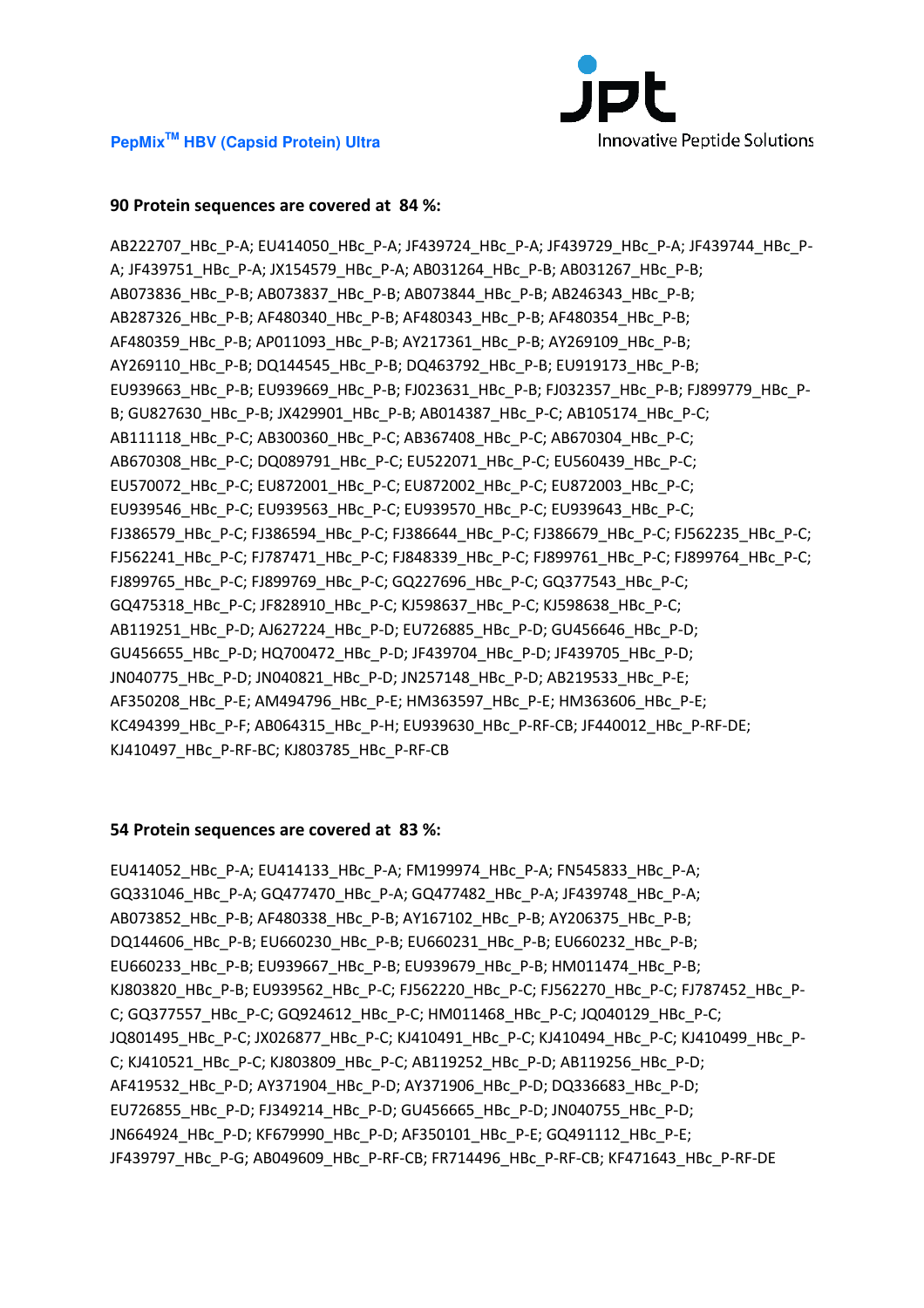

# **91 Protein sequences are covered at 82 %:**

AB116076\_HBc\_P-A; AB246317\_HBc\_P-A; AF324122\_HBc\_P-A; AJ627228\_HBc\_P-A; FJ692587\_HBc\_P-A; FJ904434\_HBc\_P-A; GQ477475\_HBc\_P-A; GQ477502\_HBc\_P-A; AB073851\_HBc\_P-B; AB219427\_HBc\_P-B; AB713528\_HBc\_P-B; AB900095\_HBc\_P-B; AF480337\_HBc\_P-B; AY220697\_HBc\_P-B; DQ144579\_HBc\_P-B; DQ463791\_HBc\_P-B; DQ995802\_HBc\_P-B; EU882002\_HBc\_P-B; FJ787475\_HBc\_P-B; GQ358147\_HBc\_P-B; GQ924628\_HBc\_P-B; GU815572\_HBc\_P-B; JX504531\_HBc\_P-B; JX504533\_HBc\_P-B; KJ803797\_HBc\_P-B; AB014364\_HBc\_P-C; AB112063\_HBc\_P-C; AB115417\_HBc\_P-C; AB300361\_HBc\_P-C; AB300373\_HBc\_P-C; AB367802\_HBc\_P-C; AB485809\_HBc\_P-C; AB670258\_HBc\_P-C; AB670291\_HBc\_P-C; EF137803\_HBc\_P-C; EF494379\_HBc\_P-C; EU717212\_HBc\_P-C; EU916227\_HBc\_P-C; EU919169\_HBc\_P-C; FJ023639\_HBc\_P-C; FJ386620\_HBc\_P-C; FJ562221\_HBc\_P-C; FJ562249\_HBc\_P-C; FJ562279\_HBc\_P-C; FJ562319\_HBc\_P-C; FJ715424\_HBc\_P-C; FJ899774\_HBc\_P-C; GQ227697\_HBc\_P-C; GQ924650\_HBc\_P-C; JQ801481\_HBc\_P-C; JQ801483\_HBc\_P-C; JX504541\_HBc\_P-C; KC774269\_HBc\_P-C; KC774288\_HBc\_P-C; KC774321\_HBc\_P-C; KC774361\_HBc\_P-C; KJ803754\_HBc\_P-C; KJ803777\_HBc\_P-C; AB104710\_HBc\_P-D; AB270541\_HBc\_P-D; AF419537\_HBc\_P-D; AJ627222\_HBc\_P-D; DQ178011\_HBc\_P-D; DQ336692\_HBc\_P-D; EU726872\_HBc\_P-D; FJ349213\_HBc\_P-D; FJ904426\_HBc\_P-D; GU456636\_HBc\_P-D; GU456641\_HBc\_P-D; JF754602\_HBc\_P-D; JF754621\_HBc\_P-D; AM494800\_HBc\_P-E; FN594753\_HBc\_P-E; GQ161768\_HBc\_P-E; HM363566\_HBc\_P-E; HM363587\_HBc\_P-E; AB300369\_HBc\_P-RF-CB; AF461361\_HBc\_P-RF-CB; EU589339\_HBc\_P-RF-CB; EU939581\_HBc\_P-RF-CB; FJ562336\_HBc\_P-RF-CB; GQ377556\_HBc\_P-RF-CB; JF754616\_HBc\_P-RF-DE; JN642137\_HBc\_P-RF-DE; JN642139\_HBc\_P-RF-DE; KC774453\_HBc\_P-RF-DC; KC774481\_HBc\_P-RF-DC; KF192833\_HBc\_P-RF-DE; KF192836\_HBc\_P-RF-DE; KF192838\_HBc\_P-RF-DE; KM359442\_HBc\_P-RF-DE

#### **67 Protein sequences are covered at 81 %:**

FN545828\_HBc\_P-A; GQ477491\_HBc\_P-A; GQ477499\_HBc\_P-A; GQ477504\_HBc\_P-A; JF439931\_HBc\_P-A; AB100695\_HBc\_P-B; AB241117\_HBc\_P-B; AF480347\_HBc\_P-B; AF480358\_HBc\_P-B; AY269102\_HBc\_P-B; DQ463789\_HBc\_P-B; EF494381\_HBc\_P-B; EU939559\_HBc\_P-B; FJ032358\_HBc\_P-B; FJ562289\_HBc\_P-B; JX504532\_HBc\_P-B; KJ843165\_HBc\_P-B; AB112065\_HBc\_P-C; AB367426\_HBc\_P-C; AB367432\_HBc\_P-C; AB367801\_HBc\_P-C; AB367804\_HBc\_P-C; DQ975272\_HBc\_P-C; EU916234\_HBc\_P-C; EU939556\_HBc\_P-C; EU939625\_HBc\_P-C; FJ386632\_HBc\_P-C; FJ562251\_HBc\_P-C; FJ562264\_HBc\_P-C; FJ562301\_HBc\_P-C; FJ715390\_HBc\_P-C; FJ899771\_HBc\_P-C; GQ475356\_HBc\_P-C; GQ855543\_HBc\_P-C; GQ924615\_HBc\_P-C; JQ707708\_HBc\_P-C; JX504535\_HBc\_P-C; KJ803812\_HBc\_P-C; AB119254 HBc P-D; AB119255 HBc P-D; AF419523 HBc P-D; AY090452 HBc P-D; GQ167301\_HBc\_P-D; GQ167302\_HBc\_P-D; GU456652\_HBc\_P-D; GU456656\_HBc\_P-D; GU456659\_HBc\_P-D; JN040766\_HBc\_P-D; JN040770\_HBc\_P-D; JN040796\_HBc\_P-D; JN642134\_HBc\_P-D; JN642142\_HBc\_P-D; JN642148\_HBc\_P-D; JN664922\_HBc\_P-D; JN792905\_HBc\_P-D; JQ687531\_HBc\_P-D; KF018177\_HBc\_P-D; KF018195\_HBc\_P-D; X85264\_HBc\_P-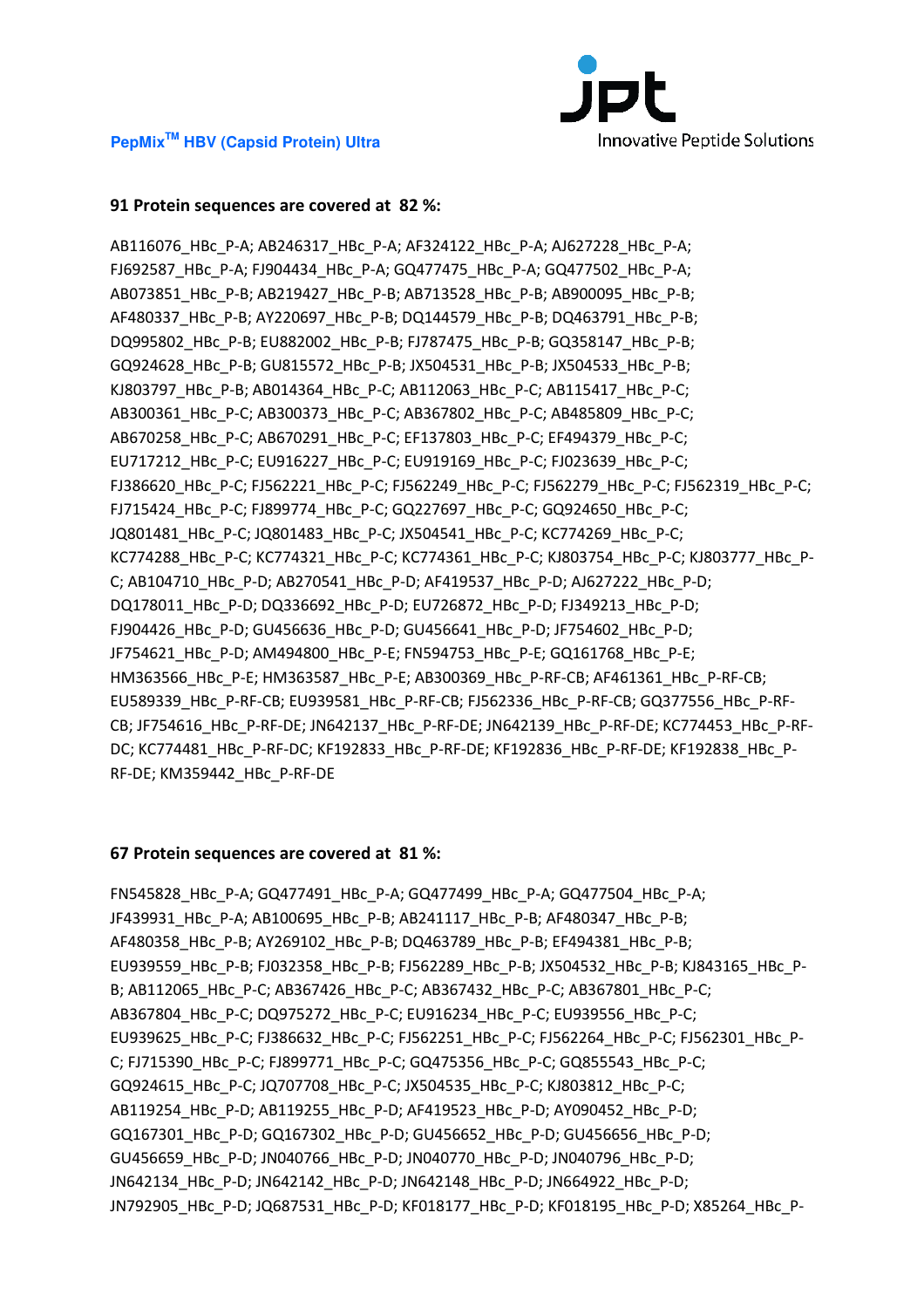



D; AF350105\_HBc\_P-E; FN594765\_HBc\_P-E; HM363576\_HBc\_P-E; HM363578\_HBc\_P-E; HM363609\_HBc\_P-E; KF849724\_HBc\_P-E; JF440011\_HBc\_P-RF-DE; KJ470891\_HBc\_P-RF-DE

# **101 Protein sequences are covered at 80 %:**

FJ692573\_HBc\_P-A; FN545829\_HBc\_P-A; JF439911\_HBc\_P-A; JF439912\_HBc\_P-A; JF439913\_HBc\_P-A; JF439914\_HBc\_P-A; JF439916\_HBc\_P-A; JF439917\_HBc\_P-A; JF439918\_HBc\_P-A; JF439919\_HBc\_P-A; JF439920\_HBc\_P-A; JF439922\_HBc\_P-A; JF439923\_HBc\_P-A; JF439924\_HBc\_P-A; JF439925\_HBc\_P-A; JF439927\_HBc\_P-A; JF439928\_HBc\_P-A; JF439941\_HBc\_P-A; AB023667\_HBc\_P-B; AF480352\_HBc\_P-B; AF480360\_HBc\_P-B; AY220703\_HBc\_P-B; AY220704\_HBc\_P-B; DQ144559\_HBc\_P-B; DQ144589\_HBc\_P-B; EU939639\_HBc\_P-B; FJ386669\_HBc\_P-B; GQ358145\_HBc\_P-B; GQ924617\_HBc\_P-B; KJ803781\_HBc\_P-B; KJ803821\_HBc\_P-B; KM213032\_HBc\_P-B; AB014372\_HBc\_P-C; AB113875\_HBc\_P-C; AB113876\_HBc\_P-C; AB300368\_HBc\_P-C; AB367430\_HBc\_P-C; AB670256\_HBc\_P-C; AB670301\_HBc\_P-C; AB900115\_HBc\_P-C; DQ089787\_HBc\_P-C; EU717217\_HBc\_P-C; EU916218\_HBc\_P-C; EU939592\_HBc\_P-C; FJ386596\_HBc\_P-C; FJ386640\_HBc\_P-C; FJ386677\_HBc\_P-C; FJ386687\_HBc\_P-C; FJ787456\_HBc\_P-C; GQ377586\_HBc\_P-C; GQ872211\_HBc\_P-C; KC774225\_HBc\_P-C; KJ410510\_HBc\_P-C; AB188242\_HBc\_P-D; AB270548\_HBc\_P-D; AB674418\_HBc\_P-D; AF151735\_HBc\_P-D; AF419512\_HBc\_P-D; EU726848\_HBc\_P-D; EU726857\_HBc\_P-D; EU726952\_HBc\_P-D; FJ349216\_HBc\_P-D; FJ904402\_HBc\_P-D; FJ904418\_HBc\_P-D; GU456654\_HBc\_P-D; GU456671\_HBc\_P-D; HQ700444\_HBc\_P-D; HQ700470\_HBc\_P-D; JN040769\_HBc\_P-D; JN040815\_HBc\_P-D; JN040816\_HBc\_P-D; JN642145\_HBc\_P-D; JN642149\_HBc\_P-D; JN642150\_HBc\_P-D; JN688722\_HBc\_P-D; KF471646\_HBc\_P-D; KF471649\_HBc\_P-D; KJ470885\_HBc\_P-D; KJ470893\_HBc\_P-D; X85263\_HBc\_P-D; X85273\_HBc\_P-D; X85301\_HBc\_P-D; X85303\_HBc\_P-D; X85304\_HBc\_P-D; AB194948\_HBc\_P-E; AB274984\_HBc\_P-E; AM494691\_HBc\_P-E; AM494786\_HBc\_P-E; GQ161814\_HBc\_P-E; FJ589066\_HBc\_P-F; AB033558\_HBc\_P-RF-DE; EU787435\_HBc\_P-RF-DC; EU882006\_HBc\_P-RF-CB; FJ904407\_HBc\_P-RF-DE; GQ377604\_HBc\_P-RF-CB; KF192837\_HBc\_P-RF-DE; KF192839\_HBc\_P-RF-DE; KF192840\_HBc\_P-RF-DE; KF192841\_HBc\_P-RF-DE; KJ803782\_HBc\_P-RF-CB; Y18856\_HBc\_P-RF-CB

# **62 Protein sequences are covered at 79 %:**

FJ692595\_HBc\_P-A; AB073839\_HBc\_P-B; AB073856\_HBc\_P-B; AB212626\_HBc\_P-B; AB300370\_HBc\_P-B; AF461360\_HBc\_P-B; AF480346\_HBc\_P-B; AJ298864\_HBc\_P-B; DQ993687\_HBc\_P-B; FJ562257\_HBc\_P-B; FJ562259\_HBc\_P-B; KJ803752\_HBc\_P-B; KJ803786\_HBc\_P-B; AB014371\_HBc\_P-C; AB074047\_HBc\_P-C; AB111946\_HBc\_P-C; AB367401\_HBc\_P-C; AB367429\_HBc\_P-C; AB485810\_HBc\_P-C; AB670278\_HBc\_P-C; D23681\_HBc\_P-C; D23684\_HBc\_P-C; EU939599\_HBc\_P-C; EU939653\_HBc\_P-C; FJ032338\_HBc\_P-C; FJ562230\_HBc\_P-C; FJ562273\_HBc\_P-C; FJ787487\_HBc\_P-C; KJ598679\_HBc\_P-C; KJ598686\_HBc\_P-C; KJ803826\_HBc\_P-C; AB119253\_HBc\_P-D; AB555497\_HBc\_P-D; AF419538\_HBc\_P-D; DQ178012\_HBc\_P-D;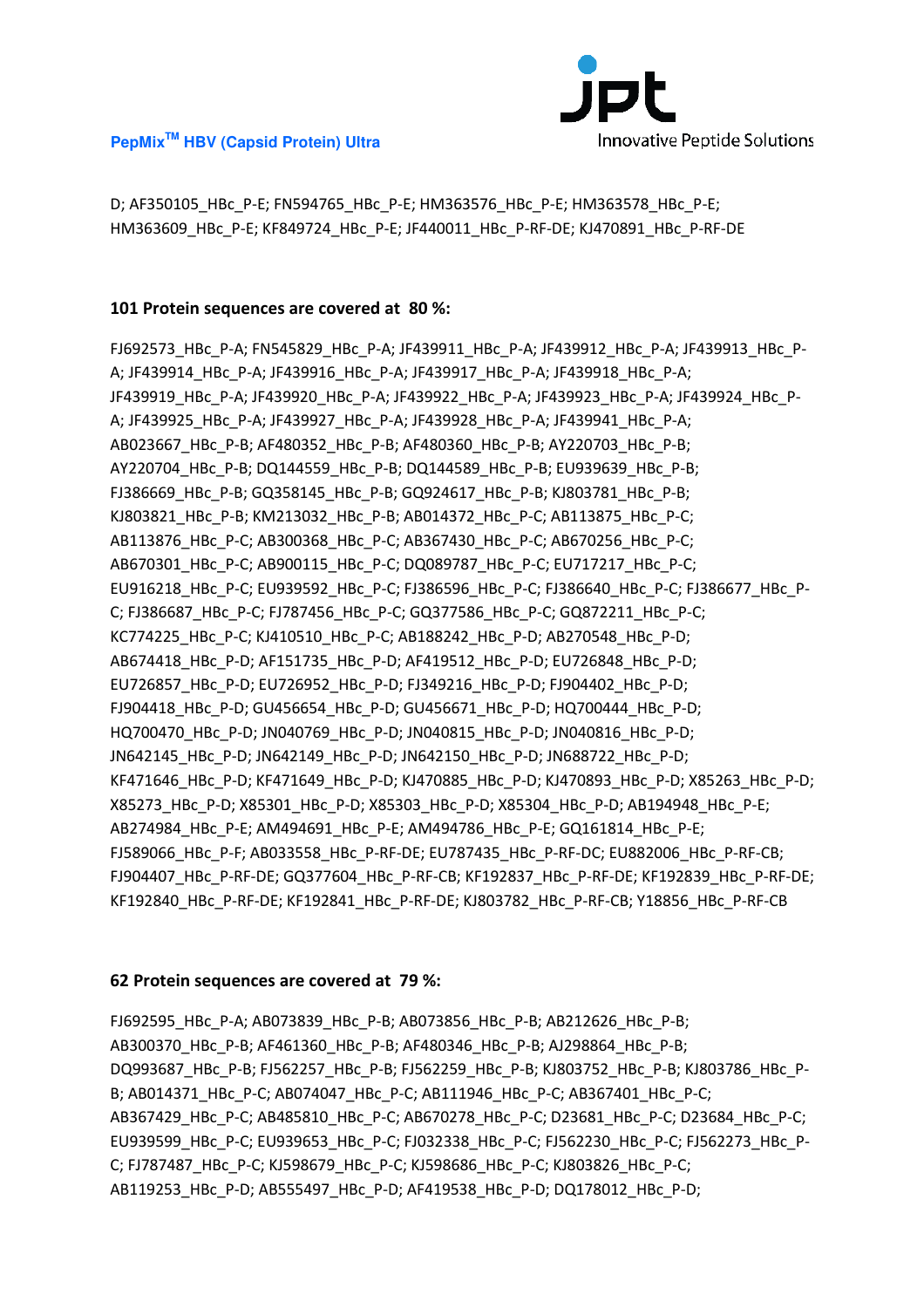

DQ486023\_HBc\_P-D; EU726850\_HBc\_P-D; EU726892\_HBc\_P-D; EU726899\_HBc\_P-D; GU456637\_HBc\_P-D; GU456676\_HBc\_P-D; JF754631\_HBc\_P-D; JN040781\_HBc\_P-D; JN040797\_HBc\_P-D; JN040800\_HBc\_P-D; JN040801\_HBc\_P-D; JN257160\_HBc\_P-D; JN257161\_HBc\_P-D; JN642128\_HBc\_P-D; JN642154\_HBc\_P-D; JN642159\_HBc\_P-D; KC875328\_HBc\_P-D; AB205188\_HBc\_P-E; AM494792\_HBc\_P-E; AM494797\_HBc\_P-E; GQ161797\_HBc\_P-E; HM363600\_HBc\_P-E; HM363603\_HBc\_P-E; JN792918\_HBc\_P-F; AB674436\_HBc\_P-RF-DE; EU833891\_HBc\_P-RF-GC; FJ882611\_HBc\_P-RF-GC

#### **66 Protein sequences are covered at 78 %:**

FN545838\_HBc\_P-A; GQ477462\_HBc\_P-A; GQ477493\_HBc\_P-A; GQ477497\_HBc\_P-A; GQ477501\_HBc\_P-A; JF439929\_HBc\_P-A; JF439933\_HBc\_P-A; JQ707368\_HBc\_P-A; AB287325\_HBc\_P-B; AB900104\_HBc\_P-B; AY167100\_HBc\_P-B; DQ463797\_HBc\_P-B; DQ463802\_HBc\_P-B; EU919175\_HBc\_P-B; EU919176\_HBc\_P-B; EU939675\_HBc\_P-B; FJ386615\_HBc\_P-B; GQ924656\_HBc\_P-B; JN792895\_HBc\_P-B; KJ410500\_HBc\_P-B; AY206376\_HBc\_P-C; AY206379\_HBc\_P-C; EU939542\_HBc\_P-C; EU939617\_HBc\_P-C; FJ386616\_HBc\_P-C; FJ562326\_HBc\_P-C; FJ787485\_HBc\_P-C; FJ787489\_HBc\_P-C; FJ899767\_HBc\_P-C; GQ377518\_HBc\_P-C; GQ377608\_HBc\_P-C; GQ924658\_HBc\_P-C; HM011481\_HBc\_P-C; KJ803770\_HBc\_P-C; AB048701\_HBc\_P-D; AB270540\_HBc\_P-D; AB674410\_HBc\_P-D; AB674413\_HBc\_P-D; AY371910\_HBc\_P-D; AY371915\_HBc\_P-D; DQ464181\_HBc\_P-D; EU726858\_HBc\_P-D; EU726879\_HBc\_P-D; EU726963\_HBc\_P-D; FJ904429\_HBc\_P-D; GU456645\_HBc\_P-D; GU456677\_HBc\_P-D; HQ236016\_HBc\_P-D; JF754630\_HBc\_P-D; JN040765\_HBc\_P-D; JN688710\_HBc\_P-D; JQ687530\_HBc\_P-D; KF018181\_HBc\_P-D; KF471659\_HBc\_P-D; AB274982\_HBc\_P-E; GQ161823\_HBc\_P-E; GQ161831\_HBc\_P-E; GQ161834\_HBc\_P-E; HM363565\_HBc\_P-E; AB210819\_HBc\_P-RF-DE; AB367419\_HBc\_P-RF-CB; AY057948\_HBc\_P-RF-DC; EU939577\_HBc\_P-RF-CB; EU939621\_HBc\_P-RF-CB; JF440017\_HBc\_P-RF-DA; KJ803791\_HBc\_P-RF-CB

#### **20 Protein sequences are covered at 77 %:**

JF439932\_HBc\_P-A; AB362933\_HBc\_P-B; DQ144587\_HBc\_P-B; DQ144596\_HBc\_P-B; EU522073\_HBc\_P-B; KJ410502\_HBc\_P-B; KJ803808\_HBc\_P-B; EU871976\_HBc\_P-C; JQ801491\_HBc\_P-C; KJ803779\_HBc\_P-C; DQ336674\_HBc\_P-D; EU726871\_HBc\_P-D; EU726941\_HBc\_P-D; GU456678\_HBc\_P-D; HQ700468\_HBc\_P-D; HQ833469\_HBc\_P-D; JF754608\_HBc\_P-D; X85274\_HBc\_P-E; DQ464165\_HBc\_P-RF-DE; DQ464166\_HBc\_P-RF-DE

#### **57 Protein sequences are covered at 76 %:**

AF090838\_HBc\_P-A; AY161143\_HBc\_P-A; AY161144\_HBc\_P-A; FJ692586\_HBc\_P-A; FJ692602 HBc P-A; FN545834 HBc P-A; AF157022 HBc P-B; AF324088 HBc P-B; AY269128 HBc P-B; D23678 HBc P-B; EU522072 HBc P-B; EU564822 HBc P-B; EU564823 HBc P-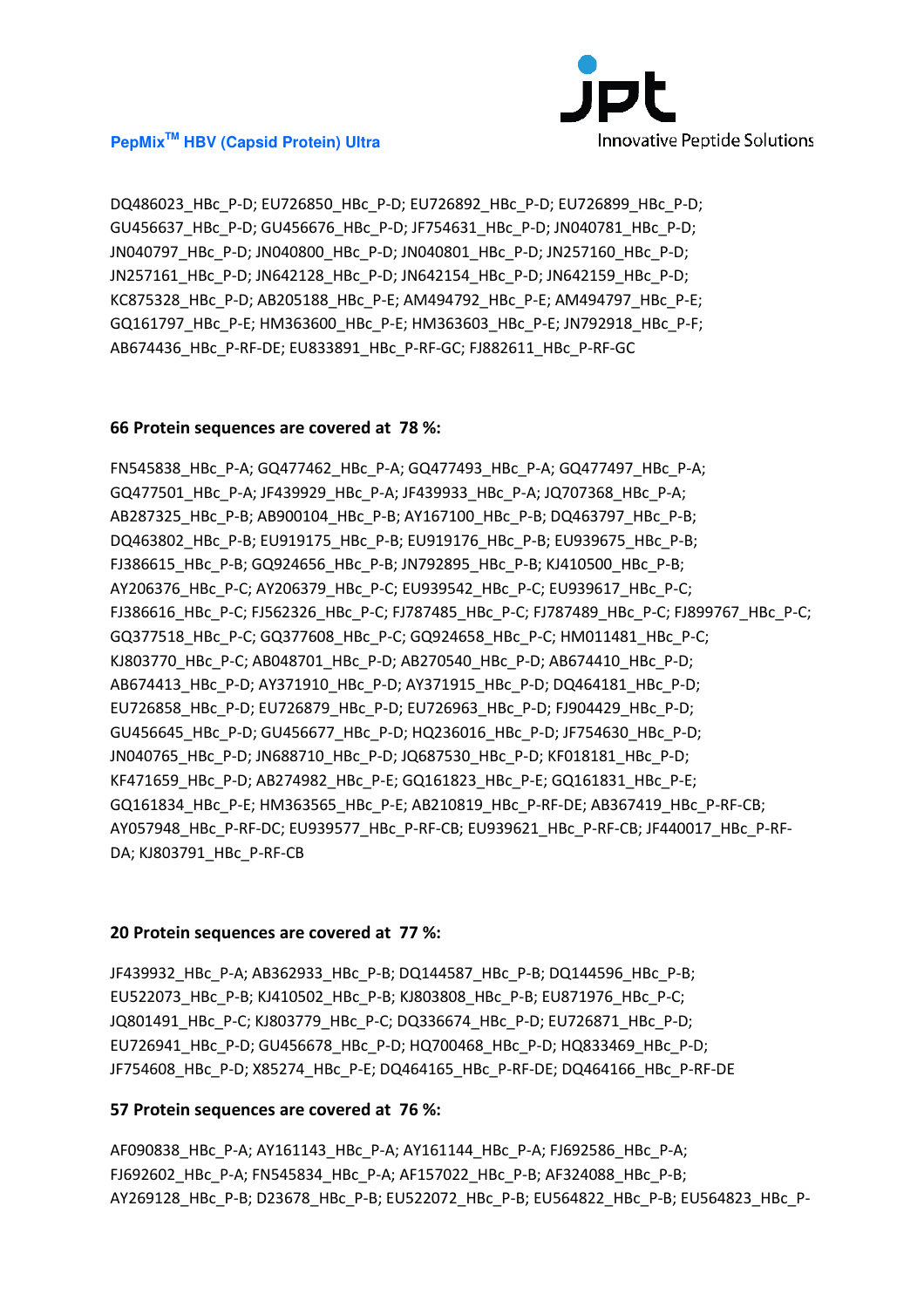

B; EU564824 HBc P-B; FJ386608 HBc P-B; JQ801474 HBc P-B; JQ801506 HBc P-B; KJ803768\_HBc\_P-B; KJ803819\_HBc\_P-B; AB367420\_HBc\_P-C; AF323463\_HBc\_P-C; DQ980549\_HBc\_P-C; EU916233\_HBc\_P-C; EU939596\_HBc\_P-C; FJ562248\_HBc\_P-C; FJ562250\_HBc\_P-C; FJ715392\_HBc\_P-C; FJ899768\_HBc\_P-C; FJ899770\_HBc\_P-C; HM750135\_HBc\_P-C; JQ801500\_HBc\_P-C; KC774319\_HBc\_P-C; KJ410511\_HBc\_P-C; KJ803760\_HBc\_P-C; AB674428\_HBc\_P-D; AY371909\_HBc\_P-D; EU726891\_HBc\_P-D; FJ349211\_HBc\_P-D; GU456644\_HBc\_P-D; GU456650\_HBc\_P-D; GU456651\_HBc\_P-D; GU456672\_HBc\_P-D; JF754590\_HBc\_P-D; JN040773\_HBc\_P-D; JN040819\_HBc\_P-D; JN040829\_HBc\_P-D; JN642157\_HBc\_P-D; KF018182\_HBc\_P-D; KF018185\_HBc\_P-D; KF584078\_HBc\_P-D; KJ470894\_HBc\_P-D; AM494791\_HBc\_P-E; AB453985\_HBc\_P-RF-AC; DQ464167\_HBc\_P-RF-DE; HQ700493\_HBc\_P-RF-DE; KF192835\_HBc\_P-RF-DE; KJ470892\_HBc\_P-RF-DE

#### **46 Protein sequences are covered at 75 %:**

AB453982\_HBc\_P-A; FJ349296\_HBc\_P-A; GQ477472\_HBc\_P-A; GQ477480\_HBc\_P-A; AB365445\_HBc\_P-B; EU564825\_HBc\_P-B; GQ924625\_HBc\_P-B; GQ924648\_HBc\_P-B; HM011470 HBc P-B; JQ801516 HBc P-B; JX026886 HBc P-B; DQ089788 HBc P-C; EU547562\_HBc\_P-C; EU872000\_HBc\_P-C; EU872004\_HBc\_P-C; KF779327\_HBc\_P-C; DQ336675\_HBc\_P-D; DQ336676\_HBc\_P-D; DQ336677\_HBc\_P-D; DQ336678\_HBc\_P-D; DQ336679\_HBc\_P-D; DQ336685\_HBc\_P-D; DQ336687\_HBc\_P-D; DQ464174\_HBc\_P-D; DQ464176\_HBc\_P-D; DQ464177\_HBc\_P-D; DQ464178\_HBc\_P-D; EU726859\_HBc\_P-D; EU726868\_HBc\_P-D; EU726960\_HBc\_P-D; EU939681\_HBc\_P-D; GQ477452\_HBc\_P-D; GU456666\_HBc\_P-D; JN040779\_HBc\_P-D; JN040780\_HBc\_P-D; JN040817\_HBc\_P-D; JN642167\_HBc\_P-D; KF471654\_HBc\_P-D; GQ161807\_HBc\_P-E; HM363608\_HBc\_P-E; FJ023665\_HBc\_P-RF-GC; FJ882613\_HBc\_P-RF-GC; FJ882618\_HBc\_P-RF-GC; GQ161788\_HBc\_P-RF-AE; GU385774\_HBc\_P-RF-CB; KM213033\_HBc\_P-RF-CB

#### **69 Protein sequences are covered at 74 %:**

JF439915\_HBc\_P-A; JF439926\_HBc\_P-A; AB073854\_HBc\_P-B; AB300371\_HBc\_P-B; AB900106\_HBc\_P-B; AF480351\_HBc\_P-B; AY167093\_HBc\_P-B; DQ463790\_HBc\_P-B; DQ463794\_HBc\_P-B; DQ463796\_HBc\_P-B; DQ904357\_HBc\_P-B; EF473973\_HBc\_P-B; EU939671\_HBc\_P-B; FJ562312\_HBc\_P-B; GQ924646\_HBc\_P-B; JN792900\_HBc\_P-B; AB042285\_HBc\_P-C; AB670262\_HBc\_P-C; EU717215\_HBc\_P-C; EU939558\_HBc\_P-C; EU939605\_HBc\_P-C; FJ023652\_HBc\_P-C; FJ715391\_HBc\_P-C; KC836842\_HBc\_P-C; KJ598663\_HBc\_P-C; KJ598664\_HBc\_P-C; KJ598666\_HBc\_P-C; KJ598668\_HBc\_P-C; KJ598669\_HBc\_P-C; KJ598670\_HBc\_P-C; KJ598673\_HBc\_P-C; KJ598674\_HBc\_P-C; KJ598676\_HBc\_P-C; KJ598677\_HBc\_P-C; KJ598678\_HBc\_P-C; KJ803823\_HBc\_P-C; AB674430\_HBc\_P-D; AF419539\_HBc\_P-D; AJ627215\_HBc\_P-D; AJ627216\_HBc\_P-D; AJ627218\_HBc\_P-D; AY371917\_HBc\_P-D; DQ336690\_HBc\_P-D; EU726880\_HBc\_P-D; EU726938\_HBc\_P-D; EU726944\_HBc\_P-D;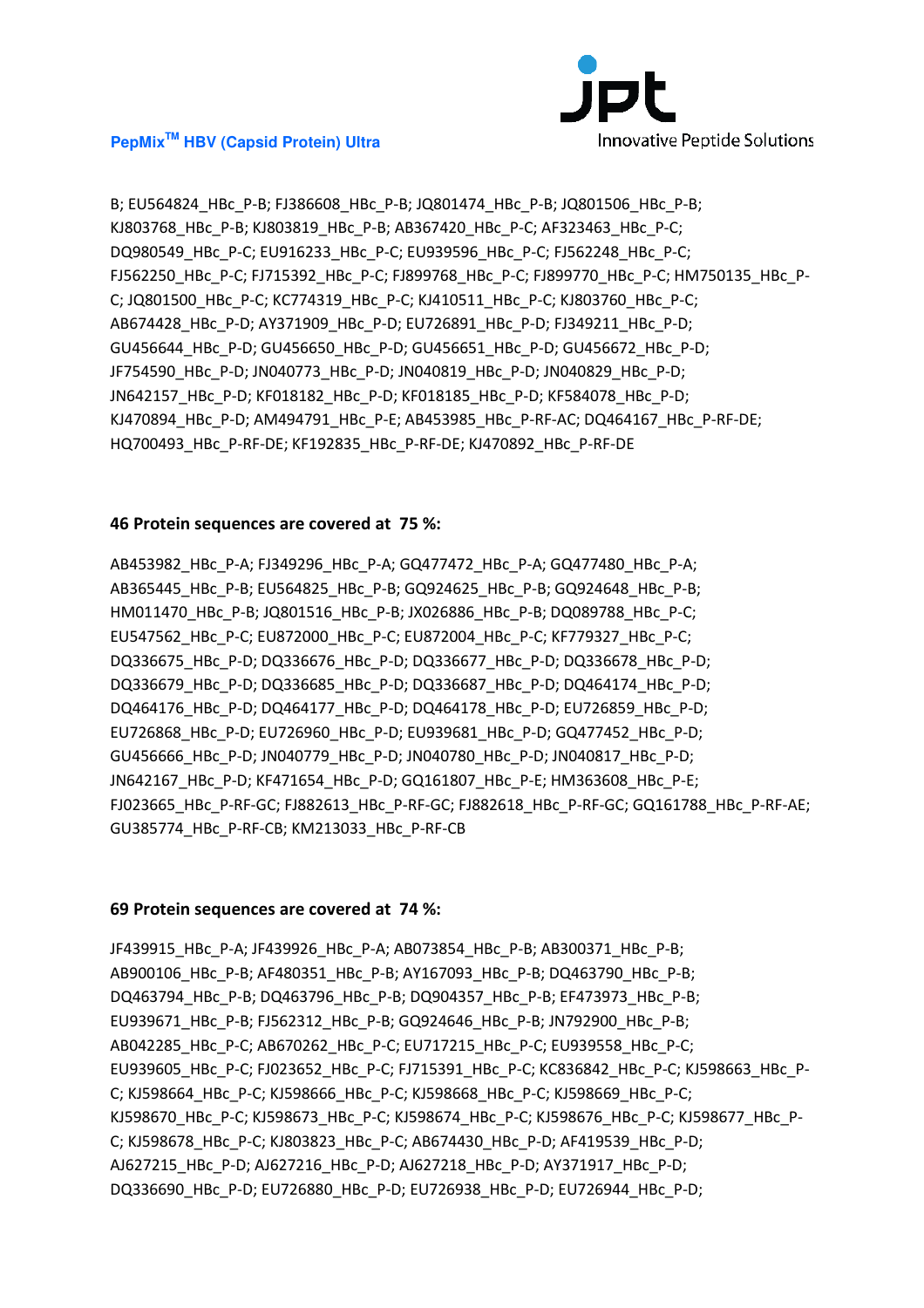

EU726961\_HBc\_P-D; EU726970\_HBc\_P-D; GQ184322\_HBc\_P-D; GQ477458\_HBc\_P-D; GU456684\_HBc\_P-D; JF754600\_HBc\_P-D; JN040753\_HBc\_P-D; JN040776\_HBc\_P-D; JN040783\_HBc\_P-D; JN040818\_HBc\_P-D; JN688712\_HBc\_P-D; JN792911\_HBc\_P-D; JN792912\_HBc\_P-D; KC875342\_HBc\_P-D; KF471642\_HBc\_P-D; X85261\_HBc\_P-D; HM363610\_HBc\_P-E; AY161140 HBc P-RF-AD; EU916228 HBc P-RF-CB; FJ386586 HBc P-RF-CB; FJ386635 HBc P-RF-CB; KJ470897\_HBc\_P-RF-DE; KJ803822\_HBc\_P-RF-CB

#### **40 Protein sequences are covered at 73 %:**

GQ477500\_HBc\_P-A; AB073857\_HBc\_P-B; EU158263\_HBc\_P-B; EU939677\_HBc\_P-B; FJ899785\_HBc\_P-B; FJ899787\_HBc\_P-B; GQ924639\_HBc\_P-B; HM011480\_HBc\_P-B; AB014386\_HBc\_P-C; AB113878\_HBc\_P-C; AB195930\_HBc\_P-C; AB195931\_HBc\_P-C; AB195932\_HBc\_P-C; AB900099\_HBc\_P-C; D00630\_HBc\_P-C; DQ089768\_HBc\_P-C; FJ386617\_HBc\_P-C; AB674403\_HBc\_P-D; AB674424\_HBc\_P-D; AB674431\_HBc\_P-D; AF324111\_HBc\_P-D; AF419528\_HBc\_P-D; AY741798\_HBc\_P-D; DQ336689\_HBc\_P-D; EU726856\_HBc\_P-D; EU726969\_HBc\_P-D; FJ349208\_HBc\_P-D; GU456643\_HBc\_P-D; GU456682\_HBc\_P-D; JF754593\_HBc\_P-D; JN040812\_HBc\_P-D; JN257172\_HBc\_P-D; JN257173\_HBc\_P-D; JN642146\_HBc\_P-D; X80924\_HBc\_P-D; X80926\_HBc\_P-D; X85276\_HBc\_P-D; AB014375\_HBc\_P-RF-CB; FJ904444\_HBc\_P-RF-DE; X65259\_HBc\_P-RF-DA

#### **50 Protein sequences are covered at 72 %:**

GQ477487\_HBc\_P-A; JF439921\_HBc\_P-A; JF439935\_HBc\_P-A; AB212625\_HBc\_P-B; AB241116 HBc P-B; AB900107 HBc P-B; AF157021 HBc P-B; EF473974 HBc P-B; FJ386658\_HBc\_P-B; FJ562311\_HBc\_P-B; GQ924632\_HBc\_P-B; KJ803805\_HBc\_P-B; AB367392\_HBc\_P-C; AB670246\_HBc\_P-C; D23682\_HBc\_P-C; D23683\_HBc\_P-C; FJ386662\_HBc\_P-C; FJ562228\_HBc\_P-C; FJ562306\_HBc\_P-C; GQ475343\_HBc\_P-C; GQ475352\_HBc\_P-C; GU827639\_HBc\_P-C; JQ801480\_HBc\_P-C; JQ801518\_HBc\_P-C; JX026880\_HBc\_P-C; KJ598665\_HBc\_P-C; AB270550\_HBc\_P-D; AY236160\_HBc\_P-D; DQ336686\_HBc\_P-D; DQ464172\_HBc\_P-D; DQ464173\_HBc\_P-D; DQ486021\_HBc\_P-D; FJ904439\_HBc\_P-D; JF754592\_HBc\_P-D; JF754632\_HBc\_P-D; JN040768\_HBc\_P-D; JN642135\_HBc\_P-D; JN642165\_HBc\_P-D; JN688708\_HBc\_P-D; JN792908\_HBc\_P-D; X80928\_HBc\_P-D; X97849\_HBc\_P-D; FN594756\_HBc\_P-E; FN594762\_HBc\_P-E; FJ562223\_HBc\_P-RF-CD; FJ904400\_HBc\_P-RF-DE; FJ904430\_HBc\_P-RF-DE; FJ904442\_HBc\_P-RF-DE; GQ377592\_HBc\_P-RF-CB; KJ803827\_HBc\_P-RF-BC

# **14 Protein sequences are covered at 71 %:**

AF324071\_HBc\_P-A; AF324070\_HBc\_P-B; GQ924635\_HBc\_P-B; AB670272\_HBc\_P-C; DQ089772\_HBc\_P-C; EU939601\_HBc\_P-C; KJ173319\_HBc\_P-C; FJ904422\_HBc\_P-D;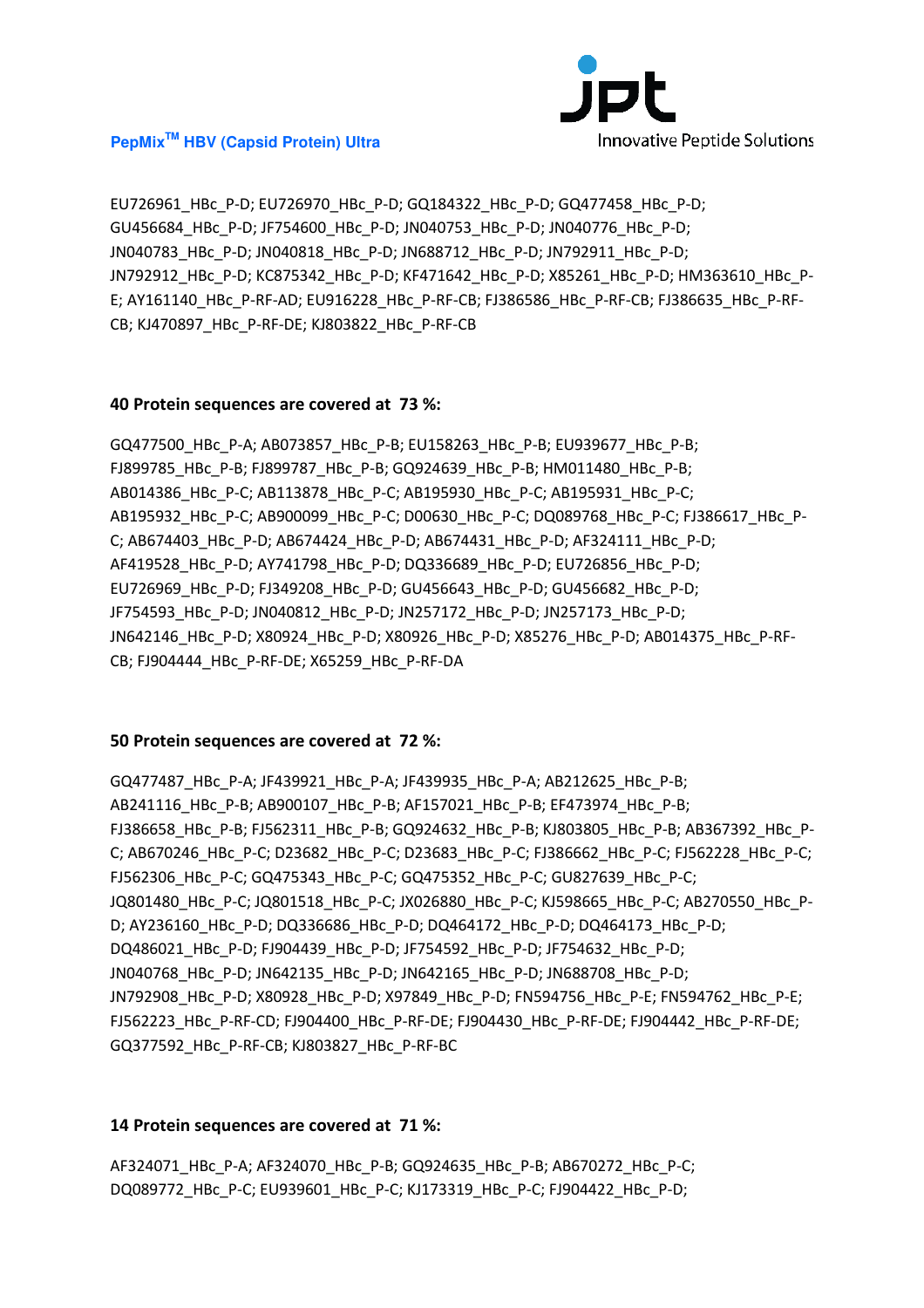

JF754625\_HBc\_P-D; X85270\_HBc\_P-D; AM494692\_HBc\_P-E; AM494787\_HBc\_P-E; FN594749\_HBc\_P-E; HM363602\_HBc\_P-E

#### **30 Protein sequences are covered at 70 %:**

AB116086\_HBc\_P-A; AY034878\_HBc\_P-A; AY161142\_HBc\_P-A; AB073825\_HBc\_P-B; AB073843\_HBc\_P-B; AF480364\_HBc\_P-B; FJ386688\_HBc\_P-B; AB014383\_HBc\_P-C; AB670298\_HBc\_P-C; EU872005\_HBc\_P-C; FJ562329\_HBc\_P-C; GQ377623\_HBc\_P-C; GQ924642\_HBc\_P-C; KJ410515\_HBc\_P-C; KJ598671\_HBc\_P-C; AB555496\_HBc\_P-D; AY236164\_HBc\_P-D; DQ486022\_HBc\_P-D; EU726861\_HBc\_P-D; EU726864\_HBc\_P-D; FJ904415\_HBc\_P-D; GU456642\_HBc\_P-D; GU456669\_HBc\_P-D; JF754622\_HBc\_P-D; JN040771\_HBc\_P-D; X85268\_HBc\_P-D; EU366132\_HBc\_P-F; FJ356715\_HBc\_P-H; FJ904408\_HBc\_P-RF-DE; JN257154\_HBc\_P-RF-DE

# **25 Protein sequences are covered at 69 %:**

AB076679\_HBc\_P-A; JF439767\_HBc\_P-A; AB205122\_HBc\_P-B; AB287321\_HBc\_P-B; AB642101\_HBc\_P-B; AB900097\_HBc\_P-B; AB900110\_HBc\_P-B; D50521\_HBc\_P-B; D50522\_HBc\_P-B; JN792897\_HBc\_P-B; JQ027316\_HBc\_P-B; KF166001\_HBc\_P-B; KJ803775\_HBc\_P-B; AB900113\_HBc\_P-C; AY206381\_HBc\_P-C; FJ386645\_HBc\_P-C; FJ787455\_HBc\_P-C; FJ904423\_HBc\_P-C; GQ377552\_HBc\_P-C; GQ377620\_HBc\_P-C; EU726975\_HBc\_P-D; JN040782\_HBc\_P-D; JN642164\_HBc\_P-D; AF350117\_HBc\_P-E; AY206374\_HBc\_P-RF-CB

#### **25 Protein sequences are covered at 68 %:**

FJ904411\_HBc\_P-A; AB010290\_HBc\_P-B; DQ463798\_HBc\_P-B; EU547563\_HBc\_P-B; EU939635\_HBc\_P-B; GQ924637\_HBc\_P-B; HM011466\_HBc\_P-B; JN792899\_HBc\_P-B; KC774397\_HBc\_P-B; AB074755\_HBc\_P-C; AB697502\_HBc\_P-C; AY206392\_HBc\_P-C; AF419521\_HBc\_P-D; DQ329357\_HBc\_P-D; EU726979\_HBc\_P-D; EU787439\_HBc\_P-D; JN040762 HBc P-D; JN257153 HBc P-D; JN257195 HBc P-D; JN642136 HBc P-D; JN687947\_HBc\_P-D; JX036343\_HBc\_P-D; FJ904428\_HBc\_P-RF-DE; GQ475335\_HBc\_P-RF-CB; JF754613\_HBc\_P-RF-DE

#### **35 Protein sequences are covered at 67 %:**

GQ477469\_HBc\_P-A; AB073841\_HBc\_P-B; AB287319\_HBc\_P-B; AB287323\_HBc\_P-B; AB900105\_HBc\_P-B; AY206383\_HBc\_P-B; DQ463800\_HBc\_P-B; EU939674\_HBc\_P-B; FJ386648\_HBc\_P-B; FJ899786\_HBc\_P-B; FJ899790\_HBc\_P-B; FJ899791\_HBc\_P-B; JN792898\_HBc\_P-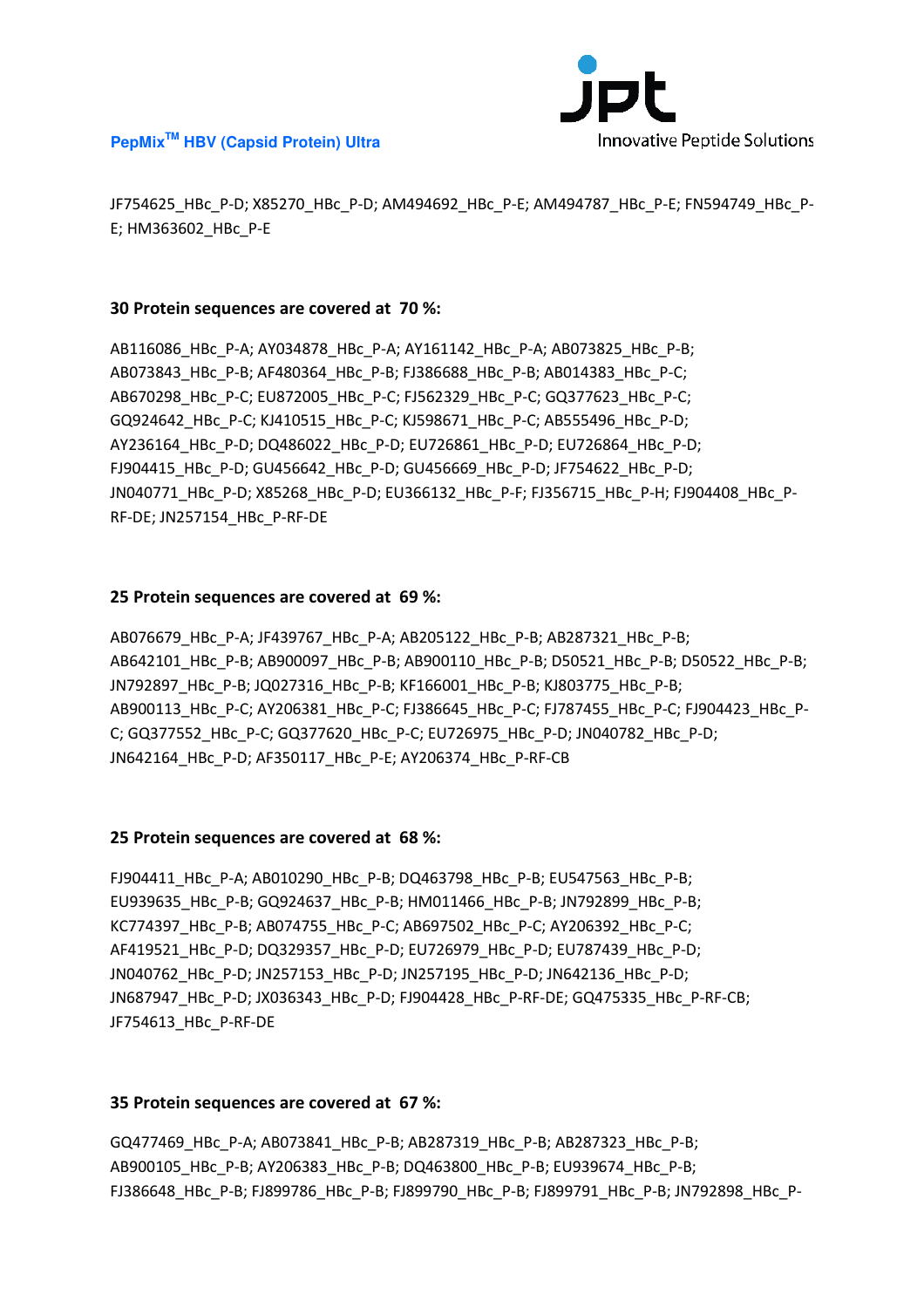

B; KM213035\_HBc\_P-B; EU939552\_HBc\_P-C; GQ475351\_HBc\_P-C; KJ410518\_HBc\_P-C; KJ598762\_HBc\_P-C; AB109478\_HBc\_P-D; DQ329356\_HBc\_P-D; EU726932\_HBc\_P-D; HQ236015\_HBc\_P-D; JN040811\_HBc\_P-D; JN257165\_HBc\_P-D; JN257166\_HBc\_P-D; AB274976\_HBc\_P-E; AF350211\_HBc\_P-E; FN594748\_HBc\_P-E; HM363607\_HBc\_P-E; KJ638664 HBc P-F; AB059659 HBc P-H; AB674412 HBc P-RF-DE; DQ991753 HBc P-RF-DE; JN642152\_HBc\_P-RF-DE; KJ803788\_HBc\_P-RF-CB

# **18 Protein sequences are covered at 66 %:**

GQ477473\_HBc\_P-A; GQ477474\_HBc\_P-A; AB073858\_HBc\_P-B; AY206391\_HBc\_P-B; AY220702\_HBc\_P-C; FJ023651\_HBc\_P-C; KJ598672\_HBc\_P-C; DQ464175\_HBc\_P-D; EU726954\_HBc\_P-D; EU921418\_HBc\_P-D; FJ904410\_HBc\_P-D; HQ700467\_HBc\_P-D; JF754634\_HBc\_P-D; JX036342\_HBc\_P-D; EU239220\_HBc\_P-E; EF576808\_HBc\_P-F; AB674434\_HBc\_P-RF-DE; FJ904409\_HBc\_P-RF-DE

#### **4 Protein sequences are covered at 65 %:**

EU726884\_HBc\_P-D; EU726901\_HBc\_P-D; FJ899792\_HBc\_P-D; FN594766\_HBc\_P-E

# **17 Protein sequences are covered at 64 %:**

AB010291\_HBc\_P-B; EU522075\_HBc\_P-B; EU939678\_HBc\_P-B; AB365451\_HBc\_P-C; DQ089756\_HBc\_P-C; FJ899783\_HBc\_P-C; GQ924643\_HBc\_P-C; KJ598662\_HBc\_P-C; KJ598667\_HBc\_P-C; GU456658\_HBc\_P-D; JF754626\_HBc\_P-D; AM494793\_HBc\_P-E; HM363605\_HBc\_P-E; AB116654\_HBc\_P-F; AY161141\_HBc\_P-RF-AD; JN040803\_HBc\_P-RF-DE; KJ598675\_HBc\_P-RF-CB

# **21 Protein sequences are covered at 63 %:**

AB116088\_HBc\_P-A; AB287320\_HBc\_P-B; AY800391\_HBc\_P-B; AY800392\_HBc\_P-B; KJ803816\_HBc\_P-B; EU939541\_HBc\_P-C; AF043594\_HBc\_P-D; AF419527\_HBc\_P-D; DQ336691\_HBc\_P-D; EU726897\_HBc\_P-D; GQ922004\_HBc\_P-D; GU456657\_HBc\_P-D; GU456675\_HBc\_P-D; JF754619\_HBc\_P-D; JN040774\_HBc\_P-D; JN040830\_HBc\_P-D; JN257183\_HBc\_P-D; X59795\_HBc\_P-D; EU939620\_HBc\_P-RF-CB; FJ562317\_HBc\_P-RF-CB; FJ904414\_HBc\_P-RF-DE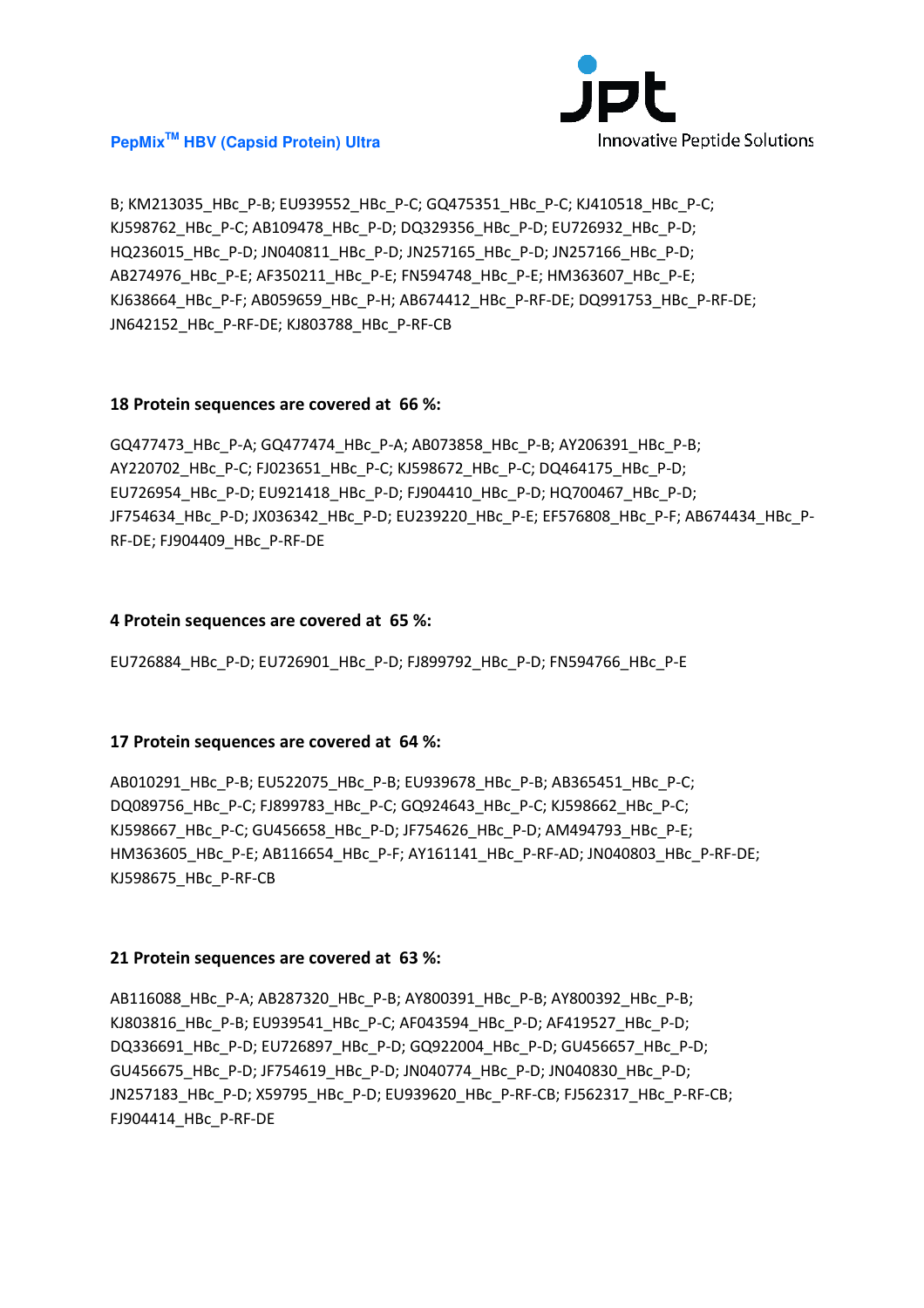

# **19 Protein sequences are covered at 62 %:**

AY269105\_HBc\_P-B; DQ463795\_HBc\_P-B; EU579441\_HBc\_P-B; FJ562260\_HBc\_P-B; JN792902\_HBc\_P-B; JQ801494\_HBc\_P-B; EU872013\_HBc\_P-C; EU939548\_HBc\_P-C; JX507211\_HBc\_P-C; KJ803776\_HBc\_P-C; AB674423\_HBc\_P-D; GU456639\_HBc\_P-D; GU456674\_HBc\_P-D; GU456679\_HBc\_P-D; JF754594\_HBc\_P-D; JF754611\_HBc\_P-D; JF754617\_HBc\_P-D; KF471640\_HBc\_P-D; AB274977\_HBc\_P-E

# **10 Protein sequences are covered at 61 %:**

GQ477476\_HBc\_P-A; AB287327\_HBc\_P-B; GQ924630\_HBc\_P-B; GQ924638\_HBc\_P-B; DQ089785\_HBc\_P-C; GQ922000\_HBc\_P-D; JN642161\_HBc\_P-D; KJ470895\_HBc\_P-D; L27106\_HBc\_P-D; EU939623\_HBc\_P-RF-CB

# **14 Protein sequences are covered at 60 %:**

AB900111\_HBc\_P-B; DQ993684\_HBc\_P-B; EU939661\_HBc\_P-B; GQ924641\_HBc\_P-B; JN792894\_HBc\_P-B; JN792896\_HBc\_P-B; AB642095\_HBc\_P-C; AB670255\_HBc\_P-C; AY167091\_HBc\_P-C; AB270542\_HBc\_P-D; GQ477453\_HBc\_P-D; HQ700439\_HBc\_P-D; AB274975\_HBc\_P-E; FN594763\_HBc\_P-E

#### **6 Protein sequences are covered at 59 %:**

AB023682\_HBc\_P-B; EU717214\_HBc\_P-C; JX036344\_HBc\_P-D; FJ349240\_HBc\_P-E; HM363599\_HBc\_P-E; JQ272888\_HBc\_P-F

#### **10 Protein sequences are covered at 58 %:**

AF419536\_HBc\_P-A; AJ627226\_HBc\_P-A; AB302095\_HBc\_P-B; AB115418\_HBc\_P-C; AB674416\_HBc\_P-D; AF419522\_HBc\_P-D; EU726929\_HBc\_P-D; HQ700458\_HBc\_P-D; AB274979\_HBc\_P-E; AB059660\_HBc\_P-H

#### **8 Protein sequences are covered at 57 %:**

GU563547\_HBc\_P-A; AB900103\_HBc\_P-B; KJ803824\_HBc\_P-B; AB330367\_HBc\_P-D; GU456647\_HBc\_P-D; AB116550\_HBc\_P-F; AB365453\_HBc\_P-F; FJ032343\_HBc\_P-RF-CB

#### **6 Protein sequences are covered at 56 %:**

AY596112\_HBc\_P-B; JN642144\_HBc\_P-D; AB219529\_HBc\_P-E; GQ161825\_HBc\_P-E; KF798305\_HBc\_P-E; KF679991\_HBc\_P-RF-DE

#### **3 Protein sequences are covered at 55 %:**

AB116092\_HBc\_P-A; AF419529\_HBc\_P-D; FJ904405\_HBc\_P-RF-DE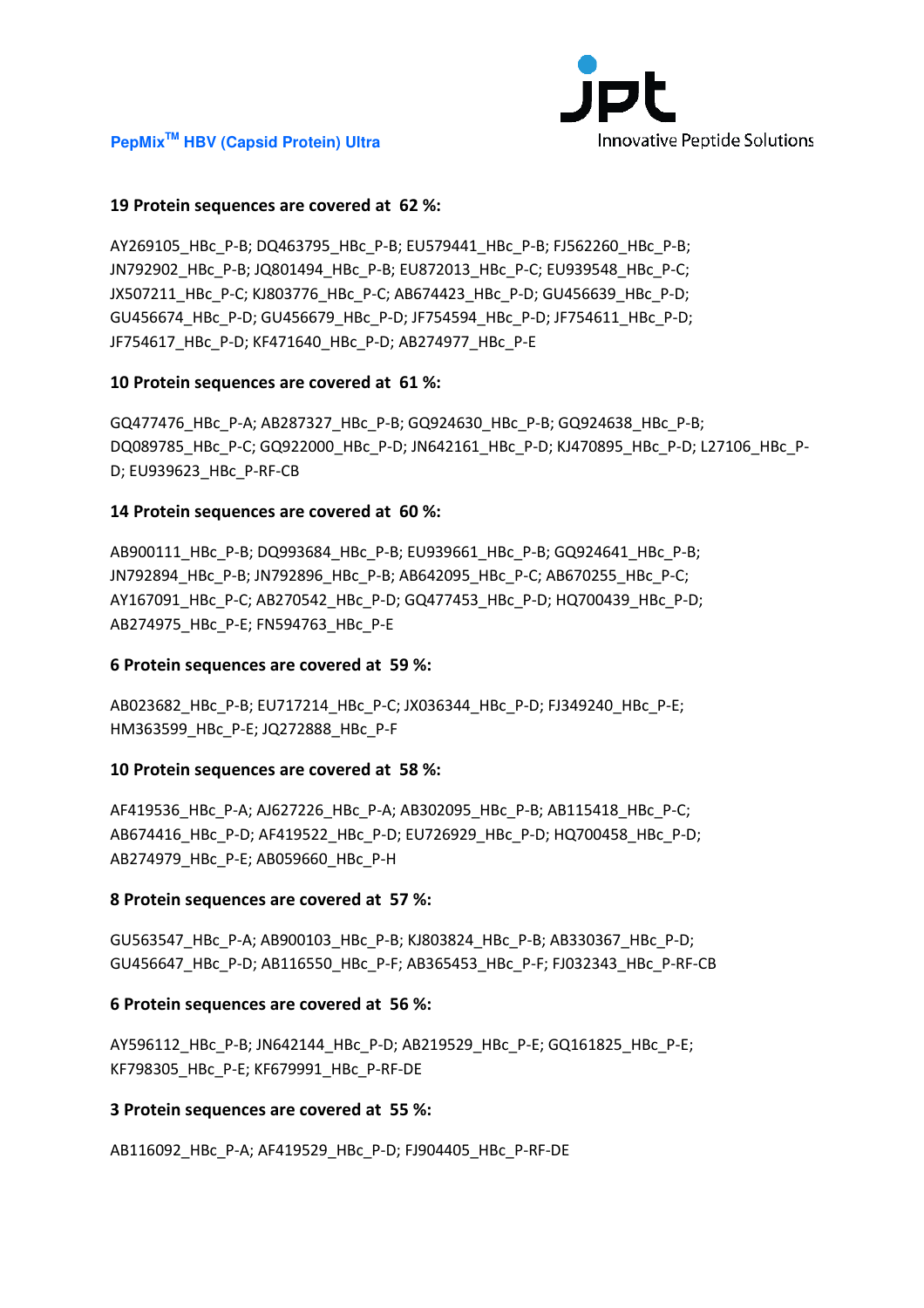

# **10 Protein sequences are covered at 54 %:**

GQ477477\_HBc\_P-A; DQ463787\_HBc\_P-B; EU570075\_HBc\_P-B; FJ032344\_HBc\_P-B; FJ386656\_HBc\_P-B; GQ924645\_HBc\_P-B; JN792901\_HBc\_P-B; HM363598\_HBc\_P-E; EF494378\_HBc\_P-RF-CA; FJ562328\_HBc\_P-RF-CB

#### **4 Protein sequences are covered at 53 %:**

EU487257\_HBc\_P-B; GQ922005\_HBc\_P-D; JF754609\_HBc\_P-D; HM363601\_HBc\_P-E

# **6 Protein sequences are covered at 52 %:**

DQ995804\_HBc\_P-B; EU939636\_HBc\_P-B; HM011476\_HBc\_P-B; KJ803773\_HBc\_P-B; JF754612\_HBc\_P-D; AB086397\_HBc\_P-F

# **6 Protein sequences are covered at 51 %:**

FJ032342\_HBc\_P-B; DQ089775\_HBc\_P-C; FJ562335\_HBc\_P-C; JQ801523\_HBc\_P-C; AB219534\_HBc\_P-E; AY230115\_HBc\_P-RF-DA

# **11 Protein sequences are covered at 50 %:**

AY230111\_HBc\_P-A; AY236165\_HBc\_P-A; AY236168\_HBc\_P-A; AY236169\_HBc\_P-A; DQ298161\_HBc\_P-A; DQ298163\_HBc\_P-A; DQ298164\_HBc\_P-A; AY596111\_HBc\_P-B; HM011496\_HBc\_P-B; GU456664\_HBc\_P-D; HM363611\_HBc\_P-E

# **1 Protein sequence is covered at 49 %:**

KC774240\_HBc\_P-C

#### **3 Protein sequences are covered at 48 %:**

AB073853\_HBc\_P-B; JQ801517\_HBc\_P-C; GQ477456\_HBc\_P-D

# **1 Protein sequence is covered at 47 %:**

FJ904425\_HBc\_P-RF-DE

#### **5 Protein sequences are covered at 46 %:**

AB073847\_HBc\_P-B; DQ463799\_HBc\_P-B; AB670295\_HBc\_P-C; EU939539\_HBc\_P-C; KJ803771\_HBc\_P-RF-DB

# **1 Protein sequence is covered at 45 %:**

DQ298165\_HBc\_P-A